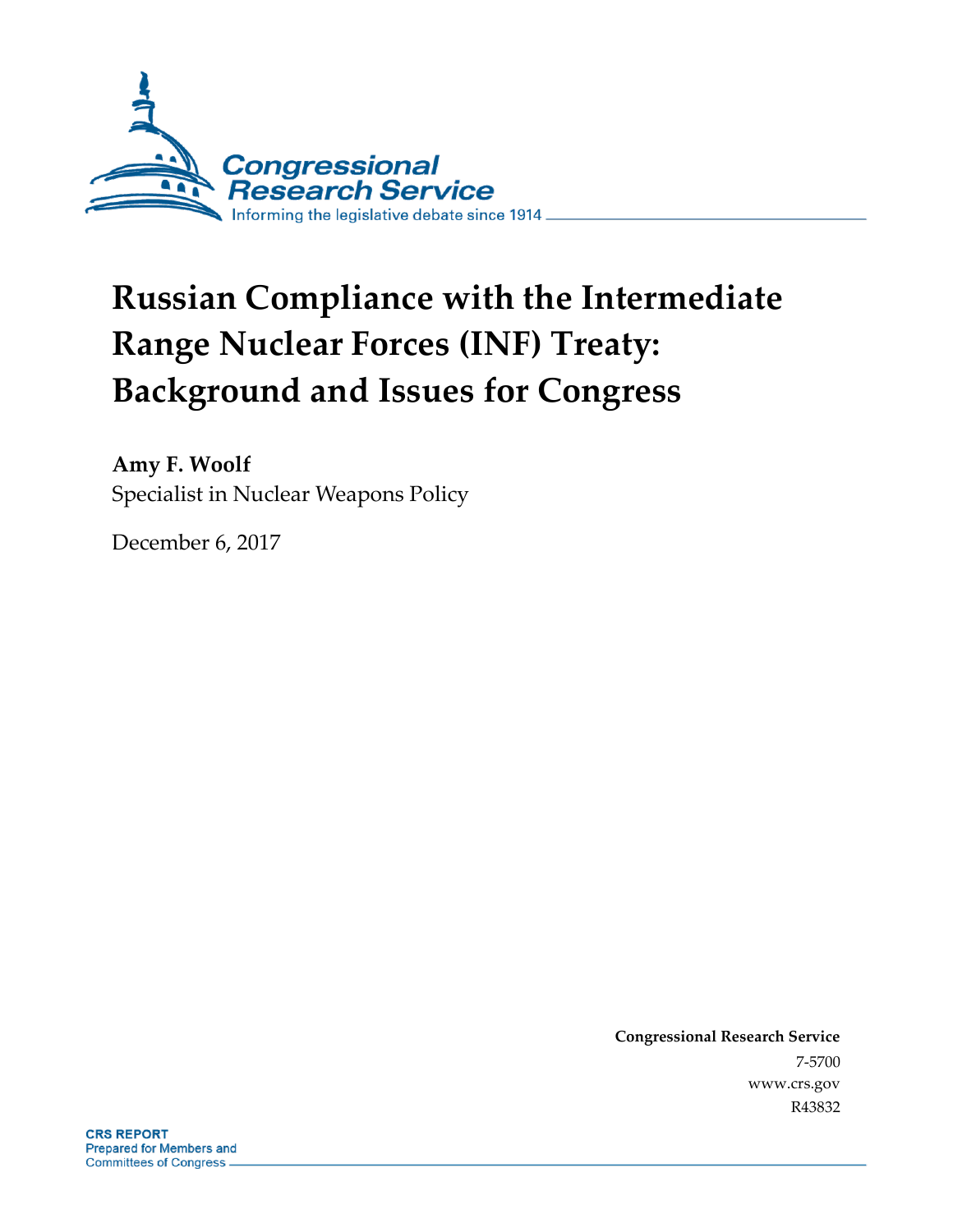## **Summary**

The United States and Soviet Union signed the Intermediate-Range Nuclear Forces (INF) Treaty in December 1987. Negotiations on this treaty were the result of a "dual-track" decision taken by NATO in 1979. At that time, in response to concerns about the Soviet Union's deployment of new intermediate-range nuclear missiles, NATO agreed both to accept deployment of new U.S. intermediate-range ballistic and cruise missiles and to support U.S. efforts to negotiate with the Soviet Union to limit these missiles. In the INF Treaty, the United States and Soviet Union agreed that they would ban all land-based ballistic and cruise missiles with ranges between 500 and 5,500 kilometers. The ban would apply to missiles with nuclear or conventional warheads, but would not apply to sea-based or air-delivered missiles.

The U.S. State Department, in the 2014, 2015, 2016, and 2017 editions of its report *Adherence to and Compliance with Arms Control, Nonproliferation, and Disarmament Agreements and Commitments*, stated that the United States has determined that "the Russian Federation is in violation of its obligations under the [1987 Intermediate-range Nuclear Forces] INF Treaty not to possess, produce, or flight-test a ground-launched cruise missile (GLCM) with a range capability of 500 km to 5,500 km, or to possess or produce launchers of such missiles." In the 2016 report, it noted that "the cruise missile developed by Russia meets the INF Treaty definition of a groundlaunched cruise missile with a range capability of 500 km to 5,500 km, and as such, all missiles of that type, and all launchers of the type used or tested to launch such a missile, are prohibited under the provisions of the INF Treaty." The 2017 compliance report describes the types of information the United States has provided to Russia in pressing its claim of noncompliance, but it does not share the details of that claim in the report. Press reports from February 2017 indicate that Russia has now begun to deploy the new cruise missile.

The Obama Administration raised its concerns about Russian compliance with the INF Treaty in a number of meetings during the past few years. These meetings made little progress because Russia continued to deny that it had violated the treaty. In October 2016, the United States called a meeting of the Special Verification Commission, which was established by the INF Treaty to address compliance concerns. During this meeting, in mid-November, both sides raised their concerns, but they failed to make any progress in resolving them. The United States has also begun to consider a number of military responses, which might include new INF-range systems, both to provide Russia with an incentive to reach a resolution and to provide the United States with options for future programs if Russia eventually deploys new missiles and the treaty regime collapses. It might also suspend or withdraw from arms control agreements, although several analysts have noted that this might harm U.S. security interests, as it would remove all constraints on Russia's nuclear forces.

The United States could also consider a number of options for how it might respond now that Russia has begun to deploy new INF-range cruise missiles. It could develop and deploy new military capabilities—including, possibly, new land-based INF-range missiles or new missile defense capabilities—to offset the threat posed by new Russian INF-range missiles. The United States could also take other steps with its allies to assure them of the U.S. commitment to their defense.

The Trump Administration has not yet identified a path forward for the INF Treaty, although Secretary of Defense Mattis did address it during his nomination hearing. Congress is likely to continue to conduct oversight hearings on this issue, and to receive briefings on the status of Russia's cruise missile program. It may also consider legislation authorizing U.S. military responses and supporting alternative diplomatic approaches.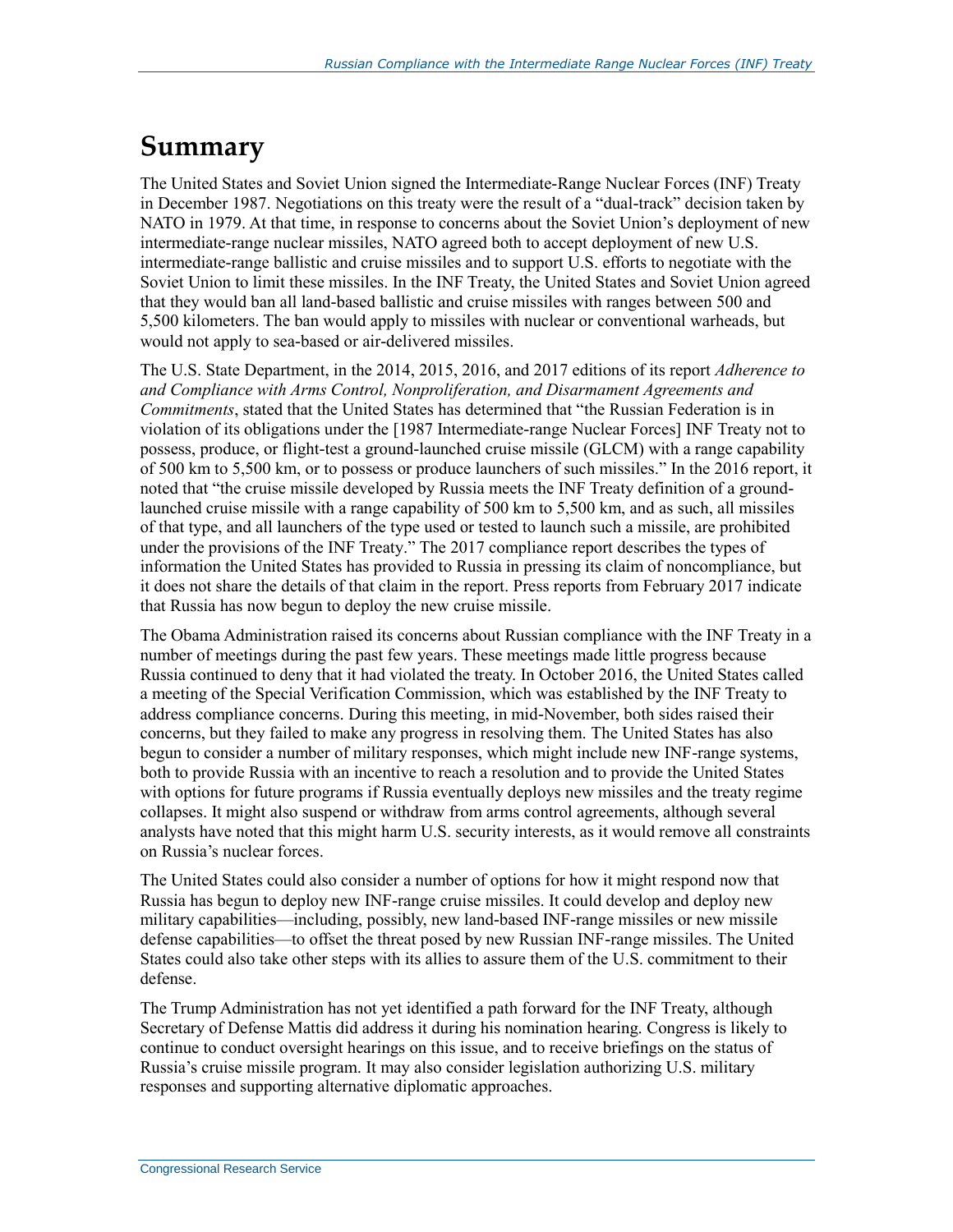## **Contents**

## Contacts

|--|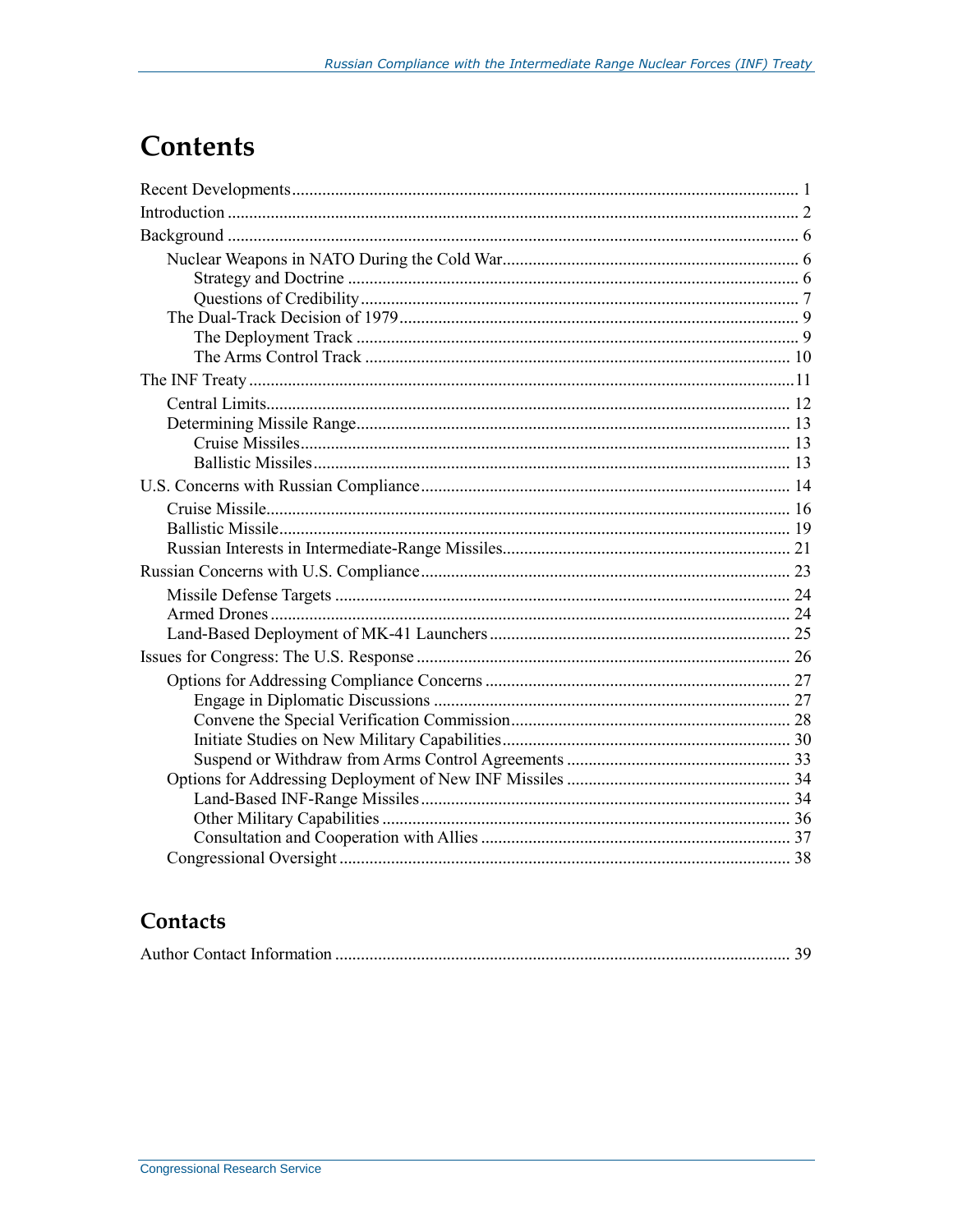## **Recent Developments**

In testimony before the House Armed Services Committee on March 8, 2017, General Paul Selva, the vice chairman of the Joint Chiefs of Staff, confirmed press reports that Russia had begun to deploy a new ground-launched cruise missile, in violation of the 1987 Intermediate Range Nuclear Forces Treaty.<sup>1</sup> He stated that Russia's deployment had violated the "spirit and intent" of the treaty, that it had deliberately deployed the missile to pose a threat to NATO facilities, and that it showed no inclination to return to compliance with the treaty.<sup>2</sup> He also noted that the Pentagon was considering steps that the United States could take to pressure Russia to comply and that it would review military options as a part of the Trump Administration's Nuclear Posture Review. In comments presented at a workshop in late November 2017, Christopher Ford, who serves on the National Security Council staff, identified the missile as the 9M729. He did not provide any details about the missile, but analysts have speculated that it may be similar to Russia's Kalibr sea-launched cruise missile.<sup>3</sup>

The State Department, in the 2017 version of its Annual Report on *Adherence to and Compliance with Arms Control, Nonproliferation, and Disarmament Agreements and Commitments*, confirmed that Russia continues to be in violation of its obligation "not to possess, produce, or flight-test a ground-launched cruise missile (GLCM) with a range capability of 500 kilometers to 5,500 kilometers, or to possess or produce launchers of such missiles."<sup>4</sup> As in past reports, the 2017 report did not contain any details about the capabilities of the offending missile, and it did not confirm the press reports about the missile's deployment. However, the report indicated that the United States has provided "more than enough information for the Russian side to identify the missile in question." This includes "information pertaining to the missile and the launcher, including Russia's internal designator for the mobile launcher chassis and the names of the companies involved in developing and producing the missile and launcher and; information on the violating GLCM's test history, including coordinates of the tests and Russia's attempts to obfuscate the nature of the program." The United States has also provided Russia with information showing that the "violating GLCM has a range capability between 500 and 5,500 kilometers" and that, contrary to much public speculation, it is "distinct from the R-500/SSC-7 GLCM or the RS-26 ICBM."

In response to the news that Russia had moved the offending missile, identified as the SSC-8 cruise missile in the United States and the 9M729 in Russia, from the test site at Kapustin Yar to a deployment area somewhere else in Russia, Members of Congress and outside analysts have again reviewed U.S. options for military and diplomatic responses. The House and Senate both included provisions in their versions of the National Defense Authorization Act for 2018 that call for the development of a new U.S. land-based cruise missile. The House bill (H.R. 2810, §1244)

 $\overline{a}$ <sup>1</sup> Michael R. Gordon, "Russia Deploys Missile, Violating Treaty and Challenging Trump," *New York Times*, February 14, 2017, https://www.nytimes.com/2017/02/14/world/europe/russia-cruise-missile-arms-control-treaty.html?\_r=0.

<sup>2</sup> Michael R. Gordon, "Russia Has Deployed Missile Barred by Treaty, U.S. General Tells Congress," *New York Times*, March 8, 2017, https://www.nytimes.com/2017/03/08/us/politics/russia-inf-missile-treaty.html. See, also, Robert Burns, "U.S. General Says Russia Has Deployed Banned Missile," *Defense News*, March 8, 2017, http://www.defensenews.com/articles/us-general-says-russia-has-deployed-banned-missile.

<sup>3</sup> Pavel Podvig, "The INF Treaty Culprit Identified. Now What?," *Russian Forces*, December 5, 2017, http://russianforces.org/blog/2017/12/the\_inf\_treaty\_culprit\_identif.shtml.

<sup>4</sup> U,S. Department of State, *Adherence to and Compliance With Arms Control, Nonproliferation, and Disarmament Agreements and Commitments*, Report, Washington, DC, April 2017, p. 11, https://www.state.gov/documents/ organization/270603.pdf.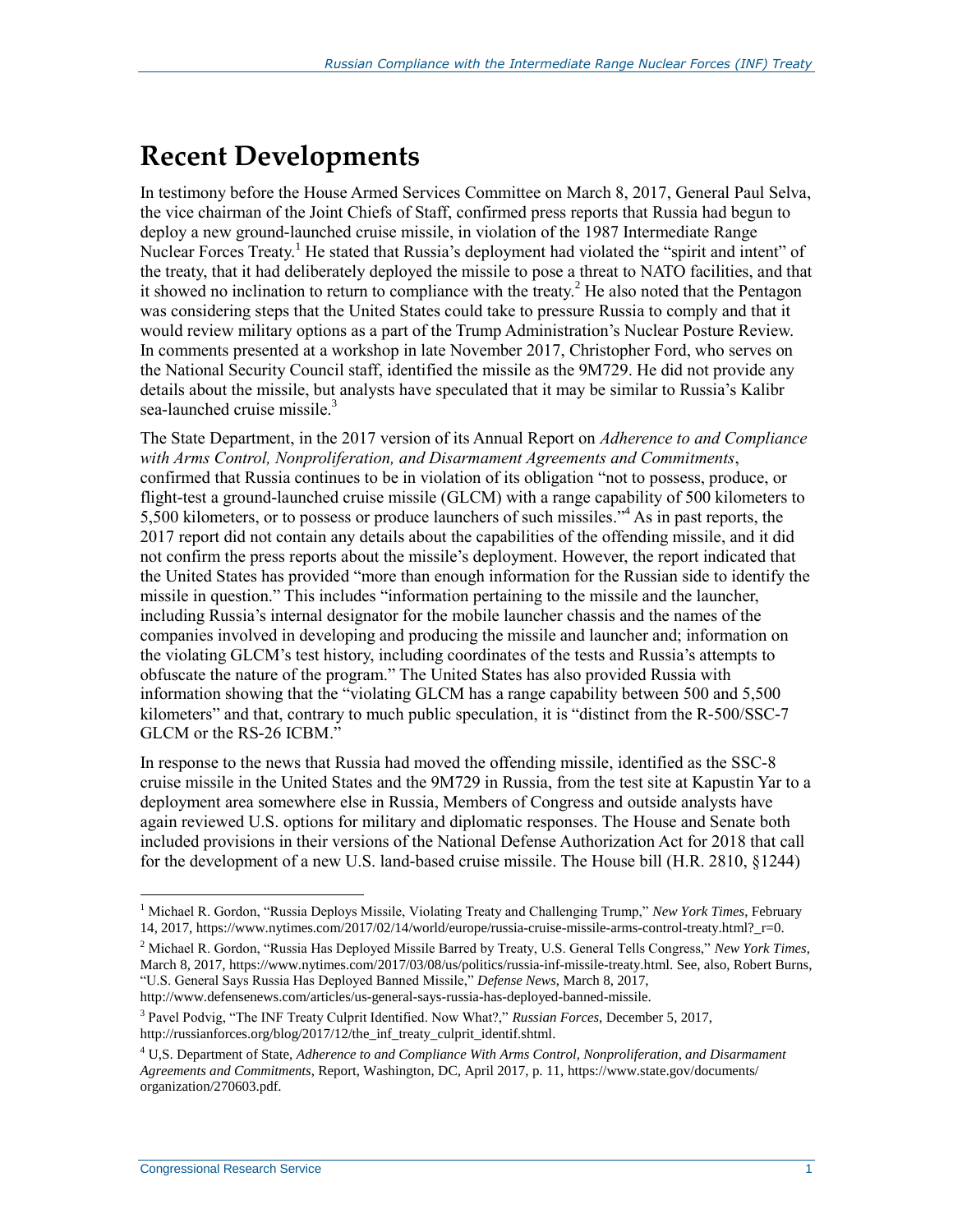mandated that the Secretary of Defense both "establish a program of record to develop a conventional road-mobile ground-launched cruise missile system with a range of between 500 to 5,500 kilometers" and submit "a report on the cost, schedule, and feasibility to modify existing and planned missile systems ... for ground launch with a range of between 500 and 5,500 kilometers." The Senate bill (§1635) did not use the phrase "program of record," but stated that DOD should establish "a research and development program for a dual-capable road-mobile ground-launched missile system with a maximum range of 5,500 kilometers." The Senate also required a report on the feasibility of modifying other missile systems and mandates that the costs and feasibility of these modifications be compared to the costs and feasibility of a new groundlaunched cruise missile.

The conference report on the 2018 NDAA (H.Rept. 115-404) retained the House language that mandates that the Secretary of Defense "establish a program of record to develop a conventional road-mobile ground-launched cruise missile system with a range of between 500 to 5,500 kilometers" and authorized \$58 million in funding for the development of active defenses to counter INF-range ground-launched missile systems; counterforce capabilities to prevent attacks from these missiles; and countervailing strike capabilities to enhance the capabilities of the United States.

Analysts who support this approach argue that new U.S. military capabilities would not only offset any military advantage Russia might accrue from its violation, but would also remind Russia of the threats it would face if the INF Treaty ceased to exist.<sup>5</sup> Others, however, question this approach. They note that the U.S. development of a new intermediate-range land-based cruise missile could speed the end of the INF Treaty, which they argue remains important for U.S. and allied security, and that the United States could offset Russia's military capabilities with seabased or air-based systems that would not violate the treaty. Moreover, they note that U.S. allies in Europe may not be willing to accept the deployment of new U.S. nuclear missiles, and that, as was the case before the INF Treaty was concluded in the 1980s, plans to do so could split the alliance.<sup>6</sup> Nevertheless, most analysts agree that the Trump Administration must address this issue with both its allies and with Russia to ensure that Russian activities do not undermine NATO or divide the United States from its allies.<sup>7</sup>

## **Introduction**

 $\overline{a}$ 

In July 2014, the State Department released the 2014 edition of its report *Adherence to and Compliance with Arms Control, Nonproliferation, and Disarmament Agreements and Commitments*. This report states that the United States has determined that "the Russian Federation is in violation of its obligations under the [1987 Intermediate-range Nuclear Forces] INF Treaty not to possess, produce, or flight-test a ground-launched cruise missile (GLCM) with a range capability of 500 km to 5,500 km, or to possess or produce launchers of such missiles."<sup>8</sup>

<sup>5</sup> Thomas Karako, "How to Stop Russia from Cheating on Missile Treaty," *The Hill*, February 28, 2017, http://thehill.com/blogs/pundits-blog/foreign-policy/321512-how-to-stop-russia-from-cheating-on-missile-treaty.

<sup>6</sup> Steven Pifer, "How Washington Should Respond to Russia's Missile Treaty Violation," *The Hill*, March 7, 2017, http://thehill.com/blogs/pundits-blog/defense/322479-how-us-should-respond-to-russias-missile-treaty-violation. See, also, Michael Krepon, "Responding to the INF Treaty Violation," ArmsControlWonk, March 5, 2017, http://www.armscontrolwonk.com/archive/1202903/responding-to-the-inf-treaty-violation/.

<sup>7</sup> Jon Wolfsthal, "Trump's Silence on Russian Missiles Makes America Less Safe," *Foreign Policy*, March 7, 2017, http://foreignpolicy.com/2017/03/07/trumps-silence-on-russian-missiles-makes-america-less-safe/.

<sup>8</sup> U.S. Department of State, *Adherence to and Compliance with Arms Control, Nonproliferation, and Disarmament Agreements and Commitments*, Washington, DC, July 2014, pp. 8-10, http://www.state.gov/t/avc/rls/rpt/2014/ (continued...)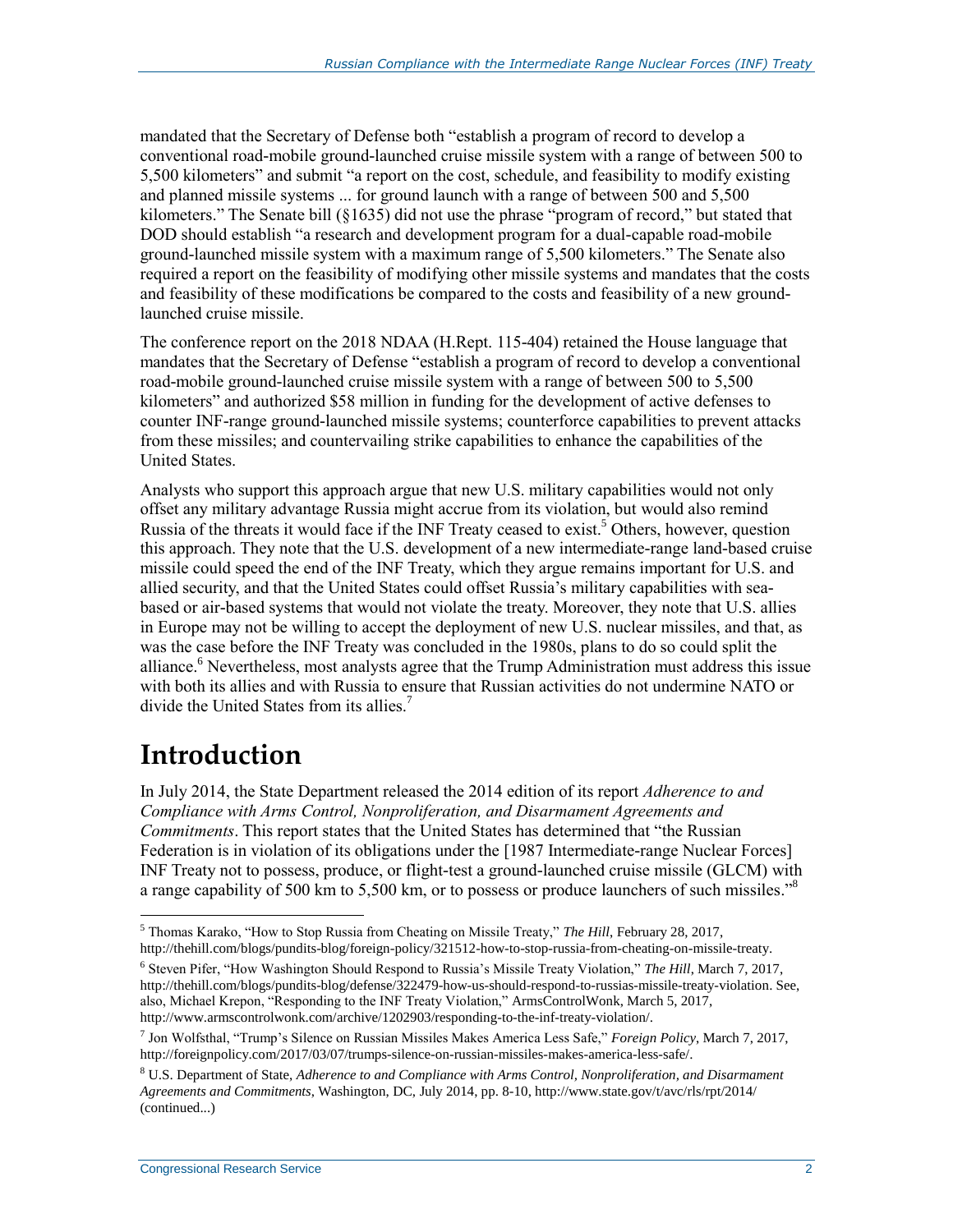The report does not offer any details about the offending missile or cite the evidence that the United States used to make this determination, but it does note that the United States "raised these concerns with the Russian Federation" several times during 2013 and "will continue to pursue resolution" of the issue.

The 2015, 2016, and 2017 State Department reports on *Adherence to and Compliance with Arms Control, Nonproliferation, and Disarmament Agreements and Commitments* repeated the claim that Russia had violated the INF Treaty and added a few details to the assertion. These reports state that "the United States determined the cruise missile developed by the Russian Federation meets the INF Treaty definition of a ground-launched cruise missile with a range capability of 500 km to 5,500 km, and as such, all missiles of that type, and all launchers of the type used to launch such a missile, are prohibited under the provisions of the INF Treaty."<sup>9</sup> The Administration also noted that, as in past years, "the United States again raised concerns with Russia on repeated occasions in an effort to resolve U.S. concerns. The United States will continue to pursue resolution of U.S. concerns with Russia." The 2016 report did not, however, repeat the assessment mentioned in 2015 that "it is in the mutual security interests of all the Parties to the INF Treaty that Russia and the other 11 successor states to the Soviet Union remain Parties to the Treaty and comply with their obligations." In addition, the 2017 report includes details on the types of information the United States has shared with Russia to bolster its claim of Russian noncompliance. It does not, however, share the substance of that information.<sup>10</sup>

Obama Administration officials often stated that the INF Treaty remained in the security interest of the United States and its allies, and that the U.S. goal is to "to work to bring Russia back in to full compliance." However, because Russia was unwilling to address U.S. concerns or even acknowledge the existence of the offending cruise missile, the United States reviewed a broad range of economic and military options that might both provide an incentive for Russia to return to compliance with the treaty and provide the United States with the capability to counter Russian actions if it does not return to compliance.<sup>11</sup>

Secretary of Defense Mattis addressed the INF when responding to questions submitted prior to his nomination hearing. He stated that Russia's violation of the treaty "increases the risk to our allies and poses a threat to U.S. forces and interests." He also noted that Russia's violation, if allowed to stand, "could erode the foundations of all current and future arms control agreements and initiatives." At the same time, he stated that the violation would not provide Russia with a "significant military advantage," although, if Russia chooses to "act as an adversary, we must respond appropriately and in league with our allies." Further, he echoed the Obama Administration's view that "returning to compliance is in Russia's best interest." Secretary Mattis reaffirmed this goal in November 2017, after a meeting with NATO defense ministers.<sup>12</sup> At the

<sup>(...</sup>continued)

<sup>230047.</sup>htm.

<sup>9</sup> U.S. Department of State, *Adherence to and Compliance with Arms Control, Nonproliferation, and Disarmament Agreements and Commitments*, Washington, DC, April, 2016, http://www.state.gov/t/avc/rls/rpt/2016/255651.htm.

<sup>10</sup> U,S. Department of State, *Adherence to and Compliance With Arms Control, Nonproliferation, and Disarmament Agreements and Commitments*, Report, Washington, DC, April 2017, p. 14, https://www.state.gov/documents/ organization/270603.pdf.

<sup>&</sup>lt;sup>11</sup> Michael Gordon, "Pentagon to Press Russia on Arms Pact Violation," *New York Times*, December 11, 2014. See, also, Bill Gertz, "Pentagon Considering Deployment of Nuclear Missiles in Europe," *Washington Free Beacon,*  December 11, 2014. See, also, Robert Burns, "U.S. Might Deploy Missiles in Europe to Counter Russia," *Associated Press*, June 4, 2015.

<sup>12</sup> "Mattis Says NATO Seeks Russia's Compliance With Nuclear Treaty After 'Violations,'" *Radio Free Europe*, November 10, 2017, https://www.rferl.org/a/nato-mattis-russia-inf-treaty-violations/28844967.html.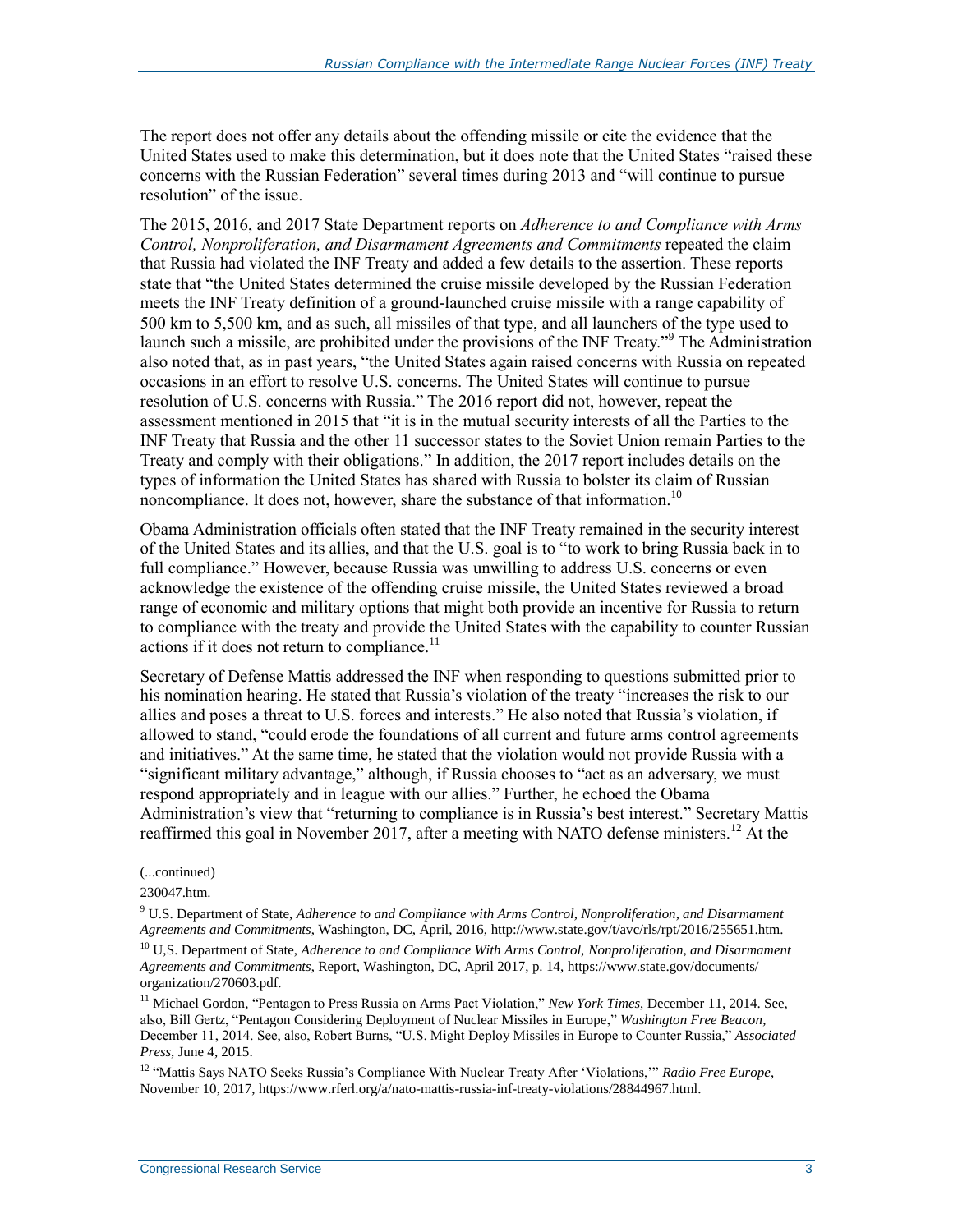same time, press reports indicate that the Trump Administration is moving forward with efforts to begin research and development into a new U.S. ground-launched cruise missile of INF range.<sup>13</sup>

Press reports indicate that the United States identified Russian activities that raised INF compliance concerns as early as 2008 and that the Obama Administration began to mention these concerns to Members of Congress in late  $2011$ .<sup>14</sup> Reports from October 2016 indicated that the Administration had concluded that Russia might be preparing to deploy the missile, as it is producing more missiles than it would need to support a test program.<sup>15</sup> This deployment evidently occurred in December 2016, with one brigade remaining at the test site at Kapustin Yar and another moving to a different base within Russia.<sup>16</sup> Reports indicate that some U.S. officials also believe Russia may be taking steps toward pulling out of the treaty.<sup>17</sup>

Congress sought additional information in subsequent briefings by Administration officials. It has also called on the Administration, in both letters and legislation, to press U.S. compliance concerns with Russia, to hold Russia accountable for its actions, and to forgo additional reductions in U.S. nuclear weapons, either unilaterally or through a treaty, until Russia returns to compliance with the INF Treaty.<sup>18</sup> In a letter sent after the October 2016 allegations, Representative Thornberry and Representative Nunes called on the Administration to not only forswear any further changes to U.S. nuclear doctrine and force structure but also to implement economic sanctions and military responses to "ensure Russia understood the cost of its illegal activity."<sup>19</sup>

Members also highlighted their concerns with Russia's compliance with the INF Treaty in legislation. The House version of the FY2015 National Defense Authorization Act (H.R. 4435, §1225) stated that Congress believes Russia is in "material breach of its obligations" under the INF Treaty and that "such behavior poses a threat to the United States, its deployed forces, and its allies." The legislation also called on the President to consider, after consulting with U.S. allies, whether remaining a party to the INF Treaty was still in their national security interests if Russia was in "material breach" of the treaty. The final version of this legislation (H.R. 3979, §1244) did not include these provisions, but did recognize that Russian violations of the INF Treaty are a serious challenge to the security of the United States and its allies. The final version also stated that it is in the national security interest of the United States and its allies for the INF Treaty to

<sup>13</sup> Josh Rogin, "Russia has deployed a banned nuclear missile. Now the U.S. threatens to build one.," *Washington Post*, November 16, 2017, https://www.washingtonpost.com/news/josh-rogin/wp/2017/11/16/russia-has-deployed-a-bannednuclear-missile-now-the-u-s-threatens-to-build-one/?utm\_term=.2482720d2d98. See, also, Julain E. Barnes, Paul Sonne, and Brett Forrest, "Pentagon Moves to Develop Banned Intermediate Missile," *Wall Street Journal,* November, 16, 2017, https://www.wsj.com/amp/articles/pentagon-moves-to-develop-banned-intermediate-missile-1510862789.

<sup>14</sup> Josh Rogin, "U.S. Knew Russia Violated Intermediate-Range Nuclear Forces Treaty," *The Daily Beast*, November 26, 2013. See also, Michael Gordon, "U.S. Says Russia Tested Missile, Despite Treaty," *New York Times*, January 30, 2014.

<sup>15</sup> Michael R. Gordon, "Russia is Moving Ahead With Missile Program that Violates Treaty, U.S. Offiicals Say," *New York Times*, October 19, 2016, http://www.nytimes.com/2016/10/20/world/europe/russia-missiles-inf-treaty.html.

<sup>16</sup> Michael R. Gordon, "Russia Deploys Missile, Violating Treaty and Challenging Trump," *New York Times*, February 14, 2017, https://www.nytimes.com/2017/02/14/world/europe/russia-cruise-missile-arms-control-treaty.html?\_r=0.

<sup>17</sup> Joe Gould, "U.S. Lawmakers Urge Obama to Punish Russia Over Missle Treaty Breach," *Defense News*, October 19, 2016, http://www.defensenews.com/articles/us-lawmakers-urge-obama-to-punish-russia-missile-treaty-breach.

<sup>18</sup> Rachel Oswald, "McKeon: U.S. Should Formally Protest Russian Arms Control Breach," *Global Security Newswire*, February 25, 2014. See also, Rubio et al., S.Con.Res. 34, letters cited in H.R. 1960, §1055, para 7.

<sup>&</sup>lt;sup>19</sup> U.S. House, Committee on Armed Services. Letter from Representatives Thornberry and Nunes. October 17, 2016, https://armedservices.house.gov/sites/republicans.armedservices.house.gov/files/wysiwyg\_uploaded/ 20161017%20WMT%20%26%20Nunes%20to%20POTUS%20re%20INF.pdf.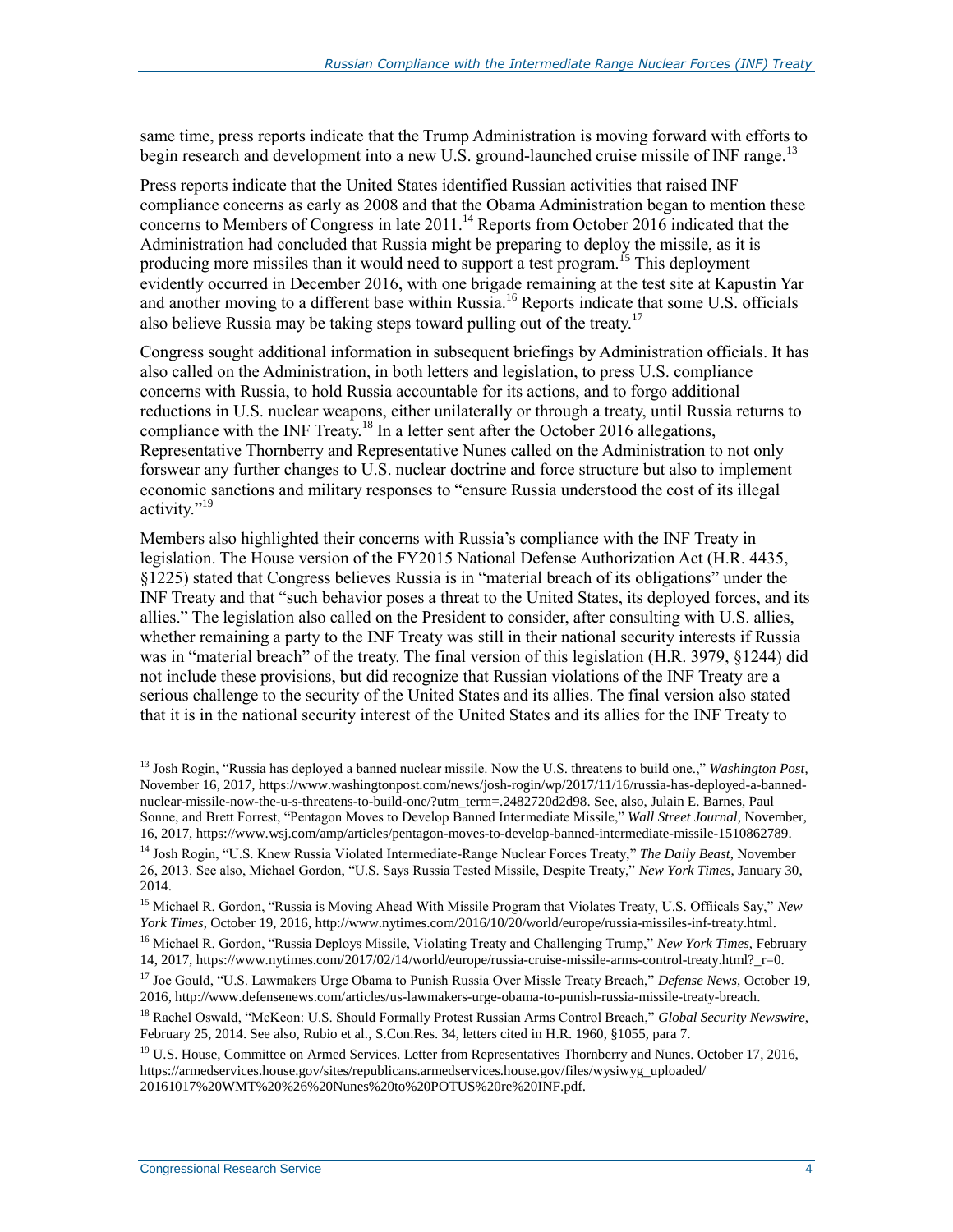remain in effect and for Russia to return to full compliance with the treaty. At the same time, the legislation mandated that the President submit a report to Congress that includes an assessment of the effect of Russian noncompliance on the national security interests of the United States and its allies, and a description of the President's plan to resolve the compliance issues. The legislation also calls for periodic briefings to Congress on the status of efforts to resolve the U.S. compliance concerns.

The FY2016 NDAA (H.R. 1735, §1243) also contained provisions addressing congressional concerns with Russia's actions under the INF Treaty. As is discussed in more detail below, it not only mandated that the President notify Congress about the status of the Russian cruise missile program, it also mandated that the Secretary of Defense submit a plan for the development of military capabilities that the United States might pursue to respond to or offset Russia's cruise missile program. In early 2017, following press reports that Russia had begun to deploy the missile, Senator Tom Cotton introduced legislation (S. 430)—titled the Intermediate-Range Nuclear Forces (INF) Treaty Preservation Act of 2017—that would authorize the appropriation of \$500 million for the Pentagon to develop active defenses to counter ground-launched missile systems of INF range; to develop counterforce capabilities to prevent attacks from these missiles; and to facilitate "the transfer to allied countries" of missile systems of INF range. The legislation also stated that the United States should "establish a program of record" to develop its own INFrange ground-launched cruise missile system.

The House and Senate both included provisions in their versions of the National Defense Authorization Act for 2018 that call for the development of a new U.S. land-based cruise missile. The House bill (H.R. 2810, §1244) mandated that the Secretary of Defense both "establish a program of record to develop a conventional road-mobile ground-launched cruise missile system with a range of between 500 to 5,500 kilometers" and submit "a report on the cost, schedule, and feasibility to modify existing and planned missile systems ... for ground launch with a range of between 500 and 5,500 kilometers." The bill (§1245) also mandated that the President submit a report to Congress that contains a determination of whether the Russia has flight-tested, produced, or "continues to possess" a ground-launched cruise missile of INF range. If the President makes this determination, the bill states that the INF Treaty's ban on intermediate-range missiles will "no longer be binding on the United States as a matter of United States law."

The Senate bill (§1635) did not use the phrase "program of record" in its response to Russia's INF violation, but stated that DOD should establish "a research and development program for a dual-capable road-mobile ground-launched missile system with a maximum range of 5,500 kilometers." The Senate also required a report on the feasibility of modifying other missile systems and mandates that the costs and feasibility of these modifications be compared to the costs and feasibility of a new ground-launched cruise missile.

The conference report on the 2018 NDAA (H.Rept. 115-404) retains the House language that mandates that the Secretary of Defense "establish a program of record to develop a conventional road-mobile ground-launched cruise missile system with a range of between 500 to 5,500 kilometers" and authorizes \$58 million in funding for the development of active defenses to counter INF-range ground-launched missile systems; counterforce capabilities to prevent attacks from these missiles; and countervailing strike capabilities to enhance the capabilities of the United States. It does not include the House version's requirement that the President submit a report to Congress, but it does direct the Director of National Intelligence to notify Congress "of any development, deployment, or test of a system by the Russian Federation that the Director determines is inconsistent with the INF Treaty." Further, the conference report does not contain the House language stating that this determination would mean that the treaty is no longer binding on the United States. Instead, it requires a report outlining possible sanctions against individuals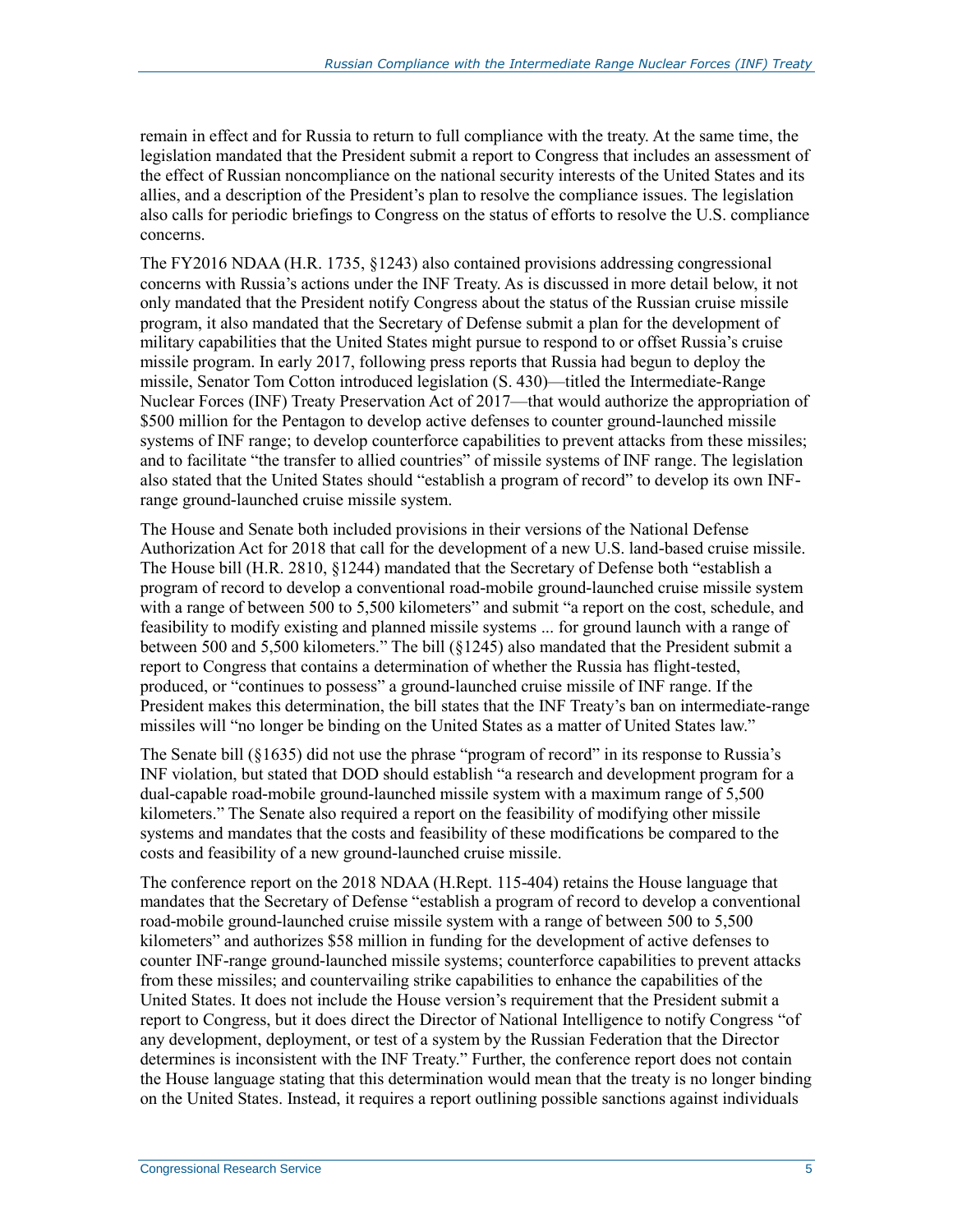in Russia who are determined to be "responsible for ordering or facilitating non-compliance by the Russian Federation."

This report describes the current status of the INF Treaty and highlights issues that Congress may address as the United States pursues its compliance concerns with Russia. It begins with a historical overview that describes the role of intermediate-range nuclear weapons in NATO's security construct in the late 1970s and the political and security considerations that affected the negotiation of the INF Treaty. In addition, the report summarizes the provisions of the INF Treaty, highlighting those central to the discussion about Russia's current activities. It then reviews the publicly available information about the potential Russian violation and Russia's possible motivations for pursuing the development of a noncompliant missile. Next, the report summarizes Russia's concerns with U.S. compliance with the treaty. The report concludes with a discussion of options that the United States might pursue to address its concerns with Russia's activities and options that it might pursue if Russia deploys new INF-range missiles.

## **Background**

## **Nuclear Weapons in NATO During the Cold War**

#### **Strategy and Doctrine**

During the Cold War, nuclear weapons were central to the U.S. strategy of deterring Soviet aggression against the United States and U.S. allies. Toward this end, the United States deployed a wide variety of nuclear-capable delivery systems. These included mines, artillery, short-, medium-, and long-range ballistic missiles, cruise missiles, and gravity bombs. These weapons were deployed with U.S. troops in the field, aboard aircraft, on surface ships, on submarines, and in fixed, land-based launchers. The United States also articulated a complex strategy and developed detailed operational plans that would guide the use of these weapons in the event of a conflict with the Soviet Union and its allies.

The United States maintained its central "strategic" weapons—long-range land-based missiles, submarine-based missiles, and long-range bombers—at bases in the United States.<sup>20</sup> At the same time, it deployed thousands of shorter-range, or nonstrategic, nuclear weapons with U.S. forces based in Europe, Japan, and South Korea and on surface ships and submarines around the world.<sup>21</sup> It maintained these overseas deployments to extend deterrence and to defend its allies in Europe and Asia. Not only did the presence of these weapons (and the presence of U.S. forces, in general) serve as a reminder of the U.S. commitment to defend its allies if they were attacked, the weapons also could have been used on the battlefield to slow or stop the advance of an adversary's conventional forces.

In Europe, these weapons were part of the North Atlantic Treaty Organization's (NATO's) strategy of "flexible response." The United States and its NATO allies recognized that the Soviet Union and Warsaw Pact had numerical superiority in conventional forces and that, without the possibility of resort to nuclear weapons, the United States and NATO might be defeated in a conventional conflict. As a result, the flexible response strategy was designed to allow NATO to

 $\overline{a}$ <sup>20</sup> For more information on U.S. strategic nuclear weapons, see CRS Report RL33640, *U.S. Strategic Nuclear Forces: Background, Developments, and Issues*, by Amy F. Woolf.

<sup>21</sup> For more information on U.S. nonstrategic strategic nuclear weapons, see CRS Report RL32572, *Nonstrategic Nuclear Weapons*, by Amy F. Woolf.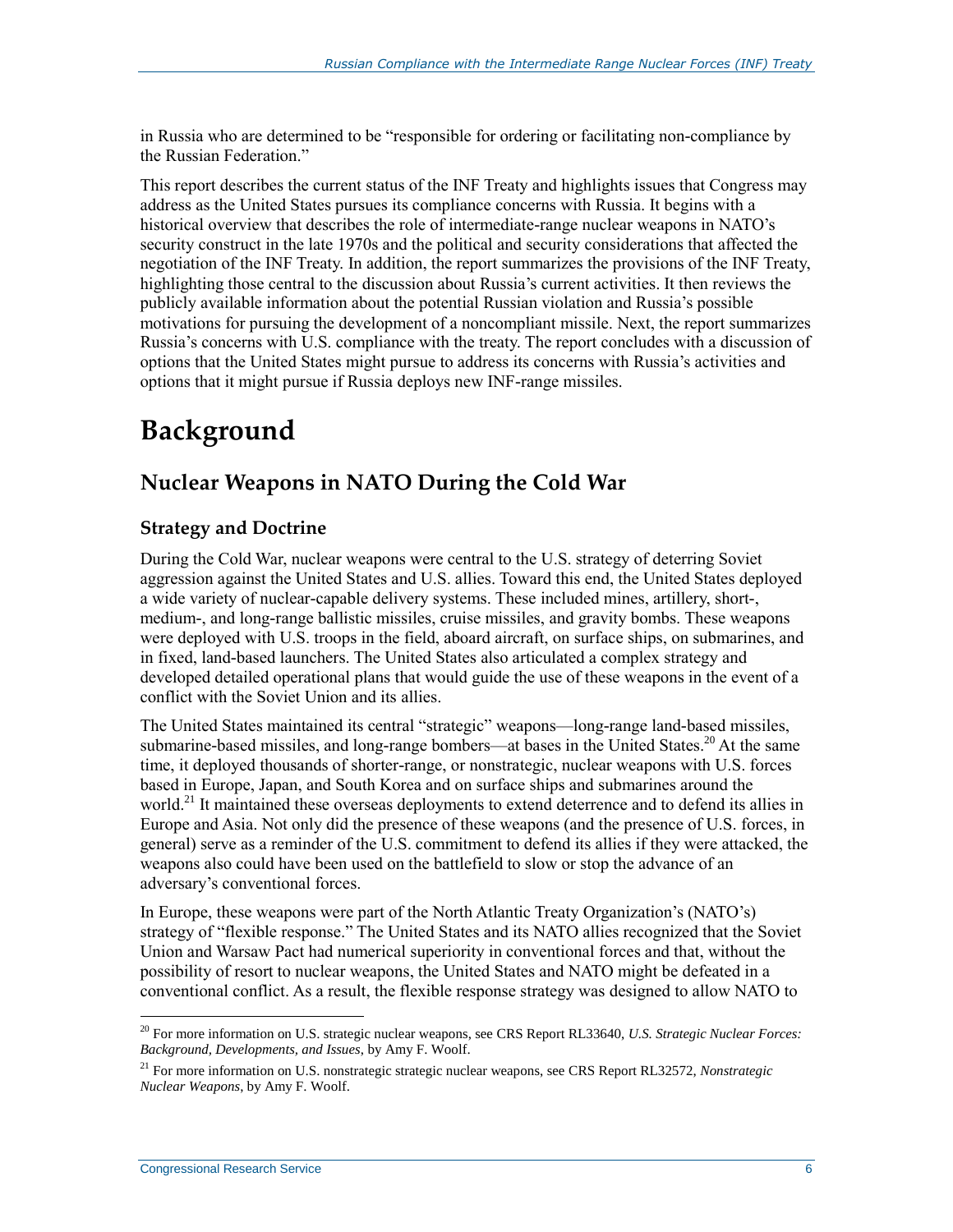respond, if necessary, with nuclear weapons and to control escalation if nuclear weapons were used. Controlling escalation meant that the United States and NATO might be the first to use nuclear weapons in a conflict, with the intent of slowing or stopping the Soviet and Warsaw Pact forces if they overran NATO's conventional defenses and advanced into Western Europe. If the conflict continued, and the Soviet Union responded with its own nuclear weapons in an effort to disrupt the NATO response, then NATO could have escalated beyond the battlefield and employed weapons with greater ranges or greater yields in attacks reaching deeper into Warsaw Pact territory. Ultimately, if the conflict continued and Western Europe remained under attack, the United States could have launched its longer-range strategic missiles and bombers against targets inside the Soviet Union.

This nuclear posture was designed to couple U.S. and allied security and, therefore, complicate Soviet efforts "to pursue a divide and conquer strategy toward NATO."<sup>22</sup> It had three overlapping objectives. First, the weapons and operational plans were designed to provide NATO with military capabilities that could have affected outcomes on the battlefield; in other words, NATO hoped it might at least *disrupt* the Soviet attack if not *defeat* Soviet and Warsaw Pact forces. Second, the ability of the United States and NATO to escalate the conflict, and hold at risk targets in the Soviet Union, was intended to *deter* an attack on Western Europe by convincing the Soviet Union and Warsaw Pact that any conflict, even one that began with conventional weapons, could result in nuclear retaliation.<sup>23</sup> Third, this approach was designed to *assure* U.S. allies in Europe that the United States would come to their defense, as mandated by Article V of the 1949 North Atlantic Treaty, if any of the allies were attacked by Soviet or Warsaw Pact forces.<sup>24</sup>

#### **Questions of Credibility**

As is often noted in discussions of extended deterrence today, the U.S. ability both to assure its allies of its commitment to their defense and to deter adversaries from attacking those allies rests on the credibility of the U.S. threat to resort to the use of nuclear weapons. While some argue that the existence of nuclear weapons may be enough to underscore the threat, most analysts agree that a credible threat requires plausible plans for nuclear use and weapons that can be used in executing those plans. During the Cold War, the United States often altered the numbers and types of nuclear weapons it deployed in Europe to bolster the credibility of its extended deterrent. Although many of these changes occurred in response to ongoing modernization programs and new assessments of Soviet capabilities, some were designed to respond to emerging concerns among U.S. allies about the credibility of the U.S. promise to fight in Europe in their defense. This was the case with the intermediate-range missiles that the United States deployed in Europe in 1983 and removed, under the terms of the INF Treaty, between 1988 and 1991.

<sup>22</sup> Strobe Talbott, *Deadly Gambits: The Reagan Administration and the Stalemate in Nuclear Arms Control* (Alfred Knopf, 1984), p. 23.

<sup>&</sup>lt;sup>23</sup> "The United States retains substantial nuclear capabilities in Europe to counter Warsaw Pact conventional superiority and to serve as a link to U.S. strategic nuclear forces." National Security Strategy of the United States, White House, January 1988, p. 16.

<sup>&</sup>lt;sup>24</sup> Article V states, "The Parties agree that an armed attack against one or more of them in Europe or North America shall be considered an attack against them all and consequently they agree that, if such an armed attack occurs, each of them ... will assist the Party or Parties so attacked by taking forthwith, individually and in concert with the other Parties, such action as it deems necessary, including the use of armed force, to restore and maintain the security of the North Atlantic area." See the North Atlantic Treaty, Washington, DC, April 4, 1949, http://www.nato.int/cps/en/ natolive/official\_texts\_17120.htm.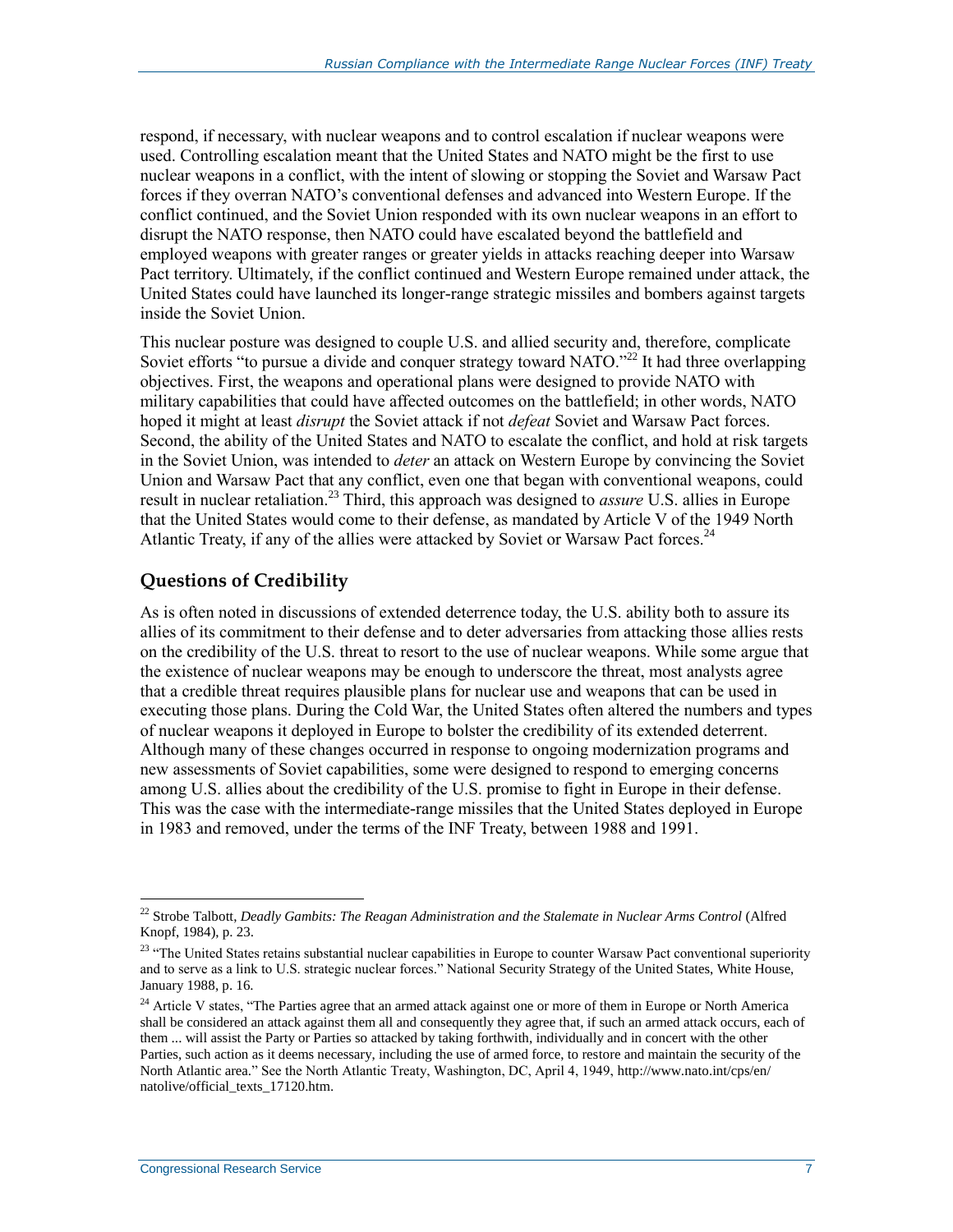One concern about the credibility of the U.S. extended deterrent derived from the short range of many of the U.S. nuclear weapons deployed in Europe. As noted above, many of these weapons were designed for use on the battlefield to disrupt a conventional attack by Soviet and Warsaw Pact forces. To make the threat of the possible use of nuclear weapons credible to the Soviet Union and its allies, the United States based significant numbers of these weapons near the potential front lines of a conflict in West Germany. This placement increased the likelihood that NATO would use the weapons early in a conflict and was intended to convince the Soviet Union of the potential for their use, because, if they were not used early, they would likely be overrun by Warsaw Pact forces. At the same time, though, the early use of these weapons would have caused extensive damage on the territory of West Germany, leading some to question whether NATO would actually employ the weapons early in conflict.<sup>25</sup> If the Soviet Union did not believe that NATO would use these weapons, it might believe that it could defeat at least some of the NATO allies (West Germany, in particular) without risking a response from the entire alliance or the escalation to nuclear war. Moreover, if some NATO allies did not believe that NATO would use the weapons to stop a Soviet attack, such allies might be vulnerable to coercion or intimidation from the Soviet Union prior to the start of a conflict. In this type of scenario, the Soviet Union might believe it could divide NATO by threatening some, but not all, of its members. As a result, many analysts argued that longer-range systems that could be deployed farther from the front lines and reach targets deeper inside enemy territory would provide a more credible deterrent.

A second concern about the credibility of U.S. assurances to its allies derived from the Soviet ability to attack the continental United States in response to a U.S. attack on the Soviet Union. Leaders in some of the allied countries questioned whether they could rely on the United States to attack targets in the Soviet Union, as a part of an escalation following an attack in Europe, if the Soviet Union could respond with attacks on targets inside the United States with "potentially suicidal consequences" for the United States.<sup>26</sup> Some of the allies feared that if U.S. vulnerability deterred the United States from attacking the Soviet Union in defense of Europe, then a war in Europe, even if it escalated to nuclear use, might remain confined to Europe, with the security of the NATO allies decoupled from the security of the United States. If the allies lacked confidence in the U.S. promise to escalate to strategic strikes on their behalf, then they might, again, be vulnerable to Soviet efforts to coerce or intimidate them before the war began. In addition, if the Soviet Union did not believe that the United States would escalate to strategic nuclear attacks, knowing that it was vulnerable to retaliation, then the Soviet Union might believe it could divide NATO with threats of war.

Concerns about the decoupling of U.S. and allied security, or, as it was often phrased, the question of whether the United States would actually "trade New York for Bonn," grew during the latter half of the 1970s, after the Soviet Union began to deploy SS-20 intermediate-range ballistic missiles. These three-warhead missiles, which nominally replaced older SS-4 and SS-5 missiles, had a range of 4,000 kilometers and could, therefore, strike targets in most NATO nations (although not in the United States or Canada) from bases inside the Soviet Union. NATO had no similar capability; it could not strike Moscow or other key Soviet cities with missiles or aircraft based in Western Europe. If the NATO allies or the Soviet Union believed that the United States would not attack the Soviet Union out of fear of a Soviet attack on the United States, then

 $\overline{a}$ <sup>25</sup> Richard Weitz, "The Historical Context," in *Tactical Nuclear Weapons and NATO*, ed. Tom Nichols, Douglas Stuart, Jeffrey D. McCausland (Carlisle, PA: U.S. Army War College, Strategic Studies Institute, 2012), p. 5.

<sup>&</sup>lt;sup>26</sup> Paul Schulte, "Tactical Nuclear Weapons in NATO and Beyond: A Historical and Thematic Examination," in *Tactical Nuclear Weapons and NATO*, ed. Tom Nichols, Douglas Stuart, Jeffrey D. McCausland (Carlisle, PA: U.S. Army War College, Strategic Studies Institute, 2012), p. 25.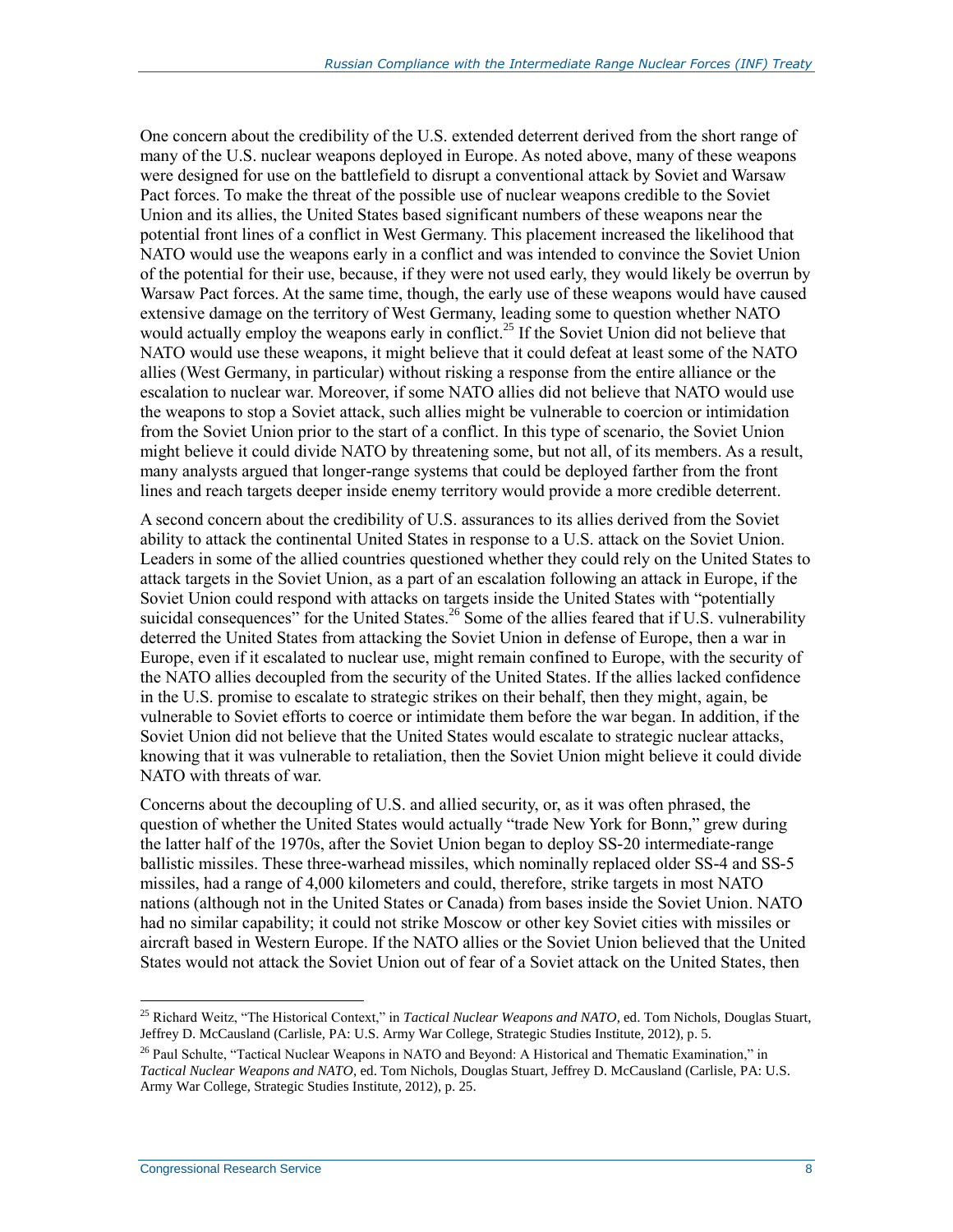these missiles, and the threat they posed to all of Europe, might be sufficient to induce capitulation, or at least cooperation, from NATO's European allies.

### **The Dual-Track Decision of 1979**

In December 1979, NATO responded to this gap in intermediate-range forces, and concerns about its effect on alliance security, by adopting a "dual-track" decision that sought to link the modernization of U.S. nuclear weapons in Europe with an effort to spur the Soviets to negotiate reductions in INF systems. In the first track, the United States and its NATO partners agreed to replace aging medium-range Pershing I ballistic missiles with a more accurate and longer-range Pershing II (P-II) while adding new ground-launched cruise missiles. They agreed to deploy 108 Pershing II ballistic missiles and 464 ground-launched cruise missiles, all with single nuclear warheads, between 1983 and 1986. The new weapons would be owned and controlled by the United States, but they would be deployed on the territories of five European allies. West Germany would house deployments of both Pershing II ballistic missiles and cruise missiles, while the United Kingdom, Italy, the Netherlands, and Belgium would each house deployments of cruise missiles.

The deployment decision was linked, technically and politically, to a second track where NATO agreed that the United States should attempt to negotiate limits with the Soviet Union on intermediate-range nuclear systems. While most of the allies agreed that NATO's security would be best served by eliminating the Soviet Union's ability to target all of Europe with SS-20 missiles, they recognized that the Soviet Union was unlikely to negotiate away those missiles unless it faced a similar threat from intermediate-range systems based in Western Europe. Few expected the Soviet Union to agree to the complete elimination of its SS-20 missiles, but all agreed that the negotiations were necessary, not just as a means to limit the Soviet threat, but also as a means to appeal to public opinion in Europe, where opposition to the new nuclear weapons was strong.

#### **The Deployment Track**

Although NATO adopted the dual-track decision by consensus, with all members of the alliance offering public support for both the deployment and negotiating plans, the governments of each of the five designated host nations still had to approve the deployments. Several had reservations and attached conditions to that approval. For example, West Germany did not want the Soviet Union to be able to single it out as the target for its political campaign against the new systems. Therefore, its leaders required that the NATO decision be unanimous and that at least one other nation on the European continent accept stationing of new nuclear systems.

The planned deployments spurred massive public protests across Europe and the United States. These began in 1980, shortly after NATO reached the dual-track decision, and escalated through the first half of the decade. For example, in late 1981, protests occurred in Italy, Germany, Great Britain, and Belgium. Nearly 1 million people marched in Central Park in New York City in June 1982. Additional protests took place across the United States during October 1983.<sup>27</sup> In addition, in October 1983, nearly 3 million people protested across Europe, with nearly 1 million marching in the Netherlands and around  $400,000$  marching in Great Britain.<sup>28</sup> In one of the more well-

 $\overline{a}$ <sup>27</sup> "Americans March to Oppose Missiles," *New York Times*, October 23, 1983.

<sup>28</sup> Lawrence S. Wittner, *Confronting the Bomb: A Short History of the World Nuclear Disarmament Movement* (Stanford, CA: Stanford University Press, 2009), p. 144.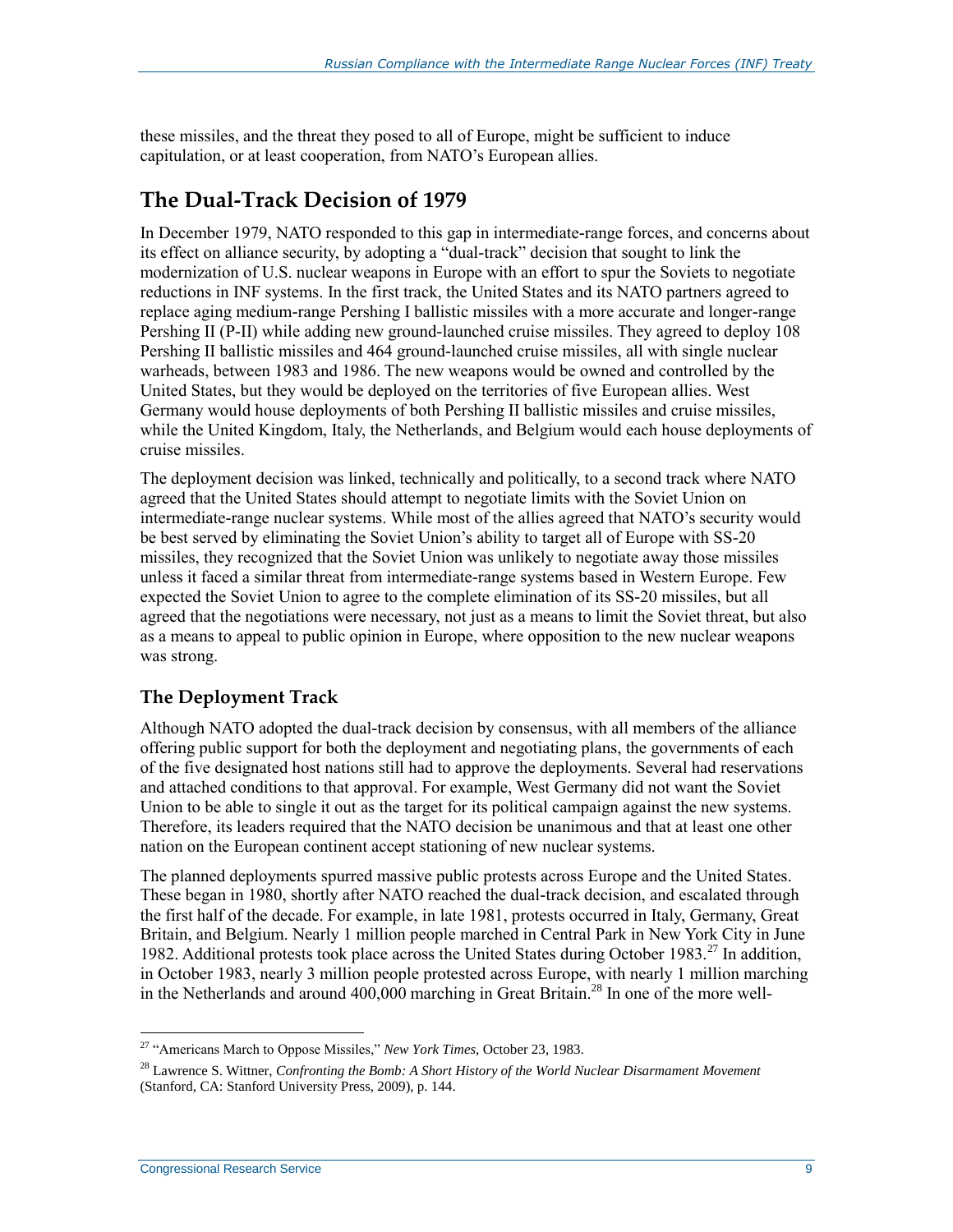known efforts, a Welsh group known as "Women for Life on Earth" established a peace camp at Greenham Common, the base where the United Kingdom would house 96 cruise missiles. The women camped outside the base for years, protesting the eventual deployment of the missiles.<sup>29</sup>

The governments in some of the nations that had accepted deployment of the missiles also faced political opposition to the weapons. In the Netherlands, the center-right coalition government supported the deployments but recognized that the weapons could become an issue in the 1986 elections, as the opposition Labor Party had threatened to block the deployment if it won. As a result, the government sought to link the deployments to progress in U.S.-Soviet negotiations on both strategic and theater nuclear weapons. In a compromise approved by Dutch parliament in 1984, the government delayed their deployment from 1986 until 1988, specifying that deployment could occur only if the Soviet Union increased the number of SS-20s above the number already deployed on June 1, 1984. The government in Belgium supported the deployments but also faced firm opposition from the Belgian Socialist Party. As a result, the government also supported efforts to move the arms control track forward, even though it did not link the deployment of cruise missiles on its territory to the completion of a treaty.

In spite of the opposition, and after extensive debate, each of the five nations agreed to deploy the new missiles. When the deployments began in late 1983, the Soviet Union suspended the arms control negotiations and did not return to the negotiating table until March 1995.

#### **The Arms Control Track**

The United States and Soviet Union opened their first negotiating session in the fall of 1980, at the end of the Carter Administration. The United States did not present the Soviet Union with a specific proposal for limits or reductions on intermediate-range missiles; instead, it outlined a set of guidelines for the negotiations. Specifically, the United States sought an agreement that would impose equal limits on both sides' intermediate-range missiles—the SS-4, SS-5, and SS-20 missiles for the Soviet Union and the Pershing II and ground-launched cruise missiles for the United States. The Soviet Union, in its proposal, suggested that the two sides simply freeze the numbers of medium-range systems in Europe. This meant that it would stop deploying, but would not reduce, its SS-20 missiles in exchange for the cancellation of all Pershing II and GLCM deployments.<sup>30</sup> Neither proposal was acceptable to the other side.

The Reagan Administration, which took office in January 1981, spent most of its first year evaluating and reconsidering the U.S. approach to arms control with the Soviet Union. In November 1981, President Reagan announced that the United States would seek the total elimination of Soviet SS-20, SS-4, and SS-5 missiles in return for the cancellation of NATO's deployment plans—a concept known as the "zero-option." The ban would be global, applying to Soviet missiles in both Europe and Asia. The Soviet Union, for its part, proposed that the two sides agree to a phased reduction of all medium-range nuclear weapons (which it defined as those with a range of 1,000 kilometers) deployed on the territory of Europe, in waters adjacent to Europe, or intended for use in Europe. This proposal would have not only avoided limits on Soviet missiles in Asia, it also would have captured some U.S. dual-capable aircraft based in Europe and U.S. sea-launched cruise missiles. Subsequently, in March 1982, the Soviet Union offered to freeze its deployments of SS-20 missiles unilaterally, and to maintain the moratorium

 $^{29}$  Greenham Common Women's Peace Camp, 1981–2000, http://www.greenhamwpc.org.uk/.

<sup>&</sup>lt;sup>30</sup> Strobe Talbott, *Deadly Gambits: The Reagan Administration and the Stalemate in Nuclear Arms Control* (Alfred Knopf, 1984), p. 42.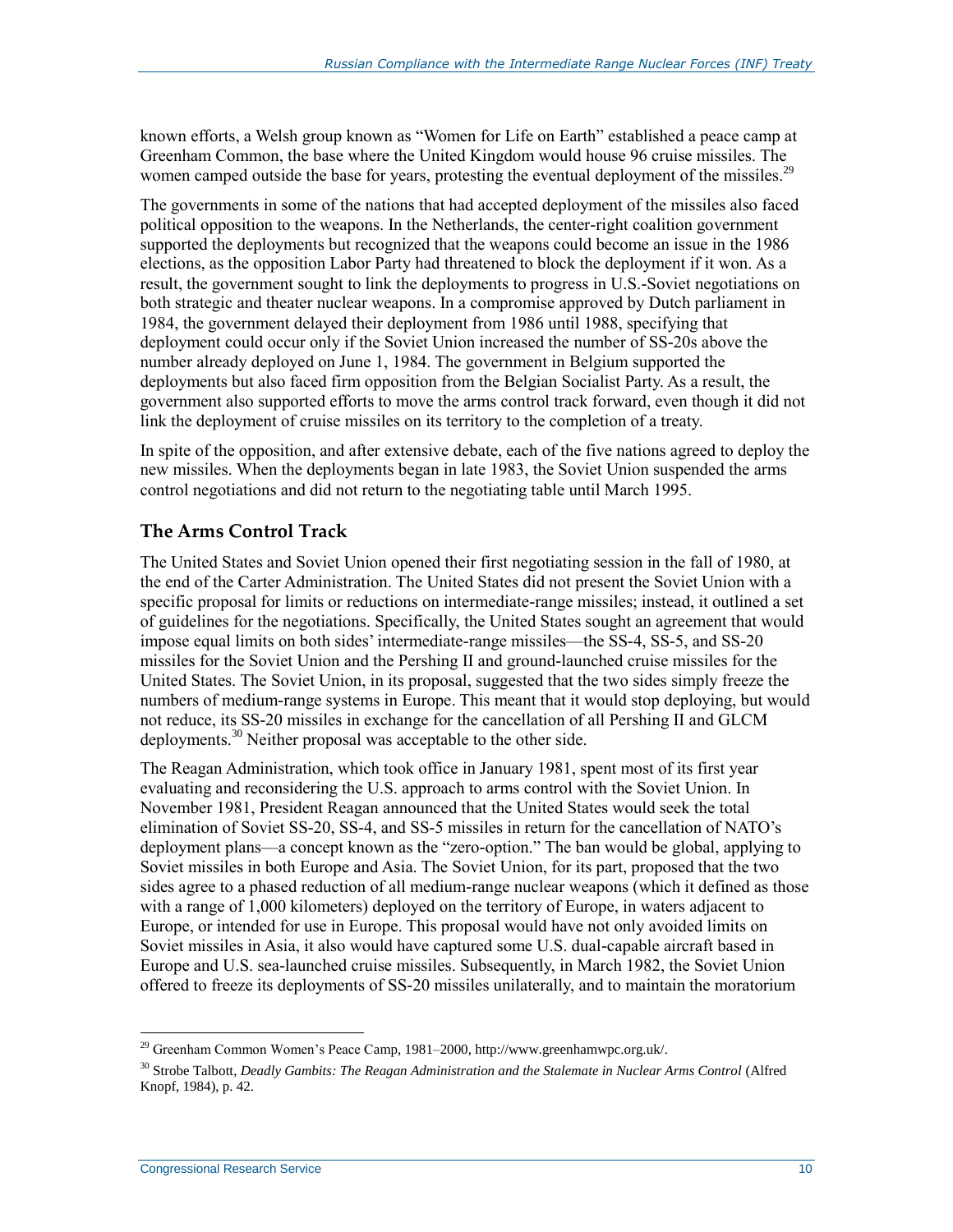until the two sides reached an agreement or the United States began to deploy the Pershing IIs and GLCMs.

Although the two sides discussed possible compromise positions during 1982 and 1983, they made little progress. When the United States began to deploy its INF systems in Europe in late 1983, the Soviet Union withdrew from the negotiations.

The negotiations resumed in March 1985 and began to gain traction in 1986. At the Reykjavik summit, in October 1986, Soviet President Gorbachev proposed that all intermediate-range missiles—the SS-20s, GLCMs, and Pershing IIs—be removed from Europe within five years of signing a treaty. He also indicated that the Soviet Union would reduce its SS-20s in Asia to 33 missiles, which would carry 99 warheads. In return, the United States could store a mix of 100 GLCMs and Pershing IIs within the United States, but it could not deploy them within range of the Soviet Union. Further, in April 1987, President Gorbachev indicated that the Soviet Union was prepared to eliminate all of its shorter-range missiles (those with ranges between 300 and 600 miles) in Europe and Asia as a part of an INF agreement. Then, in June, he proposed a global ban on shorter-range and longer-range INF systems, essentially accepting the U.S. zero-option proposal from 1982.

The United States and the Soviet Union signed the Treaty on Intermediate Range Nuclear Forces (INF) on December 8, 1987.<sup>31</sup> They exchanged the instruments of ratification, and the treaty entered into force June 1, 1988. The two nations had to eliminate their INF systems within three years of the treaty's entry into force, but the treaty, and its ban on the deployment of intermediaterange land-based ballistic missiles and cruise missiles, is of unlimited duration.

## **The INF Treaty**

The INF Treaty contained several features that were new to the U.S.-Soviet arms control process. Although it was not the first treaty to ban an entire category of weapons (a treaty signed in 1975 had banned biological weapons and earlier treaties had banned the emplacement of nuclear weapons on a seabed or stationing them on celestial bodies), it was the first to ban a category that each nation had already deployed and considered vital for its national security needs. Moreover, where prior treaties imposed equal burdens on each side, the INF Treaty called for asymmetrical reductions. The Soviet Union destroyed 1,846 missiles, including 654 SS-20s, whereas the United States destroyed 846 missiles. Moreover, each of the Soviet SS-20 missiles carried three warheads, while all the U.S. missiles carried only a single warhead.

The INF Treaty was also the first U.S.-Soviet treaty to employ intrusive monitoring mechanisms in its verification regime. Under prior treaties, the United States and Soviet Union had relied almost exclusively on their own satellites and remote sensing capabilities—known as national technical means (NTM) of verification—to monitor forces and verify compliance with the treaty. These systems served as the foundation of the monitoring regime under INF, but the Treaty also permitted on-site inspections of selected missile assembly facilities and all storage centers, deployment zones, and repair, test, and elimination facilities. Although it did not permit the parties to conduct inspections at any location within the other's territory, it did allow up to 20 short-notice inspections at sites designated in the Treaty. The two sides also agreed to participate in an extensive data exchange, which allowed them to account for all systems covered by the agreement. Further, it allowed each side to operate a continuous portal monitoring system outside one assembly facility in the other country, to confirm the absence of new INF missile production.

 $\overline{a}$  $31$  For the text of the INF Treaty, see http://www.state.gov/t/avc/trty/102360.htm.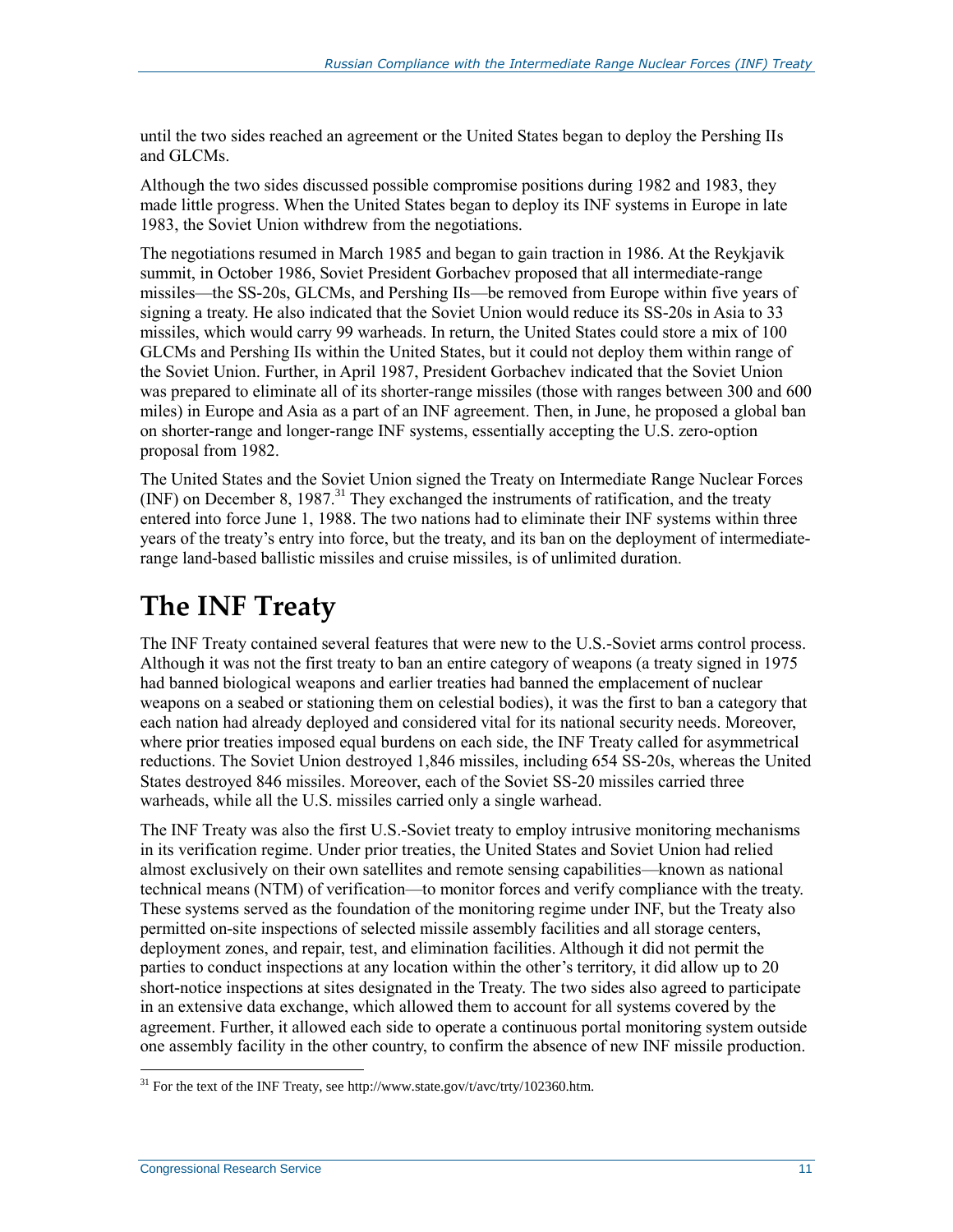These inspections continued for 10 years after the eliminations were complete, ending in May 2001.

The INF Treaty also established the Special Verification Commission (SVC) "to promote the objectives and implementation of the provisions of this Treaty." The United States and Soviet Union agreed that, if either party requested, they would meet in the SVC to "resolve questions relating to compliance" with their treaty obligations and to agree on any new measures needed "to improve the viability and effectiveness" of the Treaty.

## **Central Limits**

Under the INF Treaty, the United States and Soviet Union agreed to destroy all intermediaterange and shorter-range ground-launched ballistic missiles and ground-launched cruise missiles. These are missiles with a range between 500 and 5,500 kilometers (300 and 3,400 miles). The launchers associated with the controlled missiles were also to be destroyed, although the warheads and guidance systems of the missiles did not have to be destroyed. They could be used or reconfigured for other systems not controlled by the Treaty. Further, the Treaty stated that neither party could produce or flight-test any new ground-launched intermediate-range missiles or produce any stages of such missiles or any launchers of such missiles in the future.

Article III of the INF Treaty listed the U.S. and Soviet intermediate-range and shorter-range missiles that existed at the time of treaty signing. For the Soviet Union, this list included the SS-20 intermediate-range missile, and the SS-4 and the SS-5 shorter-range missiles. The Soviet Union also agreed to destroy a range of older nuclear missiles, as well as the mobile, short-range SS-23, a system developed and deployed in the early 1980s. For the United States, the list of banned missiles included the new Pershing II ballistic missiles and ground-launched cruise missiles, along with several hundred older Pershing I missiles that were in storage in Europe.

The INF Treaty made it clear that each of these types of missiles and their launchers would count as INF missiles and launchers, even if they were altered to fly to different ranges or perform different missions. For example, the Treaty stated that if a type of ground-launched ballistic missile or ground-launched cruise missile "is an intermediate-range missile" then all missiles of that type "shall be considered to be intermediate-range missiles." The INF Treaty also stated that, "if a ballistic missile or a cruise missile has been flight-tested or deployed for weapon delivery, all missiles of that type shall be considered to be weapon-delivery vehicles." Further, it stated that "if a launcher has been tested for launching" a treaty-defined intermediate-range ground-launched ballistic or cruise missile, then "all launchers of that type shall be considered to have been tested for launching" missiles banned by the treaty. In other words, even if a nation sought to use a type of launcher for a different purpose or to launch a different type of missile, it would count as a treaty-limited launcher as long as even one launcher of that type had been tested or deployed with an INF-range missile.

The INF Treaty's ban on intermediate-range ballistic and cruise missiles applied only to landbased missiles. The treaty did not ban the possession, testing, or production of sea-based or airdelivered intermediate-range ballistic or cruise missiles, even if they had a range of between 500 and 5,500 kilometers. Moreover, it permitted the parties to test sea-based or air-delivered weapons at land-based test ranges, as long as they were "test-launched at a test site from a fixed land-based launcher which is used solely for test purposes" and that is distinguishable from an operational launcher of ground-launched ballistic or cruise missiles. Testing such weapons at other locations, or from operational ground-based launchers, would constitute a violation of the treaty.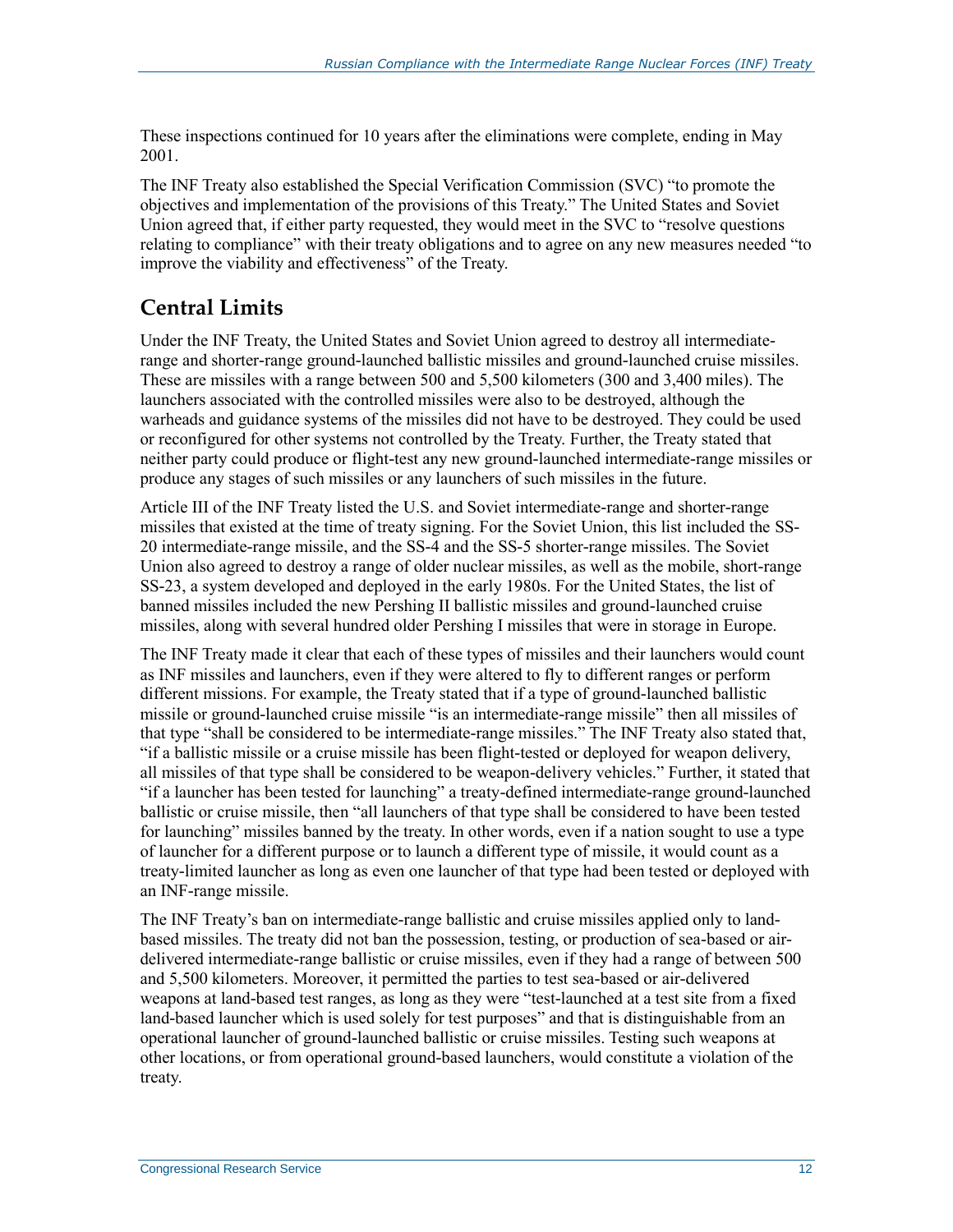Because the INF Treaty defined treaty-limited ballistic missiles and cruise missiles as "weapons delivery vehicles," rockets that were not designed or tested as weapons-delivery vehicles were not banned by the treaty, even if they were based on land and could fly to ranges between 500 and 5,500 kilometers. The INF Treaty also did not ban the possession or testing and production of missile defense interceptors, even if they flew to ranges between 500 and 5,500 kilometers. Specifically, Article VII stated that ground-launched ballistic missiles "of a type developed and tested solely to intercept and counter objects not located on the surface of the earth, it shall not be considered to be a missile to which the limitations of this Treaty apply."

## **Determining Missile Range**

Article III of the INF Treaty lists the intermediate-range ballistic and cruise missiles in existence at the time the treaty was signed; these missiles were banned by the treaty and would remain banned, regardless of the range flown in tests conducted prior to, or possibly after, the signing of the treaty. Article VII describes how the parties will measure the range of new types of missiles to determine whether these missiles are covered by the limits in the Treaty.

#### **Cruise Missiles**

Article VII states that the range of a ground-launched cruise missile is "the maximum distance which can be covered by the missile in its standard design mode flying until fuel exhaustion, determined by projecting its flight path onto the earth's sphere from the point of launch to the point of impact." Like airplanes, cruise missiles do not necessarily fly on a predictable trajectory—they can change direction in flight and can fly to less than their maximum distance. Moreover, the maximum range to fuel exhaustion can depend on the altitude and path of the flight. As a result, flight tests using the same type of missile can demonstrate significant variations for the range of the missile. Observations from a single flight of the missile would be unlikely to provide enough data to estimate the maximum range. Although the range demonstrated in the flight could provide a baseline, other data, including estimates of the maximum amount of fuel and the weight of the missile, could also affect the calculation.

#### **Ballistic Missiles**

Article VII states that the "the range capability" of a new type of ground-launched ballistic missile "shall be considered to be the maximum range to which it has been tested." If the range capability of a new missile, as identified by the maximum range demonstrated during flight tests, falls between 1,000 kilometers and 5,500 kilometers, then the missile is considered to be an intermediate-range missile. If the maximum range is greater than 5,500 kilometers, the missile is considered to be a strategic ballistic missile that will count under the limits in the New Strategic Offensive Arms Control Treaty (New START).

Because ballistic missiles fly on a predictable trajectory, it is much easier to measure their range than the range of cruise missiles. However, ballistic missiles can also fly to less than their maximum range if they fly along a depressed trajectory or a lofted trajectory, if they carry a heavier payload, or if they consume only part of their fuel. Nevertheless, the INF Treaty does not ban, or even address, ballistic missile flight tests that fall within the 1,000 kilometer to 5,500 kilometer range if the missile in question demonstrated a maximum range greater than 5,500 kilometers in another flight test.

In 1988, when the Senate was debating the ratification of the INF Treaty, members of the Armed Services Committee and Foreign Relations Committee expressed concerns about whether this provided a path for the Soviet Union to circumvent the Treaty's ban on INF-range missiles. Some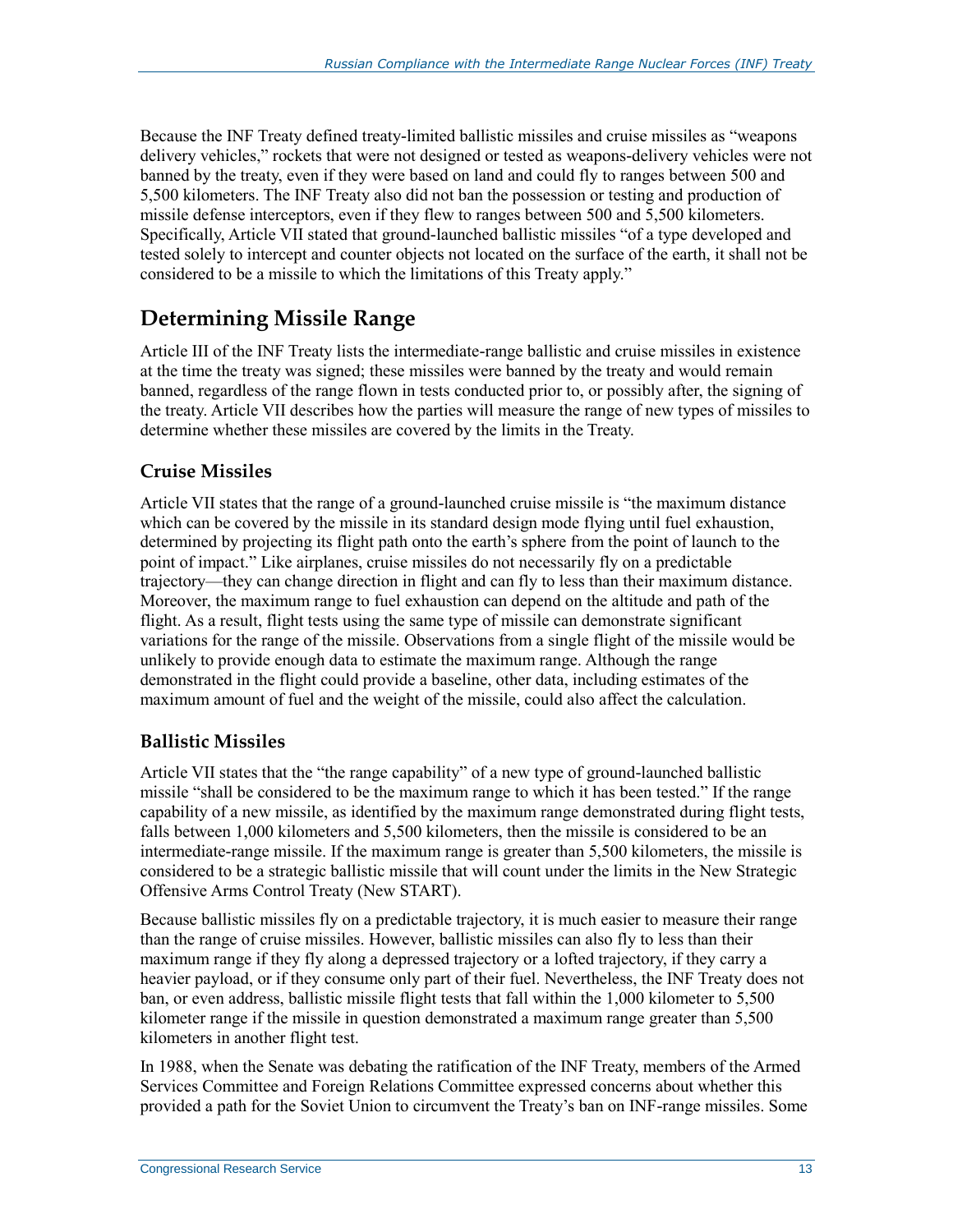questioned whether the Soviet Union might be able to develop a new missile similar to the INFrange SS-20 and test it to a range greater than 5,500 kilometers, before testing it to INF ranges. Officials representing the Reagan Administration acknowledged that both these scenarios were possible and that neither was prohibited by the INF Treaty. In testimony before the Senate Armed Services Committee, Ambassador Maynard Glitman, the lead negotiator for the INF Treaty, stated that a missile tested even once to a range greater than 5,500 kilometers would be considered to be a strategic ground-launched ballistic missile and would not be covered by the INF Treaty, even if it flew to less than  $5,500$  kilometers in numerous subsequent tests.<sup>32</sup>

The State Department amended this answer in a letter to the Foreign Relations Committee after the hearings; it stated that the missile could be considered a new type of missile covered by the INF Treaty if it was tested at strategic range "with a configuration (booster stages, post-boost vehicle, RV's) that is unlike that used for remaining tests of the system at INF ranges." In other words, if the Soviet Union had tested a missile with only a single warhead, which would have allowed it to fly to a longer range, but then tested it at a reduced range with more warheads, it could be considered to be an intermediate-range missile in the multiple warhead configuration. The letter did not indicate, however, whether the Soviet Union agreed with this interpretation. Moreover, the letter reiterated that a ground-launched ballistic missile tested to ICBM ranges and then tested to INF ranges *in the same configuration* clearly would not be limited by the treaty.<sup>33</sup>

Others questioned whether the Soviet Union would be able to use longer-range strategic landbased and sea-based ballistic missiles to attack targets in Europe after it eliminated its INF systems.<sup>34</sup> Secretary of Defense Frank Carlucci responded to these concerns in his testimony before the Senate Foreign Relations Committee. He agreed when Senator Sarbanes asked if "the Soviets could use other weapons to hit Europe" after they eliminated their INF missiles. He replied that "they could, with some disruption to their programming, retarget their strategic systems on Europe." He also indicated that the United States could do the same thing because there was "nothing in the treaty that prevents retargeting." <sup>35</sup> Former Secretary of State Henry Kissinger made a similar point in his testimony, noting that Soviet "ICBMs, SLBMs, and airplanes can carry out the missions assigned to the SS-20s."<sup>36</sup>

## **U.S. Concerns with Russian Compliance**

The United States officially charged Russia with violating the INF Treaty in late July 2014, when the State Department released the 2014 edition of its report *Adherence to and Compliance with Arms Control, Nonproliferation, and Disarmament Agreements and Commitments* (the Compliance Report). At the same time, President Obama sent a letter to President Putin notifying

<sup>&</sup>lt;sup>32</sup> U.S. Congress, Senate Committee on Armed Services, *NATO Defense and the INF Treaty*, Hearing, 100<sup>th</sup> Cong., 2<sup>nd</sup> sess., February 1988, S.Hrg.100-493 (Washington: GPO, 1988), p. 371.

<sup>&</sup>lt;sup>33</sup> U.S. Congress, Senate Committee on Foreign Relations, *The INF Treaty, Part 5*, Hearing and Markup, 100<sup>th</sup> Cong., 2 nd sess., March, 1988, S.Hrg. 100-522 (Washington: GPO, 1988), p. 72.

<sup>&</sup>lt;sup>34</sup> Several witnesses highlighted this concern during their testimony before the committee. For example, Dr. William Schneider argued that the Soviet Union could reduce the range of its SS-25 ICBM using a technique called "thrust termination." He also noted that the Soviet Union had already used this technique to give a variable range to the older SS-11 ICBM. See U.S. Congress, Senate Committee on Foreign Relations, *The INF Treaty, Part 3*, Hearing, 100<sup>th</sup> Cong., 2nd sess., February 19, 1988, S.Hrg. 100-522 (Washington: GPO, 1988), pp. 189-190.

<sup>35</sup> U.S. Congress, Senate Committee on Foreign Relations, *The INF Treaty, Part 2,* Hearing, 100th Cong., 2nd sess., February 1, 1988, S.Hrg. 100-522 (Washington: GPO, 1988), pp. 14-15.

<sup>&</sup>lt;sup>36</sup> U.S. Congress, Senate Committee on Foreign Relations, *The INF Treaty, Part 4*, Hearing, 100<sup>th</sup> Cong., 2<sup>nd</sup> sess., February 23, 1988, S.Hrg. 100-522 (Washington: GPO, 1988), p. 72.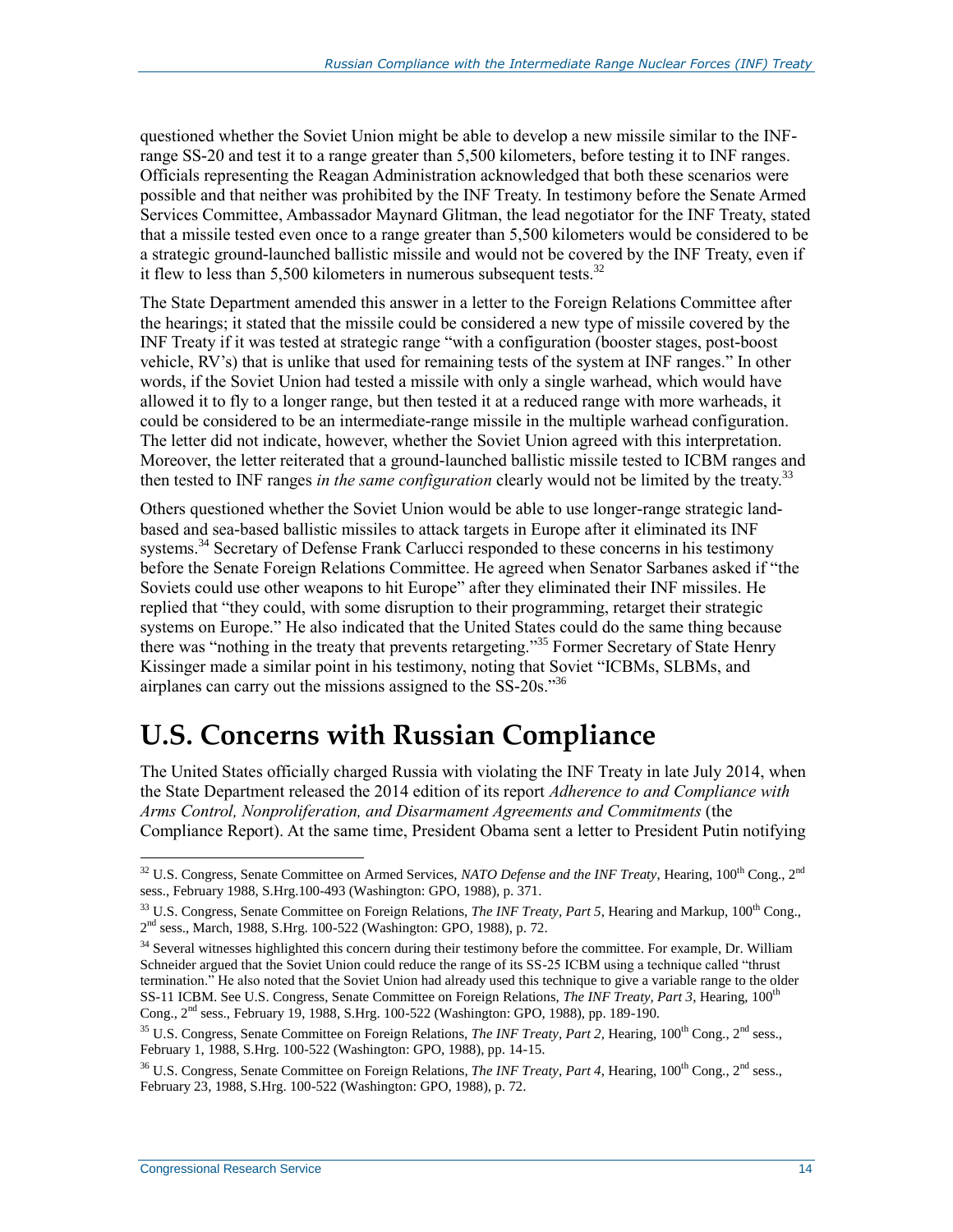him of the finding in the Compliance Report and suggesting that the two countries meet to discuss steps that Russia could take to come back into compliance with the Treaty.<sup>37</sup> According to press reports, Administration officials had first raised U.S. concerns with Russia during discussions held in May 2013, and had addressed the issue in subsequent meetings. The two sides met again, in September 2014, after the release of the Compliance Report. The State Department reported that the two sides had a "useful exchange of views" during that meeting, but that Russia had failed to "assuage" U.S. concerns.<sup>38</sup> Russia, for its part, complained that the United States did not offer any details to back up its accusations and, as it had in previous meetings, denied that it had violated the INF Treaty.<sup>39</sup>

The Obama Administration repeated its accusation of Russian noncompliance in the 2015 edition of the State Department Compliance Report. This report added a little detail to the 2014 version, noting the "United States determined the cruise missile developed by the Russian Federation meets the INF Treaty definition of a ground-launched cruise missile with a range capability of 500 km to 5,500 km, and as such, all missiles of that type, and all launchers of the type used to launch such a missile, are prohibited under the provisions of the INF Treaty." While Administration officials continue to withhold details about either the missile or the data used to determine that it is a violation, they have said specifically that the United States is "talking about a missile that has been flight-tested as a ground-launched cruise-missile system to these ranges that are banned under this treaty."<sup>40</sup>

The Administration repeated its accusation of testing of a ground-launched cruise missile in the 2016 and 2017 versions of the State Department Compliance Report. Both reports, again, declined to provide details about the offending missile. However, the 2017 report, in response to Russian assertions that the United States lacked proof of such a violation, states that the United States has provided "more than enough information for the Russian side to identify the missile in question." This includes "information pertaining to the missile and the launcher, including Russia's internal designator for the mobile launcher chassis and the names of the companies involved in developing and producing the missile and launcher and; information on the violating GLCM's test history, including coordinates of the tests and Russia's attempts to obfuscate the nature of the program." The United States has also provided Russia with information showing that the "violating GLCM has a range capability between 500 and 5,500 kilometers" and that, contrary to much public speculation, it is "distinct from the R-500/SSC-7 GLCM or the RS-26  $ICBM.$ <sup> $541$ </sup>

In October 2016, press reports for October 2016 indicated that the Obama Administration believed Russia was moving toward deployment of the new missile, because it had begun to produce the missile in numbers greater than what is needed for a test program.<sup>42</sup> This was

<sup>37</sup> Michael Gordon, "U.S. Says Russia Tested Cruise Missile, Violating Treaty," *New York Times*, July 28, 2014. <sup>38</sup> U.S. Department of State, *U.S.-Russia INF Treaty Compliance Meeting in Moscow*, Media Note, Office of the

Spokesperson, Washington, DC, September 11, 2014, http://www.state.gov/r/pa/prs/ps/2014/09/231490.htm.

<sup>39</sup> Thomas Grove, "Russia says dissatisfied with U.S. talks over arms treaty concerns," *Reuters*, September 11, 2014, http://www.reuters.com/article/2014/09/11/russia-usa-arms-talks-idUSL5N0RC3XH20140911.

<sup>&</sup>lt;sup>40</sup> Mike Eckel, "Impasse Over U.S.-Russia Nuclear Treaty Hardens As Washington Threatens Countermeasures," *RadioFreeEurope/RadioLiberty*, September 15, 2015.

<sup>41</sup> U.S. Department of State, *Adherence to and Compliance With Arms Control, Nonproliferation, and Disarmament Agreements and Commitments*, Report, Washington, DC, April 2017, p. 13-14, https://www.state.gov/documents/ organization/270603.pdf.

<sup>42</sup> Michael R. Gordon, "Russia is Moving Ahead With Missile Program that Violates Treaty, U.S. Offiicals Say," *New York Times*, October 19, 2016, http://www.nytimes.com/2016/10/20/world/europe/russia-missiles-inf-treaty.html.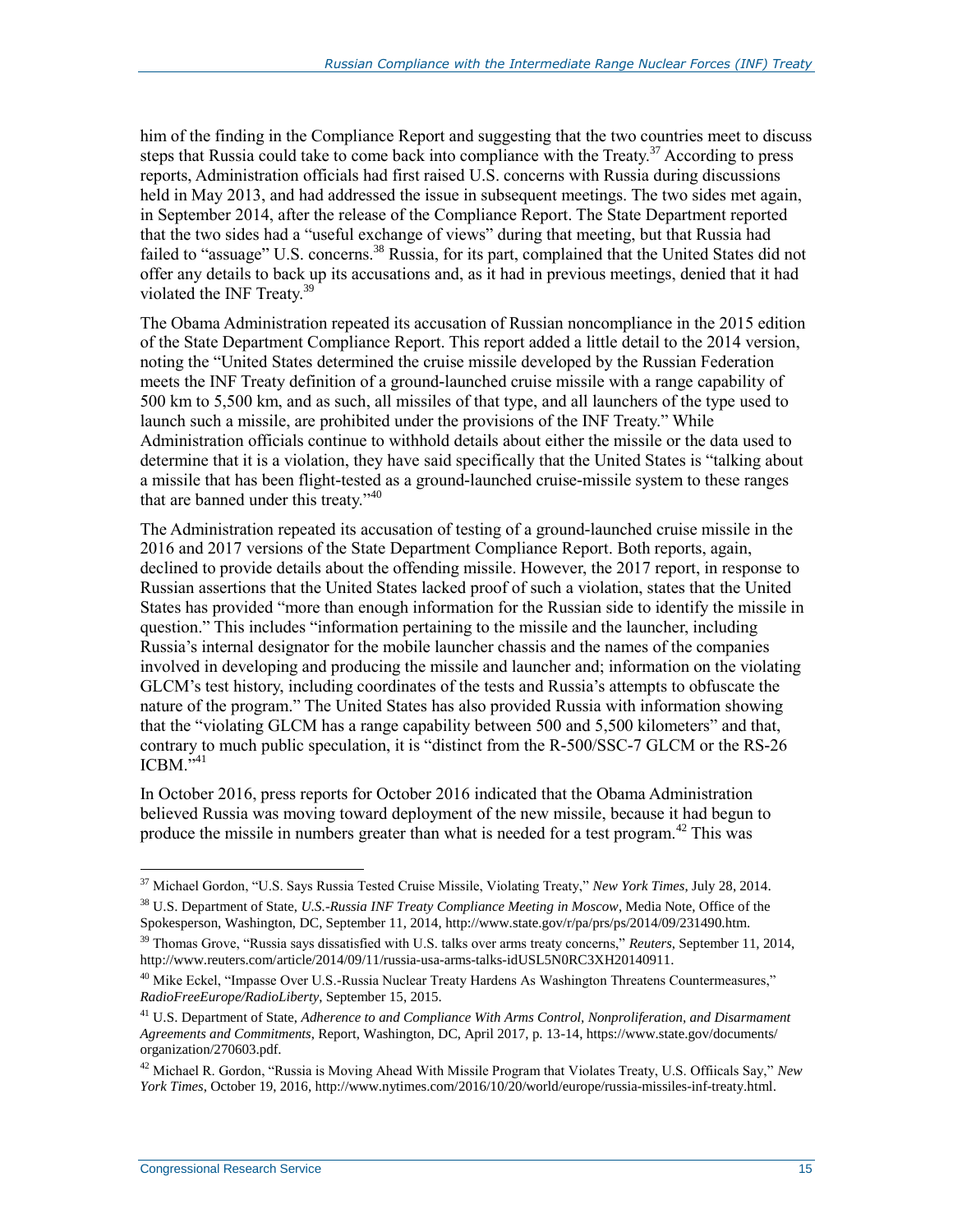followed, in February 2017, by reports in the *New York Times* stating that Russia had begun to deploy a new ground-launched cruise missile, in violation of the 1987 Intermediate Range Nuclear Forces Treaty.<sup>43</sup> General Paul Selva, the vice chairman of the Joint Chiefs of Staff, confirmed this deployment during testimony before the House Armed Services Committee on March 8, 2017. General Selva noted that Russia had violated the "spirit and intent" of the treaty, that it had deliberately deployed the missile to pose a threat to NATO facilities, and that it showed no inclination to return to compliance with the treaty.<sup>44</sup>

### **Cruise Missile**

As noted above, the 2014 Compliance Report determined that Russia is in "violation of its obligation not to possess, produce, or flight-test a ground-launched cruise missile (GLCM) with a range capability of 500 km to 5,500 km, or to possess or produce launchers of such missiles." The State Department repeated this finding in the 2015 and 2016 Compliance Reports. The reports did not provide any details about the missile or cite the evidence that the United States used to make its determination. However, according to press reports, the intelligence community has "high confidence" in its assessment that the cruise missile and flight tests in question constitute a "serious violation."<sup>45</sup>

Press reports have noted that the missile tests, which took place at the Kapustin Yar test site in western Russia, began in 2008, during the George W. Bush Administration.<sup>46</sup> The Obama Administration concluded that the tests constituted a violation of the INF Treaty and mentioned its concerns to Congress during briefings in late 2011. According to press reports, the Administration briefed U.S. allies in NATO about its concerns at a meeting of NATO's Arms Control, Disarmament and Non-Proliferation Committee in January 2014.<sup> $47$ </sup> The reports also states that the Administration does not believe that Russia has deployed the missile yet.

Some in Congress have questioned why, if the tests began in 2008, the United States waited until 2011 to inform Congress, until 2013 to raise the issue with Russia, and until 2014 to inform U.S. allies of its concerns. They speculate that the Obama Administration may have hoped to conceal the issue so that it would not undermine its arms control agenda with Russia. For example, in February 2014, Senators Wicker and Ayotte asked whether the Administration delayed notifying Congress so that the issue would not interfere with the Senate debate on the ratification of the New START Treaty.<sup>48</sup>

On the other hand, it is possible that the Obama Administration held off on mentioning its concerns to Congress and U.S. allies until it had more information about the potential violation

<sup>43</sup> Michael R. Gordon, "Russia Deploys Missile, Violating Treaty and Challenging Trump," *New York Times*, February 14, 2017, https://www.nytimes.com/2017/02/14/world/europe/russia-cruise-missile-arms-control-treaty.html?\_r=0.

<sup>44</sup> Michael R. Gordon, "Russia Has Deployed Missile Barred by Treaty, U.S. General Tells Congress," *New York Times*, March 8, 2017, https://www.nytimes.com/2017/03/08/us/politics/russia-inf-missile-treaty.html. See, also, Robert Burns, "U.S. General Says Russia Has Deployed Banned Missile," *Defense News*, March 8, 2017, http://www.defensenews.com/articles/us-general-says-russia-has-deployed-banned-missile.

<sup>45</sup> Tom Collina, "Russia Breaches INF Treaty, U.S. Says," *Arms Control Today*, September 2014, pp. 31-33, http://legacy.armscontrol.org/act/2014\_09/News/Russia-Breaches-INF-Treaty-US-Says.

<sup>46</sup> Ibid. See also, Michael Gordon, "U.S. Says Russia Tested Cruise Missile, Violating Treaty," *New York Times*, July 28, 2014.

<sup>47</sup> Michael Gordon, "U.S. Says Russia Tested Missile, Despite Treaty," *New York Times*, January 30, 2014.

<sup>48</sup> Diane Barnes, "Lawmaker Blasts Timing of Nominee Statements on Alleged Arms Control Breach," *Global Security Newswire*, February 25, 2014. See also, Josh Rogin, "Russia's Nuke Cheating Could Blow Up a Top Pentagon Pick," *The Daily Beast,* February 21, 2014.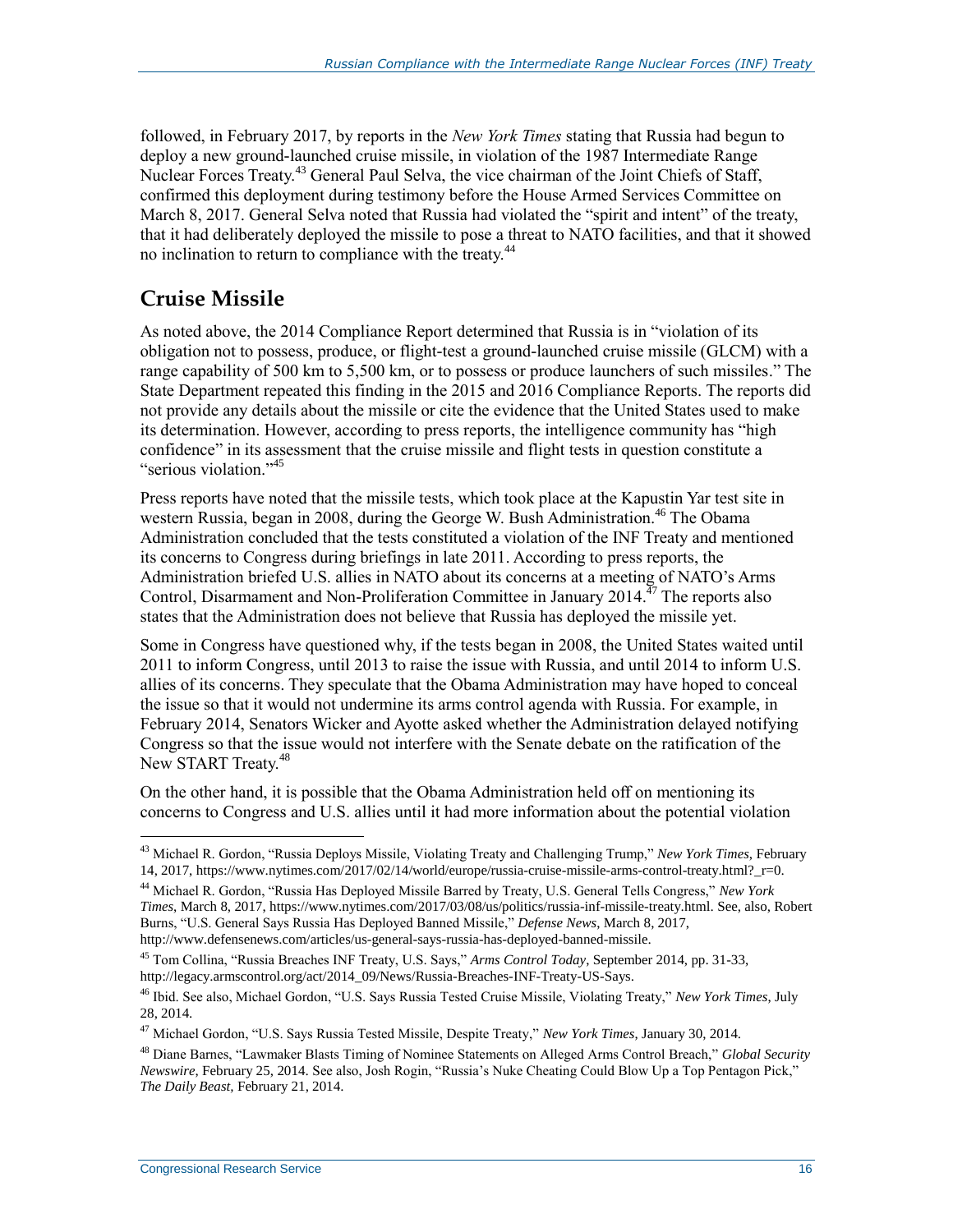and more time to analyze that information. According to press reports, "it took years for American intelligence to gather information on Russia's new missile system."<sup>49</sup> Therefore, it seems likely that the United States could not make its determination, with high confidence, using data gathered during only one, or even a few, test launches.

Under Secretary of State Rose Goetemoeller underscored this dynamic in testimony before the House Armed Services Committee in late 2015.<sup>50</sup> She noted that the United States knew that Russia had begun to test a cruise missile in 2008, but that "it was only over time did we accumulate the information that it was a ground launch cruise missile." The United States did not immediately assume Russia was testing a prohibited missile because "under the INF Treaty, sea launched cruise missiles and air launch cruise missiles are permitted, and there is no reason why the Russians could not have been developing during that period a new sea launched or air launched cruise missile." She repeated that "we didn't—simply did not know until later in the test series that it was a ground launch system."

Experts outside government have sought to determine which Russian missile constitutes the INF violation. Initial analyses focused on the Iskander system, a Russian missile launcher that can fire both ballistic missiles and cruise missiles. The ballistic missiles for the system have been tested to a maximum range of less than 500 kilometers and, therefore, do not raise treaty compliance issues. The R-500 cruise missile, which is also launched from an Iskander launcher, has been tested to a range of 360 kilometers but, according to some analyses, could have a maximum range "several times longer."<sup>51</sup> Contrary to much of the speculation,<sup>52</sup> however, it seems unlikely that the R-500 cruise missile is the source of the U.S. complaint. Obama Administration officials have stated that the R-500 cruise missile was not the missile in question,<sup>53</sup> and the 2017 version of the State Department Compliance Report indicates that the United States has provided Russia with information that demonstrates that the noncompliant cruise missile is distinct from the R-500 system.

Some have also suggested that the violation may have occurred if Russia tested an intermediaterange sea-launched cruise missile (SLCM), such as the SS-N-21 SLCM, from a land-based launcher. The INF Treaty allows land-based tests of SLCMs, as long as they are launched from a "fixed land-based launcher which is used solely for test purposes and which is distinguishable from GLCM launchers." If Russia had launched a SLCM with a range greater than 500 kilometers from any other type of launcher, the test would constitute a violation of the treaty. Members of Congress raised this possibility during a joint hearing of the House Foreign Affairs Subcommittee on Europe, Eurasia and Emerging Threats and Subcommittee on Terrorism, Nonproliferation, and Trade in April 2014. For example, Representative Brad Sherman said that Russia may have tested a missile for "sea-based purposes" on "what appears to be an operational, useable ground-based launcher."<sup>54</sup> Press reports from Russia have also speculated about this. An

<sup>&</sup>lt;sup>49</sup> Ibid.

<sup>50</sup> U.S. Congress, House Committee on Armed Services, Subcommittee on Strategic Forces, *Russian Arms Control*, Hearing,  $114^{th}$  Cong.,  $2^{nd}$  sess., December 1, 2015.

<sup>51</sup> Nikolai Sokov and Miles A. Pomper, "Is Russia Violating the INF Treaty," *The National Interest*, February 11, 2014, http://nationalinterest.org/commentary/russia-violating-the-inf-treaty-9859?page=show.

<sup>52</sup> See, for example, William Schneider, "Russia's Treaty Violations & Nuclear Instability," *Real Clear Defense*, September 15, 2014, http://www.realcleardefense.com/articles/2014/09/15/

russias\_treaty\_violations\_\_nuclear\_instability\_107442.html.

<sup>53</sup> Mike Eckel, "Impasse Over U.S.-Russia Nuclear Treaty Hardens As Washington Threatens Countermeasures," *RadioFreeEurope/RadioLiberty*, September 15, 2015.

<sup>&</sup>lt;sup>54</sup> U.S. Congress, House Committee on Foreign Affairs, Subcommittee on Europe, Eurasia, and Emerging Threats, (continued...)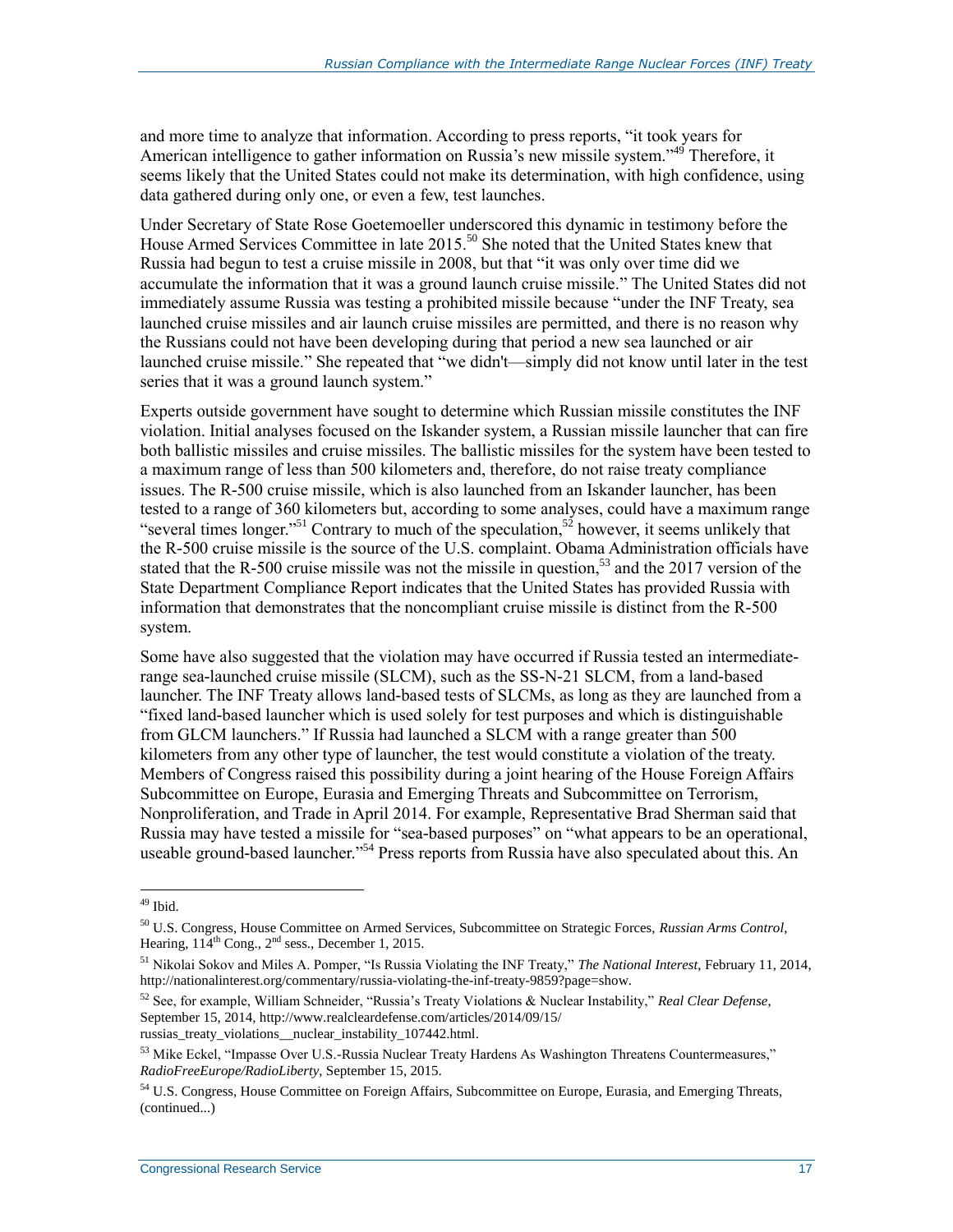October 2014 article mentioned that Russia had conducted a 2,600-kilometer test of a cruise missile in 2013, and quoted a source in Russia's Defense Ministry as saying the missile was a "naval cruise missile" tested from a "ground-based platform" rather than a ship to save money and simplify the collection of data on the test.<sup>55</sup> This explanation resurfaced in early October 2015, after Russia used its new Kalibr-NK sea-launched cruise missiles in its attacks against targets in Syria. These cruise missiles, which were launched from ships deployed in the Caspian Sea, traveled to ranges of more than 1,500 km, which clearly exceeds the range permitted by the INF Treaty. So, according to one analyst, "if this missile was ever test-launched from a mobile land-based launcher, it would be considered GLCM for the purposes of the INF Treaty and this test would be a treaty violation."<sup>56</sup>

This explanation, however, also seems imperfect. It seems to presume that the violation occurred during a single test, while the timeline discussed above could signify that the United States collected data across several tests. Moreover, there is no evidence in the public press that Russian officials have offered this type of explanation in the several meetings where the United States has raised its concerns. As was noted by Under Secretary of State Rose Goetmoeller—in a joint hearing of the House Armed Services Committee's Subcommittee on Strategic Forces, and the House Foreign Affairs Committee's Subcommittee on Terrorism, Nonproliferation and Trade— Russia has offered no explanation for the tests in question and has, instead, "been unwilling to acknowledge its violation or address our concerns.<sup>557</sup> In addition, U.S. officials have repeatedly referred to the violation as a test of a ground-launched cruise missile, lending less credence to the view that the United States might have misidentified tests of a sea-launched missile. Moreover, Rose Goetmeoller stated, specifically, in an article published in September 2015, that this is not a technical violation, as is assumed by the theory that the missile is a SLCM tested from a GLCM launcher.<sup>58</sup>

Beginning in 2015, press reports identified another possible candidate for the suspect missile. An article published in late September 2015 noted that Russia had conducted another test of its new GLCM in on September  $2^{39}$  According to this article, the missile, which it identified as the SSC-X-8 cruise missile, did not fly to a range beyond the INF limit. However, it cited officials familiar with the test who claimed that the missile had an "assessed range" of "between 300 miles and 3,400 miles," giving it the capability to fly to ranges in excess of those allowed under the INF Treaty. The article also claimed that "an earlier flight test of the missile prompted the administration, backed by U.S. intelligence agencies, to declare the system a breach of the INF treaty."

The Obama Administration did not comment on the allegations in 2015, but press reports from February 2017 have identified the SSC-X-8 cruise missile as the system that Russia deployed in

<sup>(...</sup>continued)

*U.S.- Russia Nuclear Arms Negotiations*, Hearing, 113th Cong., 2nd sess., April 29, 2014, http://www.cq.com/doc/ congressionaltranscripts-4468918?11.

<sup>&</sup>lt;sup>55</sup> Dmitriy Litovkin, "U.S. Complaints About Potential Deployment of Nuclear Weapons in Crimea Deemed Groundless," *Vzglyad Online*, October 21, 2014.

<sup>56</sup> Pavel Podvig, "Syria strikes, Kalibr-NK, and the INF treaty," *Russian Strategic Nuclear Forces Forces*, October 7, 2015, http://russianforces.org/blog/2015/10/syria\_strikes\_kalibr-nk\_and\_th.shtml.

<sup>57</sup> Michael Gordon, "Pentagon to Press Russia on Arms Pact Violation," *New York Time*, December 11, 2014.

<sup>&</sup>lt;sup>58</sup> Mike Eckel, "Impasse Over U.S.-Russia Nuclear Treaty Hardens As Washington Threatens Countermeasures," *RadioFreeEurope/RadioLiberty*, September 15, 2015.

<sup>59</sup> Bill Gertz, "Russia Again Flight Tests Illegal INF Cruise Missile," *Washington Free Beacon*, September 28, 2015, http://freebeacon.com/national-security/russia-again-flight-tests-illegal-inf-cruise-missile/.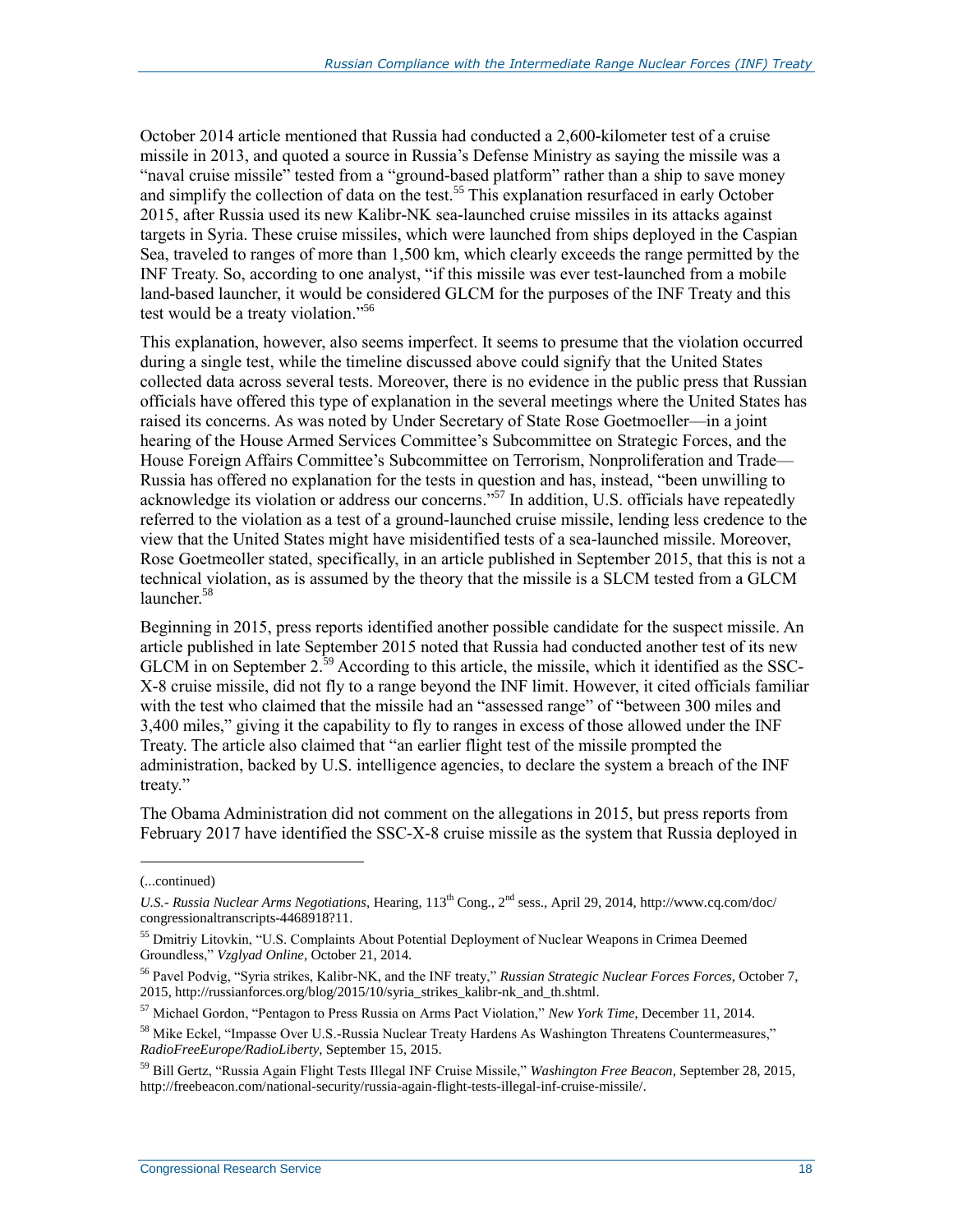December 2016; the designation is now the SSC-8, with the X dropped because the missile is no longer experimental.<sup>60</sup> In late November 2017, the Trump Administration identified the Russian designator for the missile as the 9M729. Little is known about the missile's specific characteristics or the observed tests that led the United States to conclude the missile violated the INF Treaty, although some speculate that it may be a ground-based version of the Kalibr sealaunched cruise missile.

### **Ballistic Missile**

Some analysts outside government also contend that Russia has violated the INF Treaty with the development of a new land-based ballistic missile, known as the RS-26, because Russia has tested this missile to ranges below 5,500 kilometers.<sup>61</sup> Other analysts dispute this conclusion, noting that Russia has also tested the missile to more than 5,500 kilometers, which would place it outside INF range and characterize it as a long-range, intercontinental ballistic missile (ICBM).<sup>62</sup> The Obama Administration did not mention this missile in the 2014 Compliance Report, possibly indicating that it either does not consider the missile to be an INF violation or does not have sufficient information to draw a conclusion.

According to unclassified reports, Russia has conducted four flight tests of the RS-26 missile. Two of these flight tests—one that failed in September 2011 and one that succeeded in May 2012—flew from Plesetsk to Kura, a distance of approximately 5,800 kilometers (3,600 miles). The second two tests—in October 2012 and June 2013—were both successful. In both cases the missile flew from Kapustin Yar to Sary-Shagan, a distance of 2,050 kilometers (1,270 miles).<sup>63</sup> Reports indicate that all four tests were conducted with "solid-propellant missiles launched from a mobile launcher." The missiles in the first three tests reportedly carried a single warhead, while the last test carried a "new combat payload" that may have consisted of multiple warheads.<sup>64</sup>

Russian officials have claimed that the RS-26 missile is an ICBM. At the time of the first test, in September 2011, an official Russian statement indicated that the failed missile was a part of a development program for a new "fifth generation ICBM." Russian officials continued to refer to the new missile as an ICBM after the two tests from Kapustin Yar to Sary-Shagan. According to General-Colonel Zarudnitskiy, the head of the Main Operational Directorate of Russia's General

 $60$  Thomas Gibbons-Neff, "This is the Ground-Launched Cruise Missile that Russia has Reportedly Just Deployed," *Washington Post*, January 15, 2017, https://www.washingtonpost.com/news/checkpoint/wp/2017/02/15/this-is-theground-launched-cruise-missile-that-russia-has-reportedly-just-deployed/?utm\_term=.86c051d79c9d.

<sup>61</sup> Bill Gertz, "Russian aggression: Putin violating nuclear missile treaty," *The Washington Free Beacon*, June 25, 2013. See also, John R. Bolton and Paula A. DeSutter, "Russian Roulette: Obama's Plan for nuclear reductions is letting Russia get away with murder," *Foreign Policy*, June 21, 2013; John Bolton and John Yoo, "An Obsolete Treaty Even Before Russia Cheated," *Wall Street Journal Europe*, September 11, 2014.

<sup>62</sup> Pavel Podvig, "New Russian Missile and the INF Treaty," *Russian Strategic Nuclear Forces*, July 4, 2013, http://russianforces.org/blog/2013/07/new\_russian\_missile\_and\_inf\_tr.shtml. See also, Hans Kristensen, "Russian Missile Test Creates Confusion and Opposition in Washington," *FAS Strategic Security Blog,* July 3, 2013, http://blogs.fas.org/security/2013/07/yars-m/; Stephen Pifer, Allegations of Russian Intermediate-Range Nuclear Forces Treaty Violations—Where's the Beef? *Brookings Up Front,* July 16, 2013, http://www.brookings.edu/blogs/up-front/ posts/2013/07/16-allegations-russian-intermediate-range-nuclear-forces-treaty-violations-pifer.

<sup>63</sup> Hans Kristensen, "Russian Missile Test Creates Confusion and Opposition in Washington," *FAS Strategic Security Blog,* July 3, 2013, http://blogs.fas.org/security/2013/07/yars-m/.

<sup>64</sup> Pavel Podvig, "Too many missiles - Rubezh, Avangard, and Yars-M," *Russian Strategic Nuclear Forces*, July 6, 2013, http://russianforces.org/blog/2013/07/too\_many\_missiles\_-\_rubezh\_ava.shtml.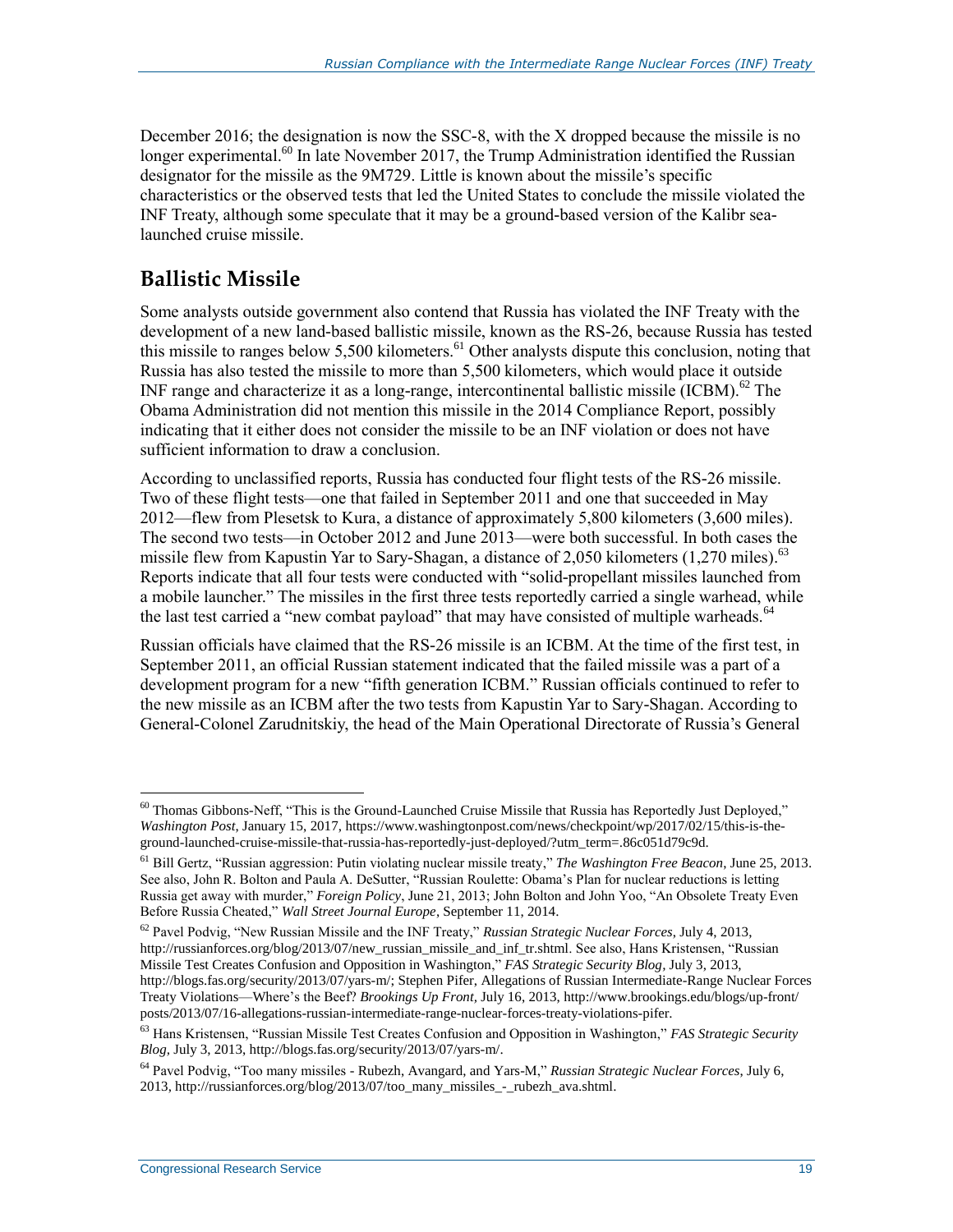Staff, all four launches were part of the series of tests with "a new intercontinental-range ballistic missile with improved accuracy." 65

Although Russian statements describing the RS-26 as a long-range ICBM cannot serve as definitive proof of the missile's intended range and targets, the existence of a test to more than 5,500 kilometers does seem to place it outside the range of missiles banned by the INF Treaty. Nevertheless, several observers have concluded that, even if it is not a technical violation, the missile's intermediate-range tests could still provide evidence of Russia's intent to circumvent the treaty limits by deploying a new missile optimized for attacks on targets in the INF-range.<sup>66</sup> Ultimately, the question of whether the missile should raise compliance concerns, and, more specifically, whether it represents an actual violation of the INF Treaty, may rest on a more detailed, and possibly classified, analysis of the nature of the missile's payload and the rationale for the shorter-range tests.

For example, several analysts have speculated that Russia tested the RS-26 on flights from Kapustin Yar to Sary-Shagan because the missile may have carried a payload that would help it evade ballistic missile defenses. Russia's Deputy Prime Minister, Dmitry Rogozin, reportedly called the missile a "killer of air defense" after the June 2013 test flight.<sup>67</sup> Several press reports also indicated that it was designed to be able to evade and penetrate ballistic missile defense systems. For example, in May 2012, an official from Russia's missile industry stated that the missile uses "a new fuel making it possible to reduce the time of the missile engines' operation during the boost phase. This makes such a missile more capable of overpowering a missile defense system."<sup>58</sup> Sary-Shagan serves as the test site for Russia's ballistic missile defense radars, so if Russia wanted to determine whether these radars could identify and track the new missile, it would need to fire the missile toward Sary-Shagan. Russia has also launched its older SS-25 ICBMs from Kapustin Yar to Sary-Shagan in recent years, according to the Russian Ministry of Defense, to gather information that could be used to develop "effective means for overcoming missile defense."<sup>69</sup>

If this rationale is consistent with data evident during the missile's flight test, then it might not be considered a violation of the INF Treaty. However, other explanations for the shorter-range tests are possible. As noted above, all long-range missiles can fly to targets at less than their maximum range.<sup>70</sup> If a missile were initially tested with a single, light warhead, but then flew with a heavier payload, or with a greater number of warheads, or if it were flown on a flatter, depressed trajectory or higher, lofted trajectory, it would fly to a shorter range. Some have speculated that the RS-26 may have flown with a single warhead in its initial tests then carried multiple warheads in later tests. Russian press reports indicated that this was a possibility. For example, after the

<sup>65</sup> Pavel Podvig, "Too many missiles - Rubezh, Avangard, and Yars-M," *Russian Strategic Nuclear Forces*, July 6, 2013, http://russianforces.org/blog/2013/07/too\_many\_missiles\_-\_rubezh\_ava.shtml.

<sup>66</sup> See, for example, John R. Bolton and Paula A. DeSutter, "Russian Roulette: Obama's Plan for nuclear reductions is letting Russia get away with murder," *Foreign Policy*, June 21, 2013, http://www.foreignpolicy.com/articles/2013/06/ 21/russian\_roulette\_obama\_nukes\_john\_bolton?page=full. See also, Mark B. Schneider, "Russia's Arms Control Violations," *Washington Times*, July 2, 2013.

<sup>67</sup> Anna Zakatnova, "Vice Premier Rogozin's Defense Policy Lecture to United Russia Activists," *Rossiyskaya Gazeta Online*, June 7, 2013.

<sup>68</sup> "Russia Test-fires New Strategic Missile From Plesetsk Space Center," *Interfax*, May 23, 2012.

<sup>69</sup> Hans Kristensen, "Russian Missile Test Creates Confusion and Opposition in Washington," *FAS Strategic Security Blog*, July 3, 2013, http://blogs.fas.org/security/2013/07/yars-m/; Stephen Pifer, Allegations of Russian Intermediate-Range Nuclear Forces Treaty.

<sup>70</sup> "Russia Test-fires New Strategic Missile From Plesetsk Space Center," *Interfax*, May 23, 2012.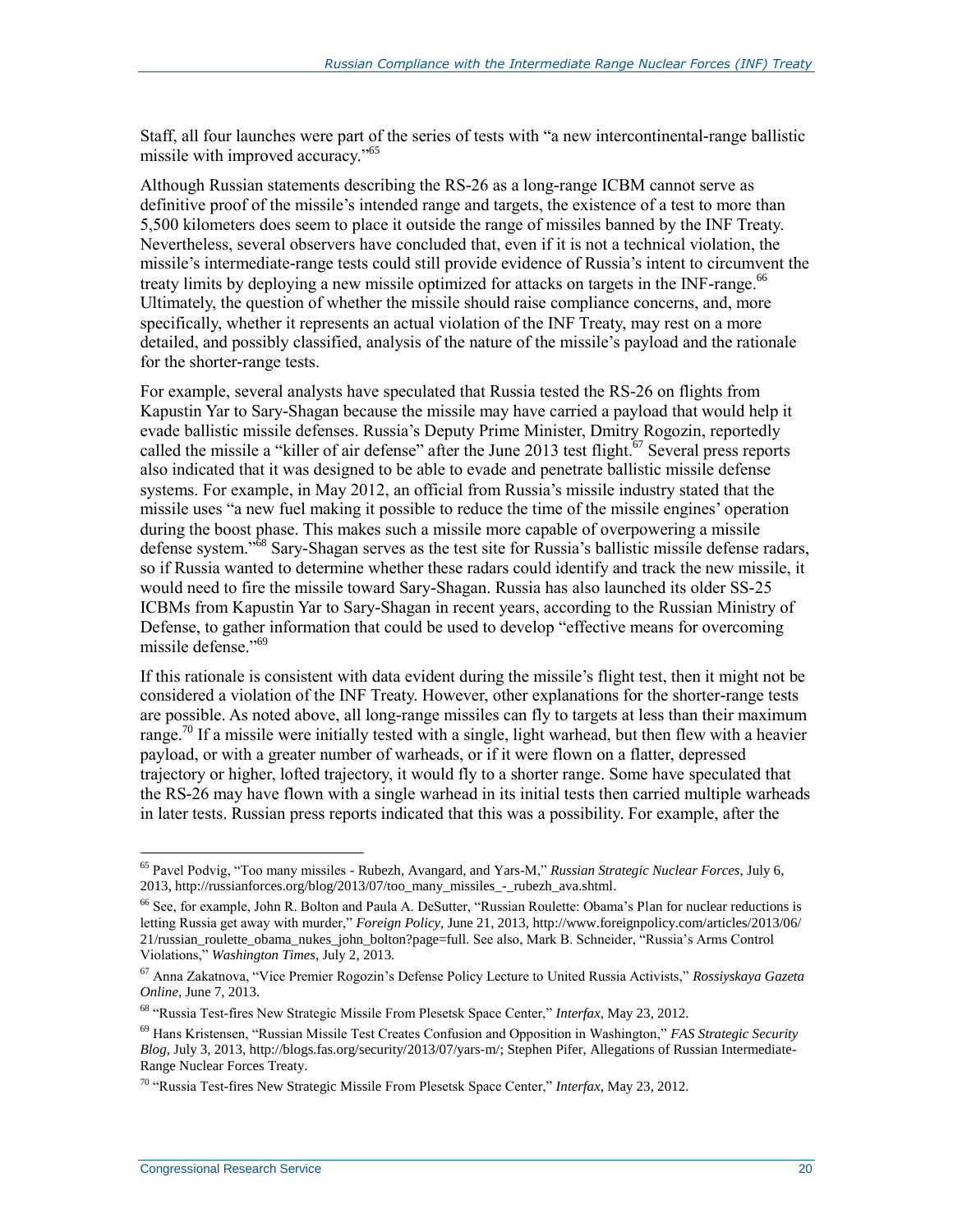May 2012 test, the Russian press reported that the missile was "a further development on the Topol-M and Yars strategic missiles and is supposed to be armed with a multiple independently targetable reentry vehicle warhead." The Topol-M is a single warhead missile, while the Yars is a variation of the Topol that carries multiple warheads. But both fly to much longer ranges than the 5,800 kilometers demonstrated by the RS-26 in its second flight test. As a result, it is possible that the payload for the RS-26, particularly during its shorter-range tests, contained a substantially different payload than the missile tested to the longer range.

If a change in the payload is evident in the data generated during the flight tests, then it may yet be determined to be a violation. Moreover, even if the missile does not violate the terms of the INF Treaty, it could allow Russia to circumvent the limits in the agreement. Regardless, because the 2014 Compliance Report referred specifically to the testing of a ground-launched cruise missile, the United States has not, at this time, concluded that this ballistic missile violates the INF Treaty. In addition, the 2017 Compliance Report indicates that the noncompliant cruise missile at issue in the U.S. allegations is not the RS-26 ICBM.

### **Russian Interests in Intermediate-Range Missiles**

Many analysts agree that Russia has been uncomfortable with the limits in the INF Treaty for nearly a decade. Some speculate that the Russian military has been interested in replacing its lost capabilities since shortly after the treaty was signed so that it could maintain a full complement of missile capabilities, regardless of the threat environment. According to some analysts, Russia has been pursuing a number of programs, including some focused on long-range cruise missiles that seem to seem to "pay no attention to the treaty limits."<sup>71</sup>

Others highlight comments from Russian officials that point to emerging threats to Russian security from countries along Russia's periphery that possess their own intermediate-range missiles. Former Secretary of Defense Robert Gates notes in his recent memoir that Sergei Ivanov, a former Russian Minister of Defense, raised this issue with him in 2007. Ivanov, and others in subsequent comments, have noted that the United States and Russia are the only two countries in the world that cannot deploy intermediate-range missiles. Ivanov told Gates that Russia wanted to withdraw from the treaty so that it could deploy these missiles "to counter Iran, Pakistan, and China."<sup>72</sup> Others have echoed this concern in recent years. Anatoly Antonov, Russia's current Deputy Minister of Defense, said in an interview in August 2014, "Nowadays almost 30 countries have such [intermediate-range] missiles in their arsenals. The majority of them are in close proximity to Russia."<sup>73</sup> Others have been more specific, noting that countries from around the periphery of Russia, including North Korea, China, India, and Pakistan, all possess intermediate-range missiles.<sup>74</sup>

In 2007, Russia sought to address this concern by submitting a proposal to the United Nations that would convert the INF Treaty into a multilateral treaty that could be signed by all states with intermediate-range and shorter-range missiles. The United States issued a joint statement with

<sup>71</sup> Pavel Podvig, *Don't Help Russia Destroy the INF Treaty*, European Leadership Network, Geneva, August 28, 2014, http://www.europeanleadershipnetwork.org/dont-help-russia-destroy-the-inf-treaty\_1817.html.

<sup>72</sup> Robert M. Gates, *Duty: Memoirs of A Secretary at War* (New York: Alfred A. Knopf, 2014), p. 154.

<sup>&</sup>lt;sup>73</sup> Yuriy Gavrilov, "Russian Deputy Defense Minister Says INF Allegations Part of US 'Anti-Russian' Spin Campaign," *Rossiyskaya Gazeta*, August 14, 2014.

<sup>74</sup> Petr Topychkanov, *Is Russia Afraid of Chinese and Indian Missiles?* Carnegie Moscow Center, Moscow, November 3, 2014, http://carnegie.ru/commentary/?fa=57100.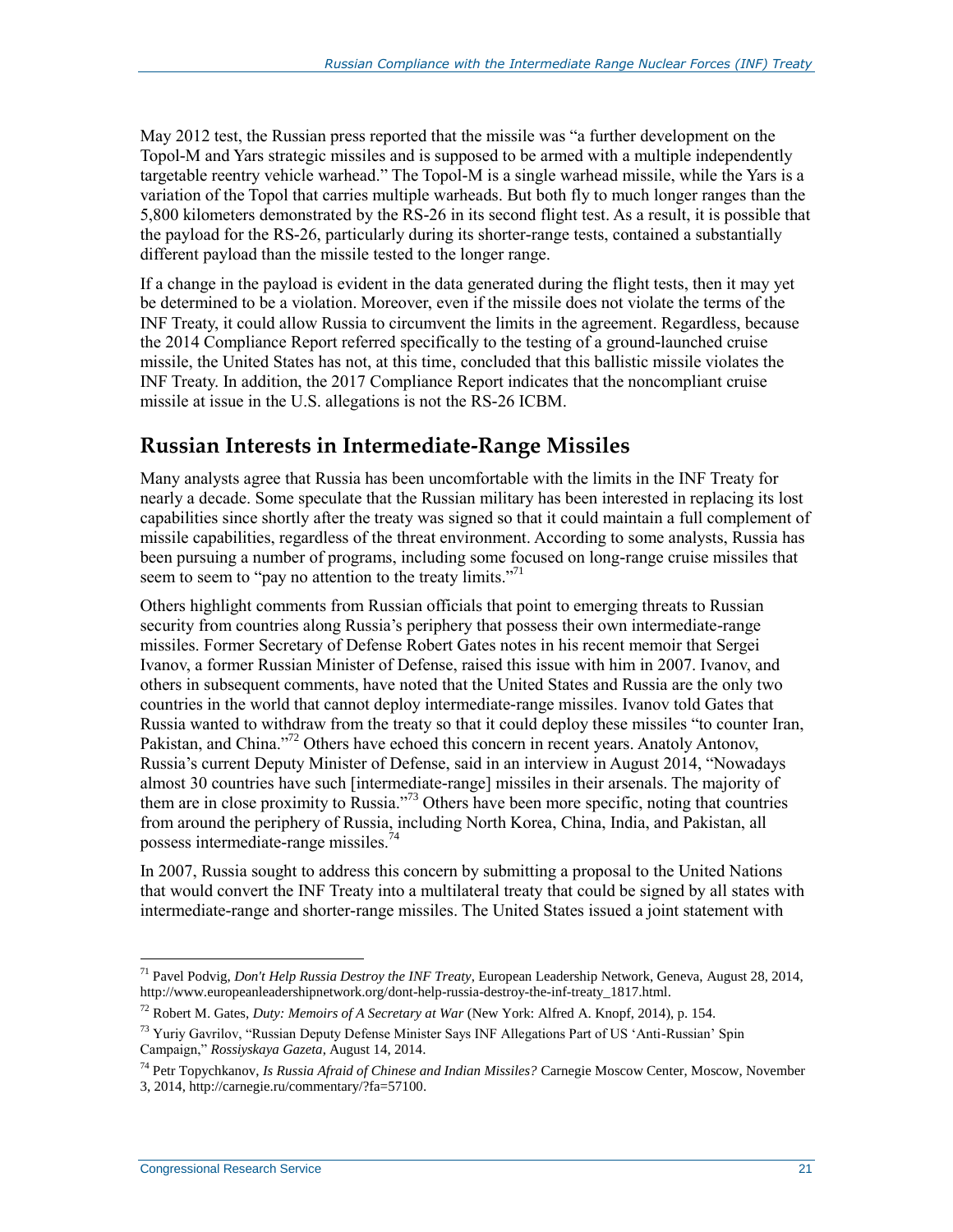Russia supporting this effort.<sup>75</sup> But the proposal did not win any further adherents. Russia may have then focused its attention on the development of its own INF missiles. Recent reports that Russia will deploy the RS-26 missile at Irkutsk, which places it out of range of Europe but within range of China and other nations to its south and east, support the view that Russia may be developing INF-range missiles to address threats outside of Europe.<sup>76</sup>

Russian officials have also pointed to threats from NATO as the source of Russia's interest in escaping from the limits of the INF Treaty. Often, these threats have been linked to U.S. and NATO plans to deploy missile defense assets in Europe. For example, in 2007, when the Bush Administration was pursuing plans to deploy missile defense interceptors in Poland and radar in the Czech Republic, President Putin threatened to withdraw from the INF Treaty so that he could deploy missiles with the range needed to attack these sites.<sup>77</sup> Although the Obama Administration cancelled the Bush Administration's planned deployments, it still plans to deploy missile defense interceptors in Poland and Romania as a part of its missile defense architecture known as the European Phased Adaptive Approach (EPAA). The United States insists that these interceptors will pose no threat to Russia's strategic nuclear forces, but Russia has continued to threaten to deploy intermediate-range missiles to target these sites. Missiles in the range of 700-1,000 kilometers would be able to reach deployment sites in Poland and Romania, particularly if Russia moved launchers into its newly annexed Crimean territory.

The United States has completed the installation of the Aegis Ashore site in Romania; it was certified as operational in May 2016. Russia continues to argue that this site can threaten Russian strategic forces and to insist that the launchers violate the INF Treaty because they could launch offensive cruise missiles. While it has not made a direct connection recently, it is possible that Russia may have used the operational status of the Aegis Ashore site as an excuse to prepare for the deployment of its treaty-noncompliant cruise missile.

Russia may also view new intermediate-range missiles as a response to challenges it faces from NATO's advanced conventional capabilities, especially as NATO has enlarged eastward into nations close to Russia's western border. Russian defense and security documents have not only emphasized that Russia views NATO enlargement as a key threat to its security, they have also highlighted the need for Russia to be able to deter NATO's use of precision conventional weapons, such as the U.S. Navy's Tomahawk sea-launched cruise missiles.<sup>78</sup> Russia already has a wide range of conventional and nuclear capabilities that can threaten U.S. allies in NATO. For example, its shorter-range systems, like the Iskander missiles, which can carry either conventional or nuclear warheads, can reach into Poland and the Baltic states, particularly if they are deployed in Belarus or Kaliningrad. But they cannot reach across Eastern Europe, particularly if they are deployed further east in Russia. As a result, Russia may believe that land-based intermediate-range cruise missiles could fill a gap in Russia's conventional capabilities. Missiles at the lower end of INF range could reach into eastern NATO allies, covering areas that some have noted could serve as staging grounds for NATO strikes against Russia.<sup>79</sup> Systems in the

<sup>&</sup>lt;sup>75</sup> U.S. Department of State, Joint U.S.-Russian Statement on the Treaty on the Elimination of Intermediate-Range and Shorter-Range Missiles at the 62<sup>nd</sup> Session of the UN General Assembly, New York, NY, October 25, 2007, http://2001-2009.state.gov/r/pa/prs/ps/2007/oct/94141.htm.

<sup>76</sup> Pavel Podvig, "First RS-26 to be deployed in Irkutsk in 2015," *Russian Strategic Forces*, July 1, 2014, http://russianforces.org/blog/2014/07/first\_rs-26\_to\_be\_deployed\_in.shtml.

<sup>77</sup> "Putin Threatens Withdrawal from Cold War Nuclear Treaty," *The Guardian*, October 12, 2007.

 $^{78}$  For the text of Russia's 2010 Military Doctrine, see "The Military Doctrine of the Russian Federation," approved February 5, 2010, at http://carnegieendowment.org/files/2010russia\_military\_doctrine.pdf.

<sup>79</sup> Nikolai Sokov and Miles A. Pomper, "Is Russia Violating the INF Treaty?" *The National Interest*, February 11, (continued...)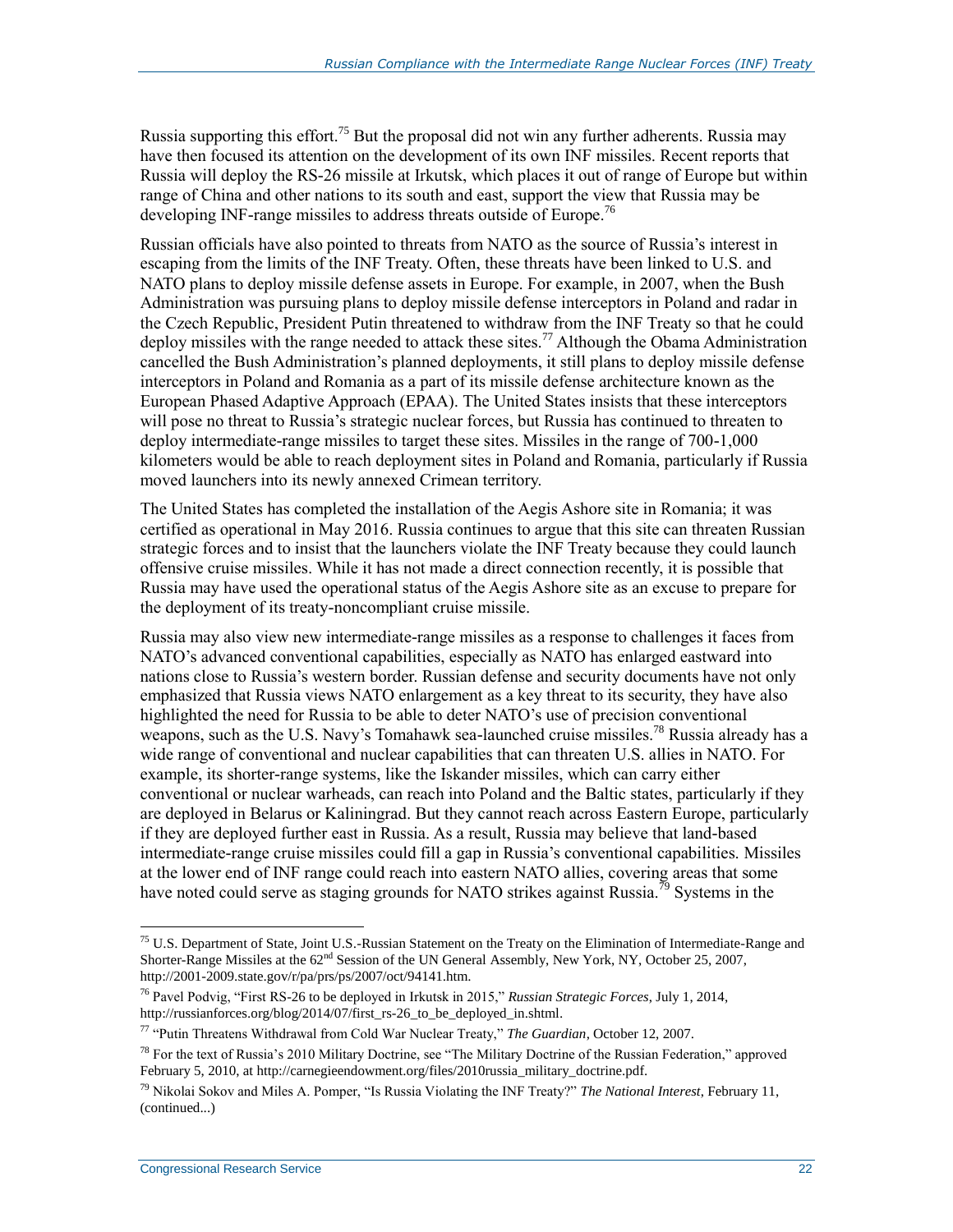2,000 kilometer range could reach Germany, and those of 3,000 kilometer range could reach most other NATO states.<sup>80</sup> As Yuriy Baluyevskiy, the former head of the Russian General Staff, said in a September 2014 interview, INF-range missiles would allow Russia "to erect a system of national security assurance" with missiles that could target cities in Poland, Romania, and the Baltic and, as a result, "cool the heads of these states' leaders."

Some have suggested that Russia might use intermediate-range ballistic missiles to threaten NATO capitals at a greater distance from Russia, in part, to threaten the cohesion of the alliance.<sup>81</sup> Although these capitals are still within range of Russian bombers and longer-range missiles, the nuclear threat to these cities eased considerably after the Soviet Union eliminated its SS-20 missiles. With these missiles eliminated, there was little risk the capitals would face nuclear retaliation if they invoked their Article V commitment to defend the allies closer to Russia. But, with a new threat to these more distant allies, some may question the strength of that commitment. In such a circumstance, the allies located closer to Russia might be more inclined to give in to coercion or intimidation from Russia.<sup>82</sup> Although NATO can take steps to offset this impression and strengthen alliance cohesion, Russia's new intermediate-range missiles could introduce a dynamic similar to the one NATO faced during the Cold War, when some questioned whether the United States would come to the defense of its European allies, knowing that its own territory could be threatened by Soviet long-range missiles.

## **Russian Concerns with U.S. Compliance**

Russian officials claim that three current and planned U.S. military programs violate the INF Treaty. They have raised at least one of these issues in diplomatic exchanges for the past several years, but have become more insistent on addressing these issues in recent months, following the State Department's publication of the 2014 Compliance Report.<sup>83</sup> The three programs identified by Russia include  $(1)$  the use of intermediate-range missiles as targets during tests of U.S. missile defense systems; (2) the use of drones as weapons delivery vehicles; and (3) the planned deployment of missile defense interceptors on land in the Navy's MK-41 missile launchers.

DOD reviews U.S. weapons programs to ensure that they are consistent with all U.S. arms control, nonproliferation, and disarmament commitments. These reviews have found that none of these programs constitute a violation and that the United States is in full compliance with its INF obligations. The United States addressed Russia's concerns during the meeting on INF compliance in September 2014, providing Russia with treaty-based explanations to demonstrate

<sup>(...</sup>continued)

<sup>2014,</sup> http://nationalinterest.org/commentary/russia-violating-the-inf-treaty-9859?page=show.

<sup>80</sup> Jacek Durkalec, *Russia's Violation of the INF Treaty: Consequences for NATO*, The Polish Institute of International Affairs, Bulletin, Warsaw, August 13, 2014.

<sup>&</sup>lt;sup>81</sup> Jeffrey Lewis, "Has Russia broken its pledge not to test medium-range nukes? The answer isn't as clear as you might think." *Foreign Policy*, April 25, 2014, http://www.foreignpolicy.com/articles/2014/04/25/ nuclear semantics russia inf treaty missiles icbm.

<sup>82</sup> Jacek Durkalec, *Russia's Violation of the INF Treaty: Consequences for NATO*, The Polish Institute of International Affairs, Bulletin, Warsaw, August 13, 2014.

<sup>&</sup>lt;sup>83</sup> Moscow Ministry of Foreign Affairs, Comments on the report of the U.S. Department of State on Adherence to and Compliance with Arms Control, Nonproliferation, and Disarmament Agreements and Commitments, Moscow, August 12, 2014, http://www.mid.ru/brp\_4.nsf/0/D2D396AE143B098144257D2A0054C7FD.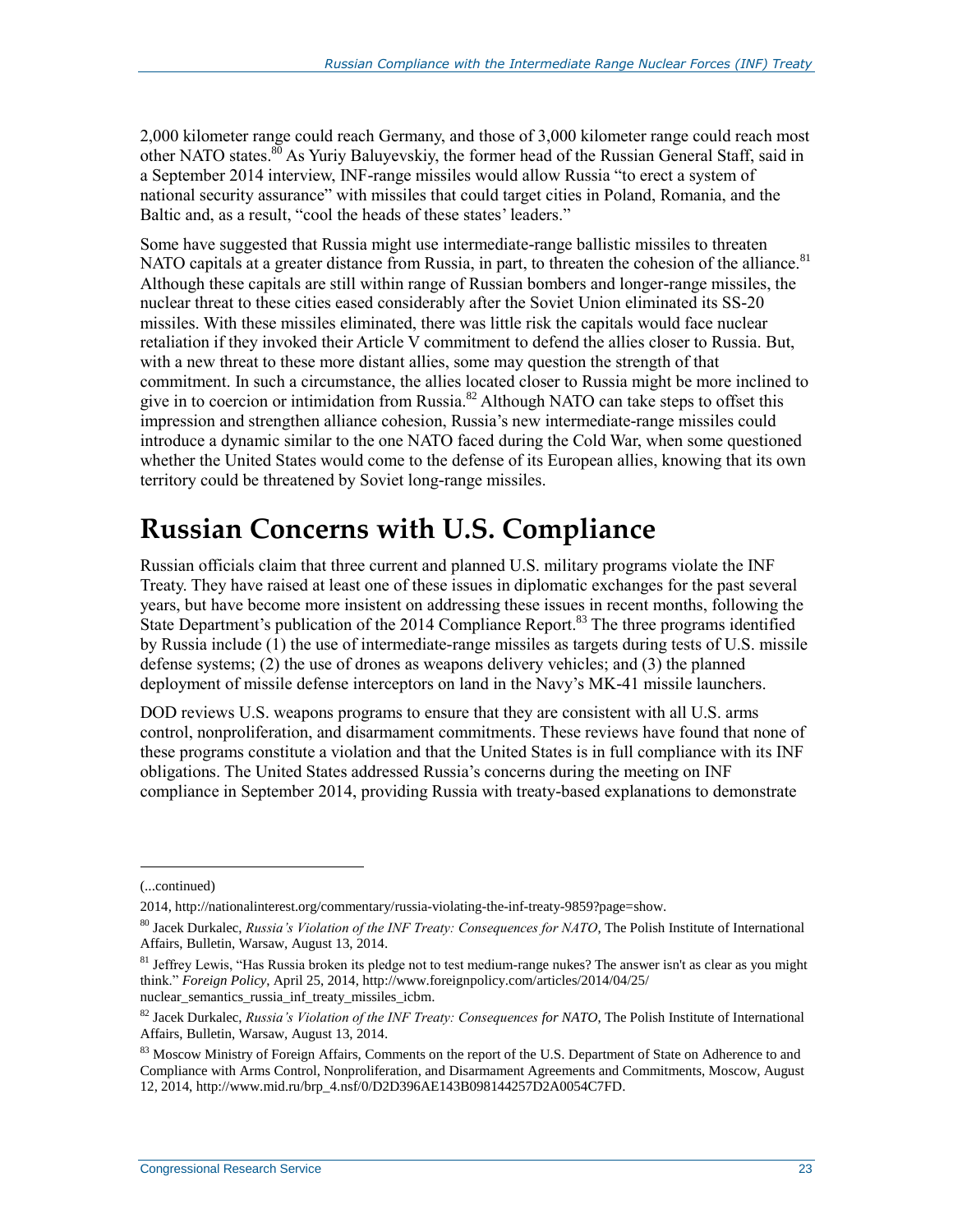how the programs are compliant with U.S. obligations under the INF Treaty.<sup>84</sup> However, Russian officials continue to insist that the United States has violated the INF Treaty.

### **Missile Defense Targets**

The United States has designed and produced numerous target missiles for use during its tests of missile defense interceptors. Several of these targets use modified engines from existing types of ballistic missiles, including retired Minuteman II long-range missiles. One such missile, known as the Hera, flew to ranges of around 1,000 kilometers.

Russia claims that target missiles using Minuteman II motors violate the INF Treaty because they "have similar characteristics to intermediate-range missiles" and can fly to ranges covered by the INF Treaty.<sup>85</sup> Russian officials have also claimed that the United States may have used guidance components from Pershing missiles in some target missiles.<sup>86</sup> The United States reportedly disputed the Russian assertion in 2001, noting that the Hera missile was a "booster system" meant for research, not a weapons delivery system. $\frac{87}{10}$  In December 2014, the Principal Deputy Under Secretary of Defense, Brian McKeon, raised the same point in testimony before subcommittees of the House Foreign Affairs and Armed Services Committees. He noted that the INF Treaty "explicitly permits the use of older booster stages for research and development purposes, subject to specific Treaty rules. This includes their use as targets for missile defense tests." The treaty bans land-based intermediate-range missiles that have been "flight-tested or deployed for weapons delivery."<sup>88</sup> The target missiles have never been equipped with warheads and, therefore, have never been flight tested or deployed for weapons delivery. In addition, the use of guidance systems from an eliminated missile does not violate the INF Treaty, as the text allows the parties to remove guidance sets prior to missile elimination and to reuse them in systems not limited by the treaty.

## **Armed Drones**

 $\overline{a}$ 

The United States operates several types of unmanned aerial vehicles—drones—to perform intelligence, surveillance, and reconnaissance missions. Some drones have been equipped to carry precision-guided weapons to attack ground targets. While the sizes and ranges of U.S. drones

<sup>&</sup>lt;sup>84</sup> U.S. Congress, House Committee on Foreign Affairs, Subcommittee on Terrorism, Nonproliferation, and Trade, and House Committee on Armed Services, Subcommittee on Strategic Forces, *Joint Hearing on Russian Arms Control Cheating and the Administration's Responses*, Hearing, 113th Cong., 2nd sess., December 10, 2014, Prepared Statement of Honorable Brian P. McKeon, Principal Deputy Undersecretary of Defense, p. 9. See, also Army Sgt. 1<sup>st</sup> Class Tyrone C. Marshall Jr, "Russian Arms Control Violation Prompts Joint Staff Assessment," *DoD News, Defense Media Activity*, December 11, 2014.

<sup>&</sup>lt;sup>85</sup> Moscow Ministry of Foreign Affairs, Comments on the report of the U.S. Department of State on Adherence to and Compliance with Arms Control, Nonproliferation, and Disarmament Agreements and Commitments, Moscow, August 12, 2014, http://www.mid.ru/brp\_4.nsf/0/D2D396AE143B098144257D2A0054C7FD.

<sup>86</sup> Gennady Khromov, *The Use of "Hera" Missile Violates the INF Treaty*, Center for Arms Control, Energy, and Environmental Studies, Moscow, November 20, 2000.

<sup>87</sup> Nuclear Threat Initiative, *INF Treaty*, Fact Sheet, http://www.nti.org/treaties-and-regimes/treaty-between-the-unitedstates-of-america-and-the-union-of-soviet-socialist-republics-on-the-elimination-of-their-intermediate-range-andshorter-range-missiles/.

<sup>88</sup> U.S. Congress, House Committee on Foreign Affairs, Subcommittee on Terrorism, Nonproliferation, and Trade, and House Committee on Armed Services, Subcommittee on Strategic Forces, *Joint Hearing on Russian Arms Control Cheating and the Administration's Responses*, Hearing, 113th Cong., 2nd sess., December 10, 2014, Prepared Statement of Honorable Brian P. McKeon, Principal Deputy Under Secretary of Defense, p. 9.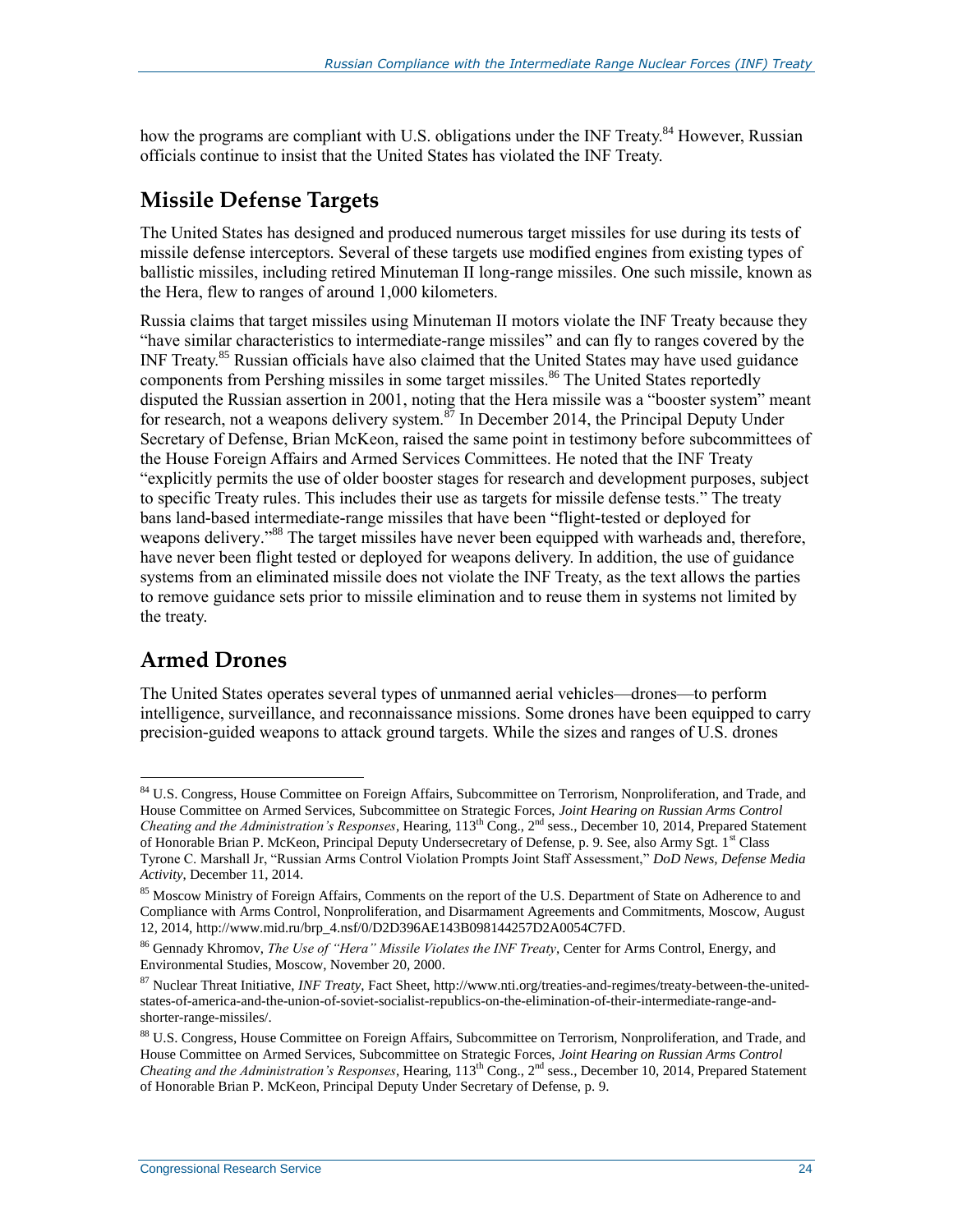vary greatly, some, including those that can deliver weapons, can fly to ranges between 500 and 5,500 kilometers.

Russia claims that U.S. armed drones violate the INF Treaty because they are consistent with the treaty's definition of a ground-launched cruise missile. The treaty defines a cruise missile as "an unmanned, self-propelled vehicle that sustains flight through the use of aerodynamic lift over most of its flight path." It further specifies that a ground-launched cruise missile banned by the treaty means "a ground-launched cruise missile that is a weapon-delivery vehicle."

While it is true that drones sustain flight through the use of aerodynamic lift, they do not necessarily meet the treaty's definition of unmanned and self-propelled. Although drones do not have pilots on board, they are piloted remotely, with pilots based at facilities on the ground. Moreover, although armed drones can deliver weapons to targets, they are platforms that carry weapons, not weapons themselves. Unlike a cruise missile with a separate launcher that remains behind after releasing the missile, a drone is self-contained, and takes off and lands like an aircraft. Further, although cruise missiles are destroyed when delivering their payload, drones release their payload then return to base, like an aircraft. Principal Deputy Under Secretary of Defense Brian McKeon summed this up during recent congressional testimony when he noted that drones are not missiles, they are "two-way, reusable systems. The INF Treaty imposes no restrictions on the testing, production, or possession of two-way, reusable, armed UAVs."<sup>89</sup>

### **Land-Based Deployment of MK-41 Launchers**

As a part of its European Phased Adaptive Approach (EPAA) for missile defense, the United States plans to deploy ballistic missile interceptors on land in Romania and Poland, in a construct known as Aegis Ashore. The site in Romania became operational in May 2016, as a part of phase 2 of the EPAA, while the site in Poland is scheduled for 2018, as a part of phase 3. According to the Missile Defense Agency, the United States will deploy SM-3 interceptor missiles at these sites in the same type of vertical launch system—the MK-41—used aboard Aegis ships. According to the U.S. Navy, the MK-41 vertical launch system (VLS) is a "multi-missile, multi-mission launcher" that can launch SM-2 interceptors and Tomahawk cruise missiles, along with a number of other systems.<sup>90</sup>

Russia claims that the MK-41 VLS will "be a flagrant violation" of the INF Treaty when it is based on land because it "can be used to launch intermediate-range cruise missiles."<sup>91</sup> This complaint seems to assume that the launchers will meet the treaty's definition of a groundlaunched cruise missile (GLCM) launcher because they can launch Tomahawk sea-launched cruise missiles (SLCMs), even though they have never been tested or deployed with GLCMs. Mikhail Ulyanov, the director of the nonproliferation and arms control department of the Russian Foreign Ministry, repeated this concern on October 12, 2015, when he stated that the deployment of the MK-41 launchers in Romania would be "a massive breach of the INF Treaty."<sup>92</sup>

<sup>89</sup> Ibid., p. 9.

<sup>90</sup> United States Navy, *MK-41 VLS*, Fact File, Washington, DC, November 15, 2013, http://www.navy.mil/navydata/ fact\_display.asp?cid=2100&tid=550&ct=2.

<sup>&</sup>lt;sup>91</sup> Moscow Ministry of Foreign Affairs, Comments on the report of the U.S. Department of State on Adherence to and Compliance with Arms Control, Nonproliferation, and Disarmament Agreements and Commitments, Moscow, August 12, 2014, http://www.mid.ru/brp\_4.nsf/0/D2D396AE143B098144257D2A0054C7FD.

<sup>92 &</sup>quot;Russia calls on U.S., Romania to give up plans to deploy MK-41 vertical launch systems - Foreign Ministry," *Interfax*, October 12, 2015.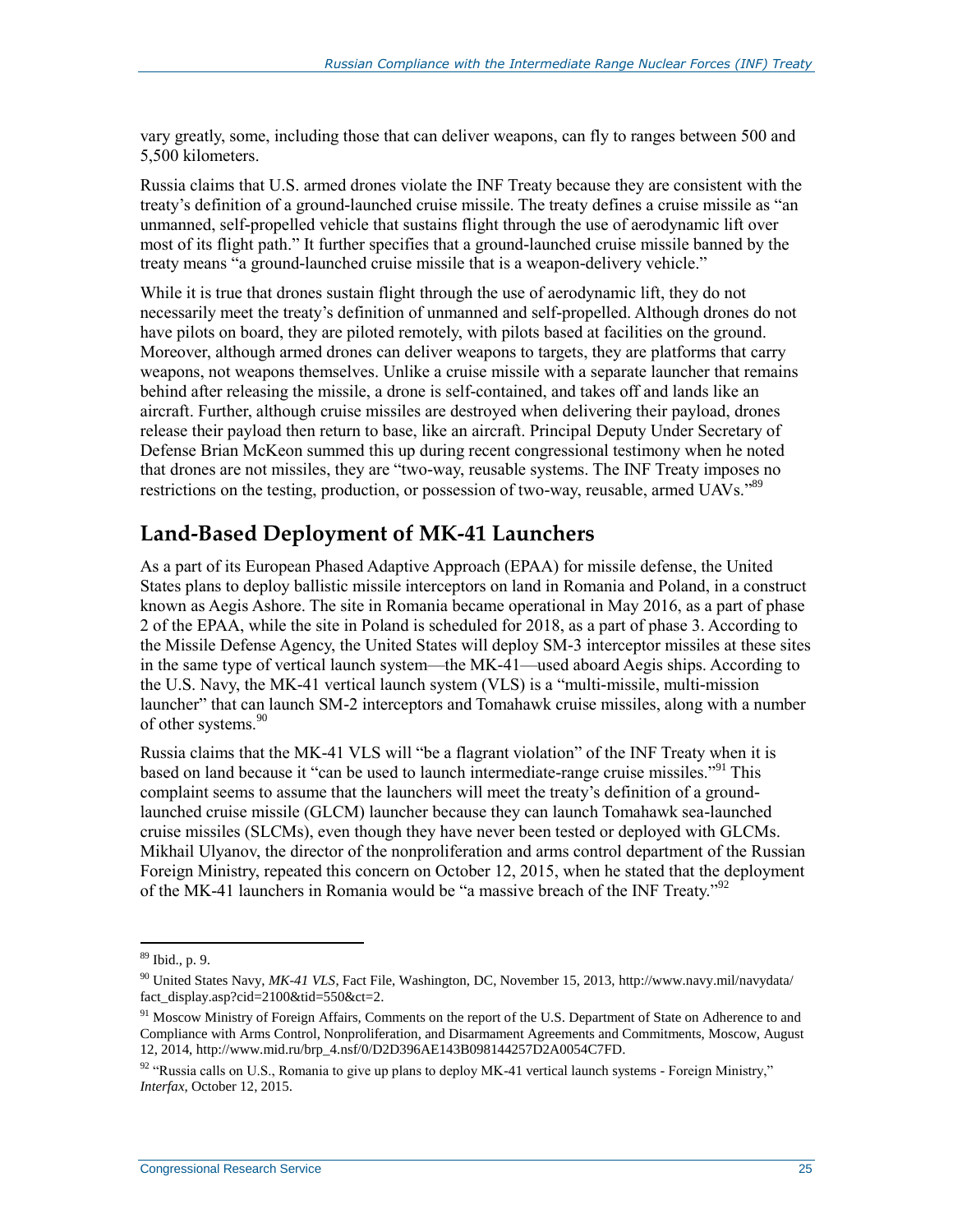The INF Treaty defines a GLCM launcher as "a fixed launcher or a mobile land-based transporter-erector-launcher mechanism for launching a GLCM." A GLCM is defined "as a ground-launched cruise missile that is a weapon-delivery vehicle." These definitions are somewhat circular: if a missile has been launched from a ground-based launcher, it is a groundlaunched missile, and if a launcher has launched a ground-launched missile, it is a GLCM launcher. One could argue that a sea-based missile, such as the Tomahawk, could be launched from land if its launcher were deployed on land. In that case, the launcher could be considered a ground-based launcher, even if it had never been tested with a ground-launched missile. This seems to be the source of Russia's complaint. However, even if it seems somewhat logical, it is not consistent with the INF Treaty's definition. The treaty specifies that the launcher must launch an intermediate-range GLCM, not any intermediate-range cruise missile, to qualify as a system banned by the treaty.

Moreover, U.S. officials have asserted that the version of the MK-41 system to be based in Romania and Poland will not be the same as the shipboard version that has been used to launch Tomahawk cruise missiles, even though it will use "some of the same structural components as the sea-based system."<sup>93</sup> According to some reports, the "electronics and software of the Aegis Ashore Mk-41 launcher are different than the ship-borne variant."<sup>94</sup> As a result, in its Aegis Ashore configuration, it will only be capable of launching defensive interceptor missiles, and it will not be capable of launching cruise missiles.

This distinction would seem to undercut the Russian view that the launcher used in Aegis Ashore "can be used to launch intermediate-range cruise missiles." However, convincing Russia of this difference may be difficult. In past arms control agreements, the parties have mandated that similar systems with different purposes possess functionally related, observable differences. This is not required under the INF Treaty, and it is not clear at this time whether this will be the case for the land-based MK-41 launchers. As a result, even though the treaty definitions may not capture the system unless it actually launches a cruise missile from land, the United States may find it helpful, for political reasons, to take additional steps to address Russia's concerns and convince Russia that the system does not violate the INF Treaty.

## **Issues for Congress: The U.S. Response**

The INF treaty is of unlimited duration, but it contains a withdrawal clause that states that each party shall "have the right to withdraw from this Treaty if it decides that extraordinary events related to the subject matter of this Treaty have jeopardized its supreme interests." Russia may withdraw from the INF Treaty if it sees an emerging threat from intermediate-range missiles deployed in China or in other nations on its periphery, or if it believes it needs intermediate-range missiles to address perceived threats from NATO. On the other hand, Russia may try to remain a party to the treaty while developing new intermediate-range missile capabilities, in the hope of delaying a U.S. response. It could then withdraw later, after it had completed the development and testing of its new systems. Alternatively, Russia could continue to pursue its current course

<sup>93</sup> U.S. Congress, House Committee on Foreign Affairs, Subcommittee on Terrorism, Nonproliferation, and Trade, and House Committee on Armed Services, Subcommittee on Strategic Forces, *Joint Hearing on Russian Arms Control Cheating and the Administration's Responses*, Hearing, 113th Cong., 2nd sess., December 10, 2014, Prepared Statement of Honorable Brian P. McKeon, Principal Deputy Under Secretary of Defense, p. 10

<sup>94</sup> Greg Thielman, *Moving Beyond INF Treaty Compliance Issues*, Arms Control Association, blog post, Washington, DC, September 5, 2014, http://armscontrolnow.org/2014/09/05/moving-beyond-inf-treaty-compliance-issues/#more-4502.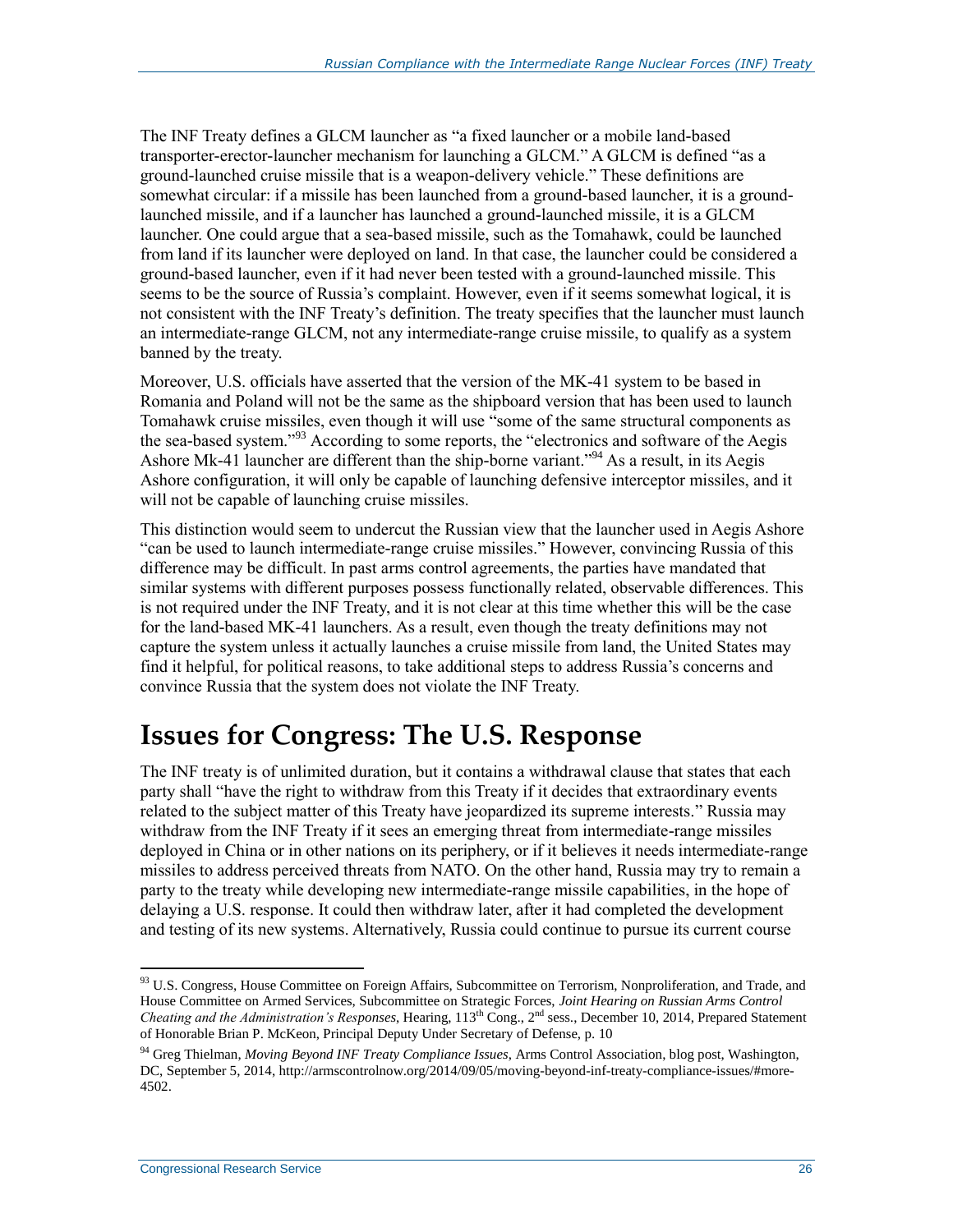and hope that the United States withdraws from the treaty and frees Russia from existing limits. In either case, the United States may consider a number of options, either to address its compliance concerns and encourage Russia to remain a party to the treaty or to respond to emerging security concerns if Russia withdraws from the treaty and deploys new intermediaterange ballistic or cruise missiles.

## **Options for Addressing Compliance Concerns**

#### **Engage in Diplomatic Discussions**

According to press reports, the United States began to raise concerns about INF compliance with Russia during diplomatic meetings in 2013. Although not specified in the reports, it seems likely that the INF Treaty was only one of several issues discussed in these fora. The press reports note that Russia dismissed the U.S. concerns, stating that Russia had "investigated the matter and consider<sup>[s]</sup> the case to be closed."<sup>95</sup> U.S. officials stated that Russia's answer "was not satisfactory to us" and indicated that it would continue to press the case in future meetings.<sup>96</sup> With Russia unwilling to even acknowledge that it has conducted tests that could raise INF concerns, it seems unlikely that this level of engagement will succeed in resolving the issue.

The United States raised the profile of the issue in July 2014 when the State Department released the 2014 Compliance Report. According to press reports, President Obama sent a letter to President Putin that "underscored his interest in a high-level dialogue with Moscow with the aim of preserving the 1987 treaty and discussing steps the Kremlin might take to come back into compliance." At the same time, Secretary of State John Kerry called the Russian Foreign Minister, Sergey Lavrov, to emphasize the same point.<sup>97</sup> The two nations then held a meeting on September 11, 2014, focused exclusively on the two nations' concerns with INF compliance.

As noted above, the State Department reported that Russia had failed to "assuage" U.S. concerns during the September 2014 meeting.<sup>98</sup> The Russian participants denied that Russia had violated the treaty, complained about the lack of evidence provided by the United States, and accused the United States itself of violating the treaty. The State Department indicated, in its 2016 Annual Report on Compliance with Arms Control Agreements, that "the United States again raised concerns with Russia on repeated occasions" in 2015 and it will "continue to pursue resolution of U.S. concerns with Russia<sup>7</sup> in the future.<sup>99</sup> But Russia continues to refuse to address the issue and continues to deny that it has violated the treaty. In testimony before the Senate Foreign Relations Committee, Under Secretary of State Rose Gotemoeller stated that it has been "extraordinarily difficult" to address this issue "because the Russians simply have not wanted to engage in a way that would resolve this problem." She repeated that the United States is "committed to bringing

<sup>95</sup> Michael Gordon, "U.S. Says Russia Tested Missile, Despite Treaty," *New York Times*, January 30, 2014.

<sup>&</sup>lt;sup>96</sup> See the comments of Elaine Bunn, Assistant Secretary of Defense, Nuclear and Missile Defense Policy, U.S. Congress, Senate Committee on Armed Services, Subcommittee on Strategic Forces, *Nuclear Forces and Policy*, Hearing, 113<sup>th</sup> Cong., 2<sup>nd</sup> sess., March 2, 2014, http://www.cq.com/doc/congressionaltranscripts-4434334?10.

<sup>97</sup> Michael Gordon, "U.S. Says Russia Tested Cruise Missile, Violating Treaty," *New York Times*, July 28, 2014.

<sup>98</sup> U.S. Department of State, *U.S.-Russia INF Treaty Compliance Meeting in Moscow*, Media Note, Office of the Spokesperson, Washington, DC, September 11, 2014, http://www.state.gov/r/pa/prs/ps/2014/09/231490.htm.

<sup>99</sup> U.S. Department of State, *Adherence to and Compliance with Arms Control, Nonproliferation, and Disarmament Agreements and Commitments*, Washington, DC, April, 2016, http://www.state.gov/t/avc/rls/rpt/2016/255651.htm.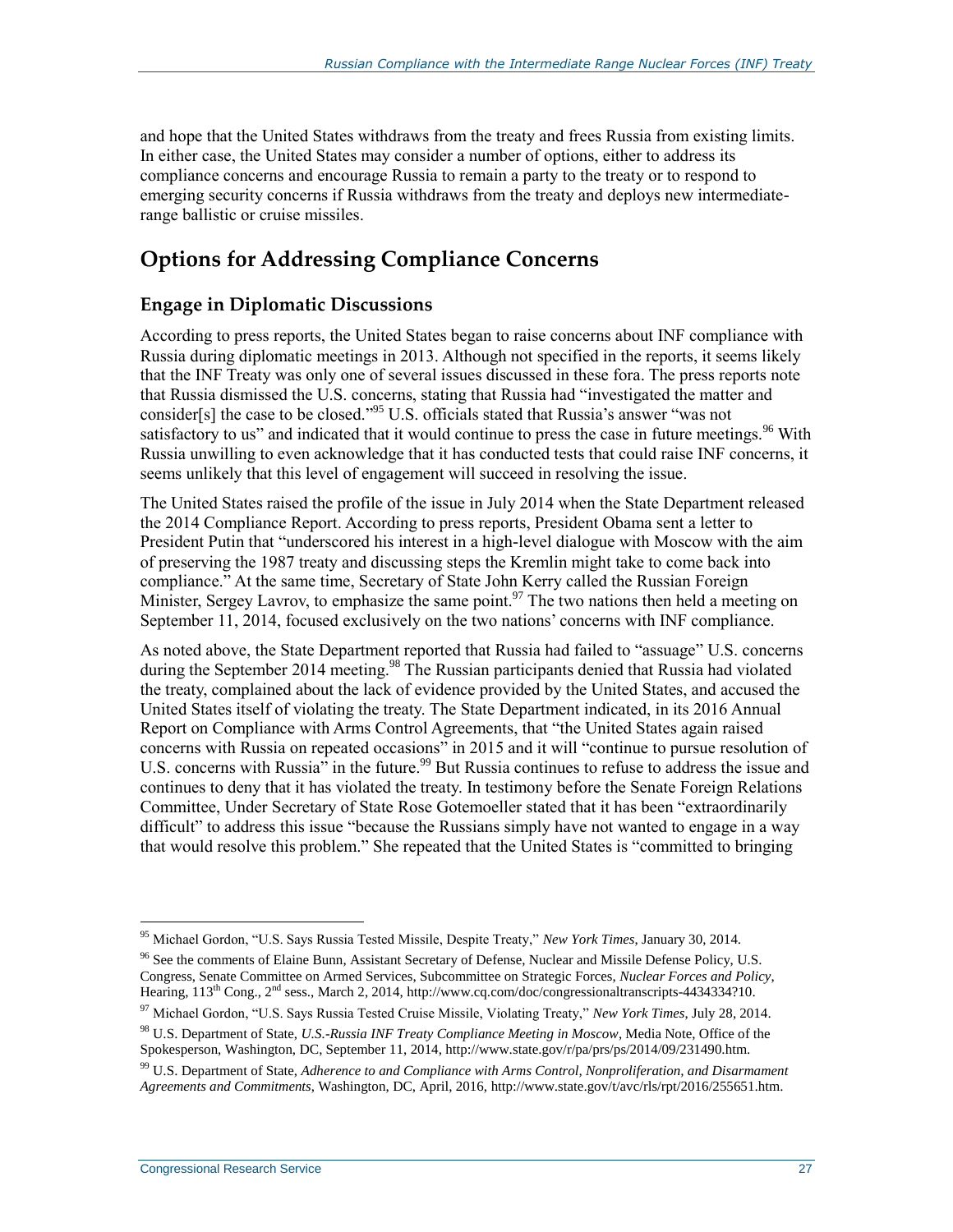them back into compliance with the INF Treaty and essentially recommitting to that treaty for the future."<sup>100</sup>

At the same time, Under Secretary Gotemoeller indicated that the diplomatic engagement had some value. In testimony before the House Armed Services Committee in December 2015, she noted that Russia realizes that its "program has been exposed" and that it "is not free to pursue this effort unconstrained, as this would confirm for the world that Russia has been violating an agreement that has been a key instrument of stability and security for nearly three decades." As a result Russia still has not begun to deploy the new missile.

In addition, the ongoing diplomatic exchanges may have moved the process forward by emphasizing the magnitude of the U.S. concerns and opening a channel for future discussions that focus exclusively on the INF Treaty. Public discussions of compliance concerns—in the State Department Compliance Report, press reports, and congressional hearings—could reinforce the U.S. position and complicate Russia's efforts to simply dismiss the U.S. accusations.

With more attention focused on its programs, Russia might decide that it needs to explain why it seems to be testing INF-range missiles and whether it plans to deploy the cruise missile in question on land or at sea. Even if Russia agrees to discuss the status of its missile programs, it may not acknowledge that it has violated the treaty. Nevertheless, until Russia takes this first step of acknowledging U.S. concerns and offering an explanation, it could be nearly impossible for the two nations to agree on a solution.

Analysts outside government have suggested that the United States might provide Russia with a greater incentive to acknowledge, address, and possibly resolve this issue if it were to bring its allies into the discussion so that they could understand the implications of Russia's actions and raise their concerns with Russia directly. This would allow the violation to become "an issue between the Russian government and its neighbors" and not just an issue between Russia and the United States.<sup>101</sup> The United States has apparently already begun this process with its NATO allies, providing briefings and holding discussions during NATO meetings. In the statement released after the summit in Wales in September 2014, the allies called on Russia "to preserve the viability of the INF Treaty through ensuring full and verifiable compliance." This approach might signal to Russia that NATO remains united in its concerns about Russia's activities and would likely remain united in its response if Russia attempts to use its new missiles to divide the alliance. On the other hand, a coordinated NATO response could backfire if Russia reacted by claiming that the NATO cohesion on this issue provided further evidence of the threat that NATO poses to Russia and further evidence that Russia needs a full scope of military capabilities in response.

#### **Convene the Special Verification Commission**

Article XIII of the INF Treaty established the Special Verification Commission (SVC) as a forum where the parties could meet to discuss and resolve implementation and compliance issues. This body had not met since 2000, but according to the terms of the treaty, the parties agreed that a meeting could occur "if either Party so requests"; there is no mandate for consensus or mutual agreement on the need for a meeting.

<sup>&</sup>lt;sup>100</sup> U.S. Congress, Senate Committee on Foreign Relations, *The Administration's Nuclear Agenda*, Hearing, 114<sup>th</sup> Cong., 2nd sess., March 17, 2016.

<sup>101</sup> U.S. Congress, House Committee on Armed Services, Subcommittee on Strategic Forces, *Russian Violations of the Intermediate-Range Nuclear Forces Treaty*, Hearing, 113th Cong., 2nd sess., July 17, 2014. Prepared statement of Steven Pifer, p. 7.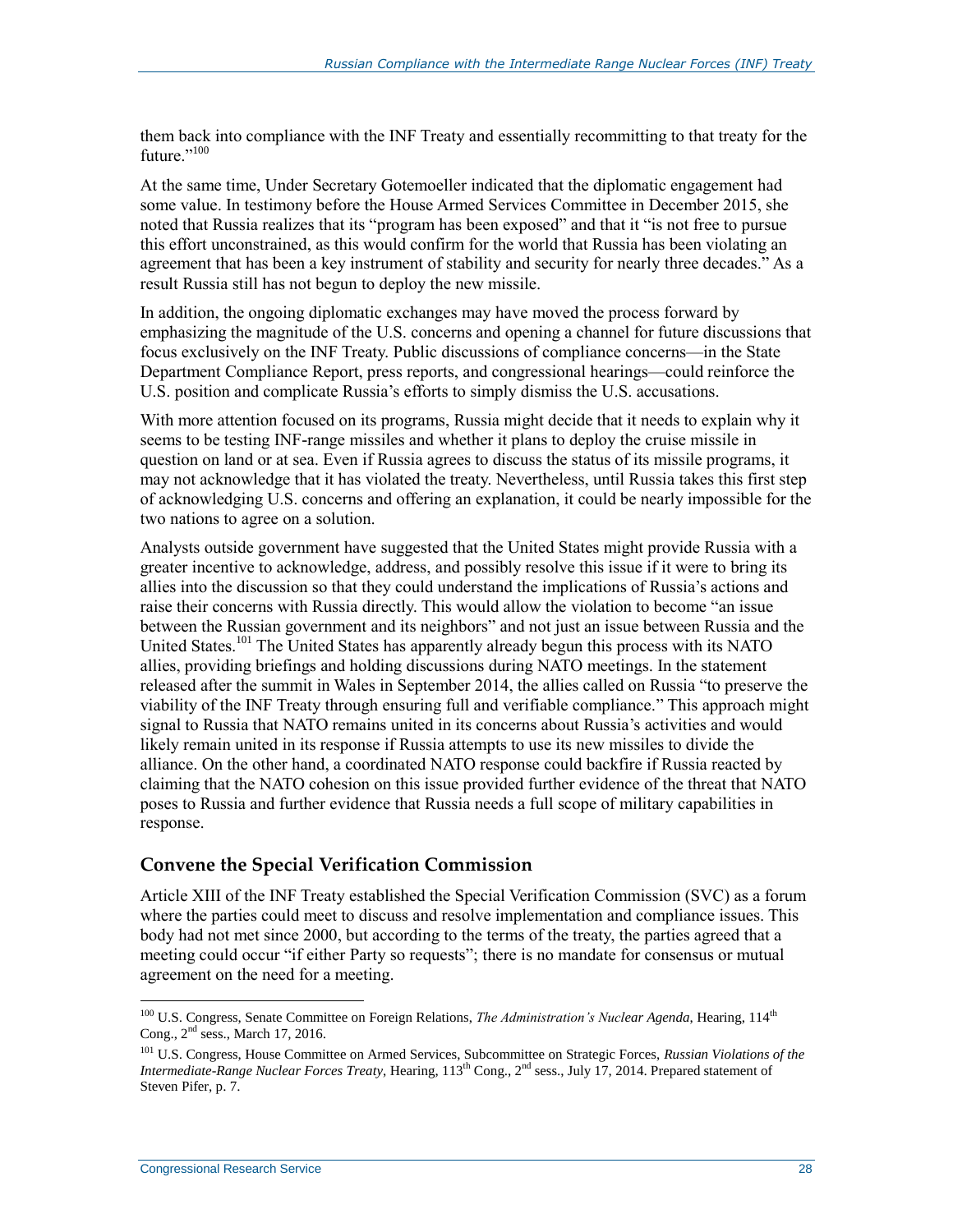Press reports from October 2016 indicate that United States "has summoned Moscow to a mandatory meeting" of the SVC "to answer accusations that Moscow has violated the INF Treaty."<sup>102</sup> This meeting occurred on November 15-16, 2016. The State Department released a statement that noted the meeting had occurred in Geneva, Switzerland, and that the United States, Belarusian, Kazakh, Russian, and Ukrainian Delegations "met to discuss questions relating to compliance with the obligations assumed under the Treaty."<sup>103</sup> The statement did not provide any information about the substance of the discussions or about the possibility of future meetings. While some public press outlets reported that the meeting had occurred, the reports also did not provide any details about the substance of the meeting. Both the United States and Russia probably outlined all their compliance concerns, as that was the reason for calling the meeting, but, absent any reporting to the contrary, it is possible that they did not resolve their concerns or reach any new understandings.

Analysts outside government have suggested frequently, over the past few years, that the parties convene the SVC. They suggested that, by meeting in this forum, the parties could return to the more routine compliance process established by the treaty and remove the issue from the public debate. They expected this step to ease efforts to initiate a substantive discussion free of political posturing, while clearing the agenda of unrelated issues. Meetings in this forum would also provide Russia with the opportunity to raise its concerns about U.S. programs and U.S. compliance with the INF Treaty.

Others questioned whether Russia would be willing to participate in an SVC meeting if it was required to at least acknowledge that it had conducted tests of a questionable missile. However, once the United States called for the meeting, Russia was obligated to attend under the terms of the treaty. While it is not clear what transpired, the meeting should have provided the two nations with an opportunity to share data and information outside the public spotlight.

If the initial meeting had been successful, and Russia had been willing to acknowledge that it had conducted tests that appear inconsistent with the INF Treaty, then the United States and Russia could have used the SVC as a forum to discuss steps they might take to resolve and, if possible, reverse the violation. For example, the United States could provide Russia with a list of missile tests that raised concerns about compliance, and Russia could share data generated during those flight tests so that they could review the data together and try to reach an agreed conclusion on the parameters of the tests. Moreover, even if they could not reach agreed conclusions about past tests, they could seek to negotiate new definitions or procedures that might reduce the chances of future ambiguities or uncertainties. And if they did agree that past tests had violated the terms of the INF Treaty, they might seek to work out procedures to eliminate the offending missiles and restore the parties to compliance with the treaty.

Even if November 2016 meeting had been successful, it might not lead to a prompt resolution of the INF debate. The process could still take years to reach a conclusion. For example, in 1983, the United States detected Soviet construction of an early-warning radar that appeared to violate the 1972 Anti-ballistic Missile (ABM) Treaty. That treaty permitted the construction of early-warning radars on the periphery of a country facing out; the Soviet Union had constructed the radar in the

<sup>102</sup> Paul Sonne, Julian E. Barnes, and Gordon Lubold, "U.S. Accuses Rusia of Violating Missile Treaty," *The Wall Street Journal*, October 19, 2016, http://www.wsj.com/articles/u-s-accuses-russia-of-violating-missile-treaty-1476912606.

<sup>&</sup>lt;sup>103</sup> U.S. Department of State, Thirtieth Session of the Special Verification Commission under the Treaty Between the United States of America and the Union of Soviet Socialist Republics on the Elimination of Their Intermediate-Range and Shorter-Range Missiles (INF Treaty), Washington, D.C., November 16, 2016, http://www.state.gov/r/pa/prs/ps/ 2016/11/264375.htm.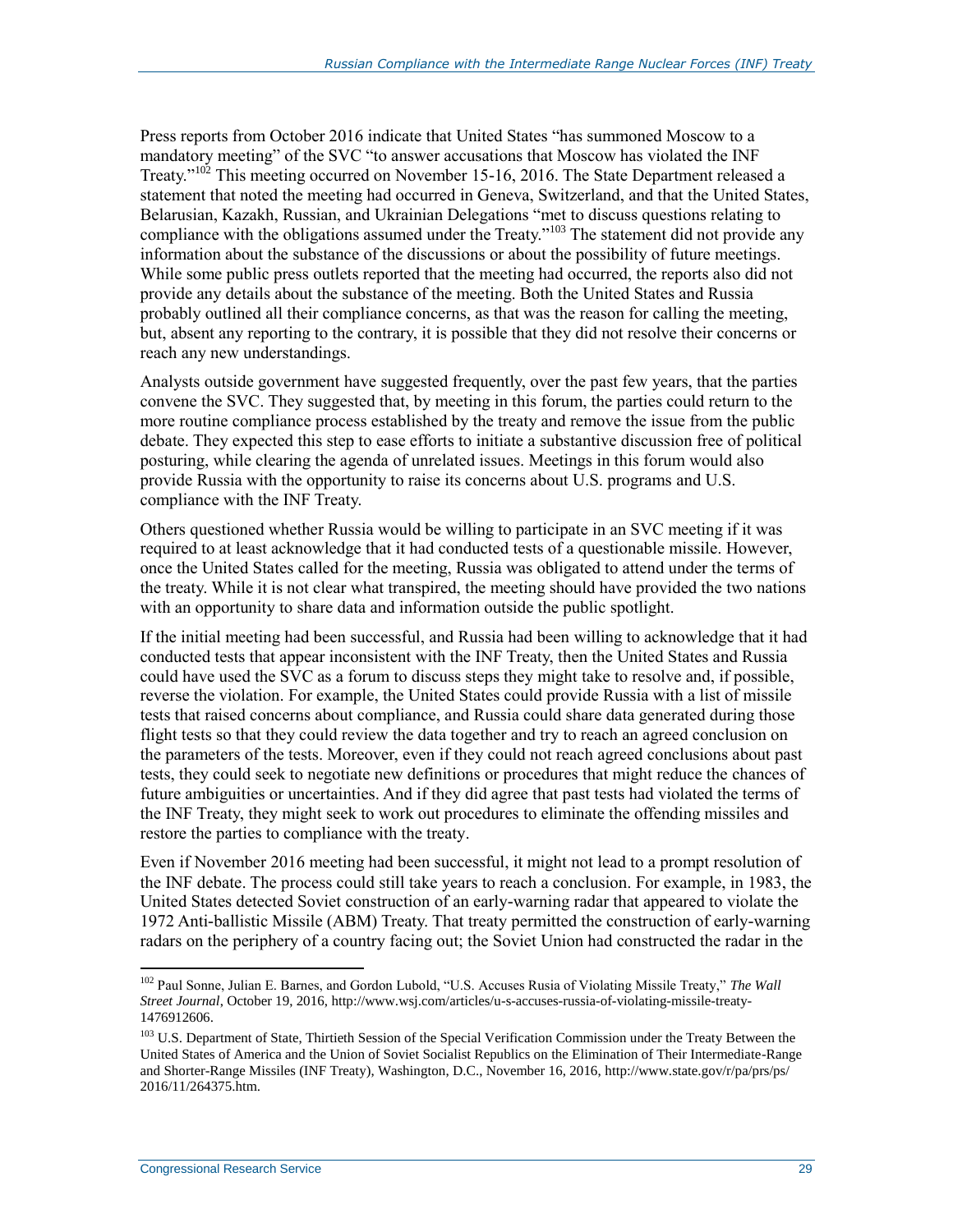country's interior, with the radar facing northeast over Soviet territory. The United States first declared this radar to be a violation of the ABM Treaty in January 1984, and it raised its concerns about the radar in numerous compliance meetings and reviews of the ABM Treaty. The Soviet Union dismissed the U.S. accusations and claimed that the facility was a space-track radar, not an early-warning radar, in spite of the fact that it looked exactly like other Soviet early-warning radars. Finally, in 1987, the Soviet Union suspended construction of the radar and, in 1989, agreed that the radar was a technical violation of the treaty. In 1990, seven years after the United States identified the violation, the Soviet Union began to dismantle the radar.

As is noted above, the November 2016 SVC meeting did not move the process forward or lead to greater cooperation between the United States and Russia. Nevertheless, the step may still have been necessary to move forward in addressing concerns about Russian compliance. Press reports indicate that the Trump Administration has called for another meeting of the SVC, and that it may occur prior to the end of 2017.<sup>104</sup> Reports indicate that it also supports research and development into a new U.S. ground-launched cruise missile and may pursue other military responses to Russia's violation, both to bolster U.S. national security and to signal to Russia that its violation of the treaty will come at a cost to its own security. Taken together, these steps indicate that the United States may be pursuing a wide range of diplomatic and technical measures in an attempt to bring Russia back into compliance with the treaty.

#### **Initiate Studies on New Military Capabilities**

Some analysts have suggested that the United States initiate studies that would explore whether the United States should eventually deploy new intermediate-range ballistic or cruise missiles to meet emerging military requirements.<sup>105</sup> These studies would allow the United States to "negotiate from a position of strength" when addressing questions of Russian compliance and might provide the United States with "military breakout options" if the negotiations failed.<sup>106</sup> According to Brian McKeon, the Principal Deputy Under Secretary of Defense for Policy, the Pentagon has already pursued this approach. In congressional testimony in December 2014, he noted that the Joint Staff had conducted a military assessment of the threat that new Russian INFrange missiles might create for U.S. allies in Europe and Asia and that "this assessment has led us to review a broad range of military response options."<sup>107</sup> According to Under Secretary McKeon, these options could include the deployment of new defenses against cruise missiles, the development and possible deployment of new U.S. intermediate-range missiles, and the deployment of other military capabilities that could counter the new Russian capabilities.<sup>108</sup> Reports indicate that DOD forwarded its results to the White House in early 2015. The

 $\overline{a}$ <sup>104</sup> Josh Rogin, "Russia has deployed a banned nuclear missile. Now the U.S. threatens to build one.," *Washington Post*, November 16, 2017, https://www.washingtonpost.com/news/josh-rogin/wp/2017/11/16/russia-has-deployed-abanned-nuclear-missile-now-the-u-s-threatens-to-build-one/?utm\_term=.2482720d2d98.

<sup>105</sup> Elbridge Colby, "The Real Trouble With Russia," *Foreign Affairs*, April 7, 2014, http://www.foreignaffairs.com/ articles/141106/elbridge-colby/the-real-trouble-with-russia.

<sup>106</sup> U.S. Congress, House Committee on Armed Services, Subcommittee on Strategic Forces, *Russian Violations of the Intermediate-Range Nuclear Forces Treaty*, Hearing, 113th Cong., 2nd sess., July 17, 2014. Prepared Statement of Jim Thomas, p. 6.

<sup>107</sup> Army Sgt. 1st Class Tyrone C. Marshall Jr, "Russian Arms Control Violation Prompts Joint Staff Assessment," *DoD News, Defense Media Activity*, December 11, 2014.

<sup>108</sup> Michael Gordon, "Pentagon to Press Russia on Arms Pact Violation," *New York Times*, December 11, 2014.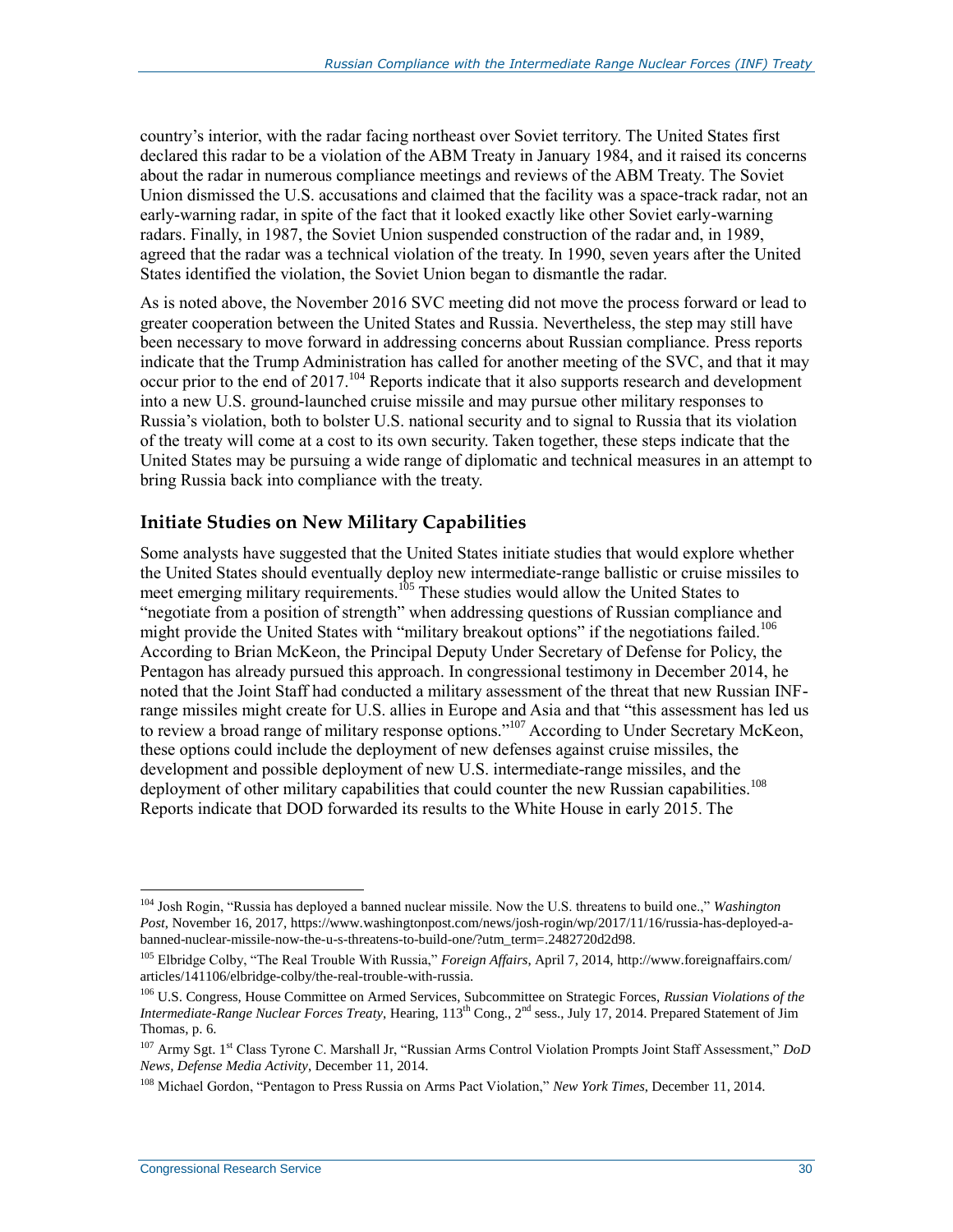Administration has not, however, released this report to either Congress or the public, noting that its contents remain classified.<sup>109</sup>

Under Secretary McKeon provided Congress with an update on the Pentagon's pursuit of options to respond to Russia's INF violation in testimony before the House Armed Services Committee in December 2015. At that time, he noted that the Pentagon remained "focused on ensuring that Russia gains no significant military advantage from its violation." But he also noted that the United States should "consider Russian actions with regard to the INF Treaty in the context of its overall aggressive and bellicose behavior that flouts international legal norms and destabilizes the European security order." As a result, instead of seeking a military response that specifically offset the threat introduced by the new ground-launched cruise missile, the Pentagon is "factoring Russia's increased cruise missile capabilities, including its INF violation into our planning." According to Under Secretary McKeon, the Pentagon is focusing on "developing a comprehensive response to Russian military actions" and is "committing to investments now that we will make irrespective of Russia's decisions to return to compliance with the INF Treaty."<sup>110</sup>

Congress first offered support for the development of a military response to Russia's INF violation in legislation proposed in both the House and the Senate in July 2014 (H.R. 5293 and S. 2725). These bills called on the President to "carry out a program to research and develop ground-launched cruise missile and ground-launched ballistic missile capabilities, including by modification of existing United States military capabilities, with a range between 500 and 5,500 kilometers." The legislation also called on the President to study potential sites for the deployment of these new systems and to "consider selecting sites on United States overseas military bases and sites offered by United States allies." The FY2015 National Defense Authorization Act (H.R. 3979, §1651) also called on the Pentagon to submit a report to Congress that described steps that it plans to take in response to Russia's violation of the INF Treaty. These plans could include research, development, and testing or deployment of future military capabilities or plans to modify and deploy existing military systems, to deter or defend against the threat posed by new Russian INF systems. The FY2016 National Defense Authorization Act (H.R. 1735, §1243) expanded on this provision, calling not only for a study on possible options, but also for a plan for the development of the counterforce capabilities to prevent intermediaterange ground-launched ballistic missile and cruise missile attacks, countervailing strike capabilities to enhance the forces of the United States or allies of the United States, and active defenses to defend against intermediate-range ground-launched cruise missile attacks.

As noted above, the National Defense Authorization Act for 2018 (H.R. 2810) has taken this approach further, both by providing funding for research into defenses, counterforce capabilities, and countervailing capabilities, and by mandating that DOD begin a program of record to develop a new U.S. ground-launched cruise missile. Press reports indicate that Pentagon has already begun research into a new ground-launched cruise missile. They note that the United States has told Russia about the new research program and has said it would "abandon the research program if Russia returns to compliance with the INF Treaty."<sup>111</sup>

<sup>109</sup> Bill Gertz, "White House Blocks Pentagon Report on Russian Treaty Breach," *Washington Free Beacon*, August 11, 2015.

<sup>110</sup> U.S. Congress, House Committee on Armed Services, Subcommittee on Strategic Forces, *Russian Arms Control*, Hearing,  $114^{th}$  Cong.,  $2^{nd}$  sess., December 1, 2015.

<sup>111</sup> Julain E. Barnes, Paul Sonne, and Brett Forrest, "Pentagon Moves to Develop Banned Intermediate Missile," *Wall Street Journal*, November, 16, 2017, https://www.wsj.com/amp/articles/pentagon-moves-to-develop-bannedintermediate-missile-1510862789.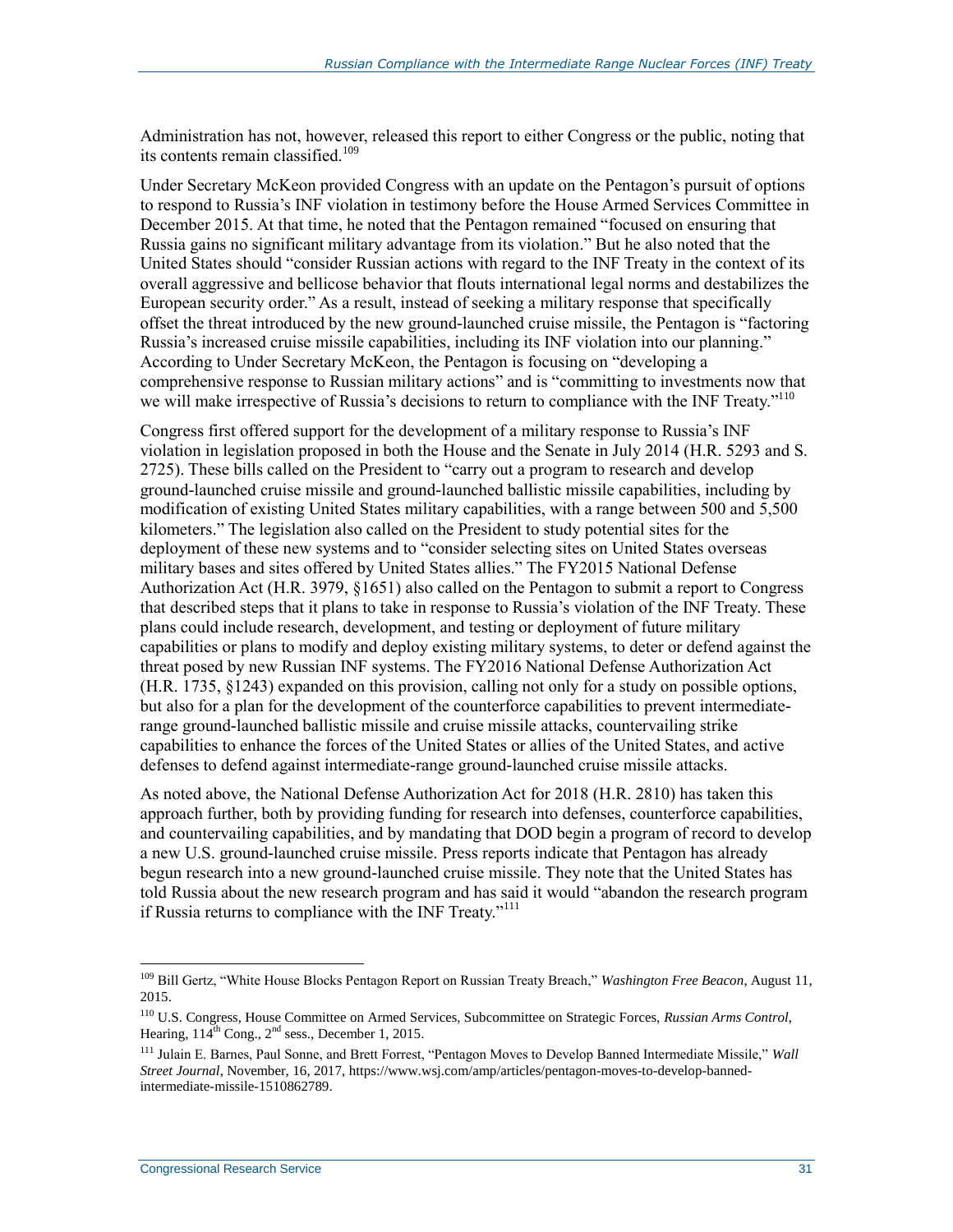Studies exploring possible U.S. military responses would not necessarily lead to the design of new land-based INF-range systems; the studies might conclude that the United States could meet its security challenges with sea-based or air-delivered weapons. However, if the studies did find that U.S. security could benefit from such systems, the United States could initiate research, development, and design work without violating the INF Treaty's ban on the testing or deployment of intermediate-range land-based missiles. Then, if Russia persisted in developing and deploying INF-range missiles, the United States would be able to move more quickly to respond and offset new threats to its security and the security of its allies.

At the same time, these studies might boost the diplomatic dialogue by creating incentives for Russia to address U.S. concerns and preserve the INF Treaty. During the early 1980s, the Soviet Union was unwilling to ban INF-range systems, and was willing to limit its deployment only if the United States did not introduce any new missiles into Europe. It was only after the United States began to deploy its missiles in Europe that the Soviet Union became willing to reduce, and then eliminate, its systems. Some contend that this occurred because Soviet leaders recognized that U.S. INF systems could have struck targets in Moscow in minutes, and might have "decapitated" Soviet command and control systems early in a conflict. The only way to mitigate this threat was to agree to a ban on INF missiles. New U.S. research into INF systems might lead to similar, new Russian worries about its vulnerability to missile strikes from Europe, and therefore, new interests in limiting or banning intermediate-range missiles.<sup>112</sup>

There is some evidence that the potential for new U.S. INF deployments may have a similar effect on Russia. In June 2015, press reports focused on U.S. statements about the potential development of new military capabilities in response to Russia's INF violation.<sup>113</sup> These articles, which highlighted the possibility that the United States might deploy new land-based missiles to Europe, caught the attention of Russian officials. An official speaking for the Kremlin noted that Moscow "placed much attention" on this report. A member of the Defense Committee of Russia's Federal Assembly stated that if the United States pursued such a deployment, Russia "would face the necessity of retaliating."<sup>114</sup> While it is not yet clear whether Russia will conclude that its security is better served by pressing forward with its own deployments or by returning to compliance with the INF Treaty and forestalling a new U.S. cruise missile, it seems likely that Russia now knows that the United States might pursue a military response that affects Russia's security.

On the other hand, if, as Secretary McKeon testified in December 2015, the United States is considering the challenge posed by Russia's INF violation to be a part of the broader challenge of Russian activities in Europe, these programs may do little to encourage Russia to return to INF compliance. Part of the incentive for that return would rest with the promise that the United States would refrain from deploying new capabilities in Europe if Russia returned to compliance. But, if the United States responds with investments "that we will make irrespective of Russia's decisions to return to compliance with the INF Treaty," the incentive could be lost.

 $\overline{a}$ <sup>112</sup> Jeffrey Lewis, "An Intercontinental Ballistic Missile by any Other Name," *Foreign Policy*, April 25, 2014, http://www.foreignpolicy.com/articles/2014/04/25/nuclear\_semantics\_russia\_inf\_treaty\_missiles\_icbm.

<sup>113</sup> Robert Burns, "U.S. Might Deploy Missiles in Europe to Counter Russia," *Associated Press*, June 4, 2015. See, also, Josh Rogin, "U.S. Weighing Punishments for Russia's Nuclear Violations," *Bloomberg View,* May 20, 2015.

<sup>114</sup> Comments cited in Steven Pifer, *Calling foul: the U.S. response to Russia's violation of a nuclear arms treaty*, Brookings Institution, Washington, DC, June 8, 2015, http://www.brookings.edu/blogs/order-from-chaos/posts/2015/ 06/09-russia-violates-nuclear-treaty-pifer.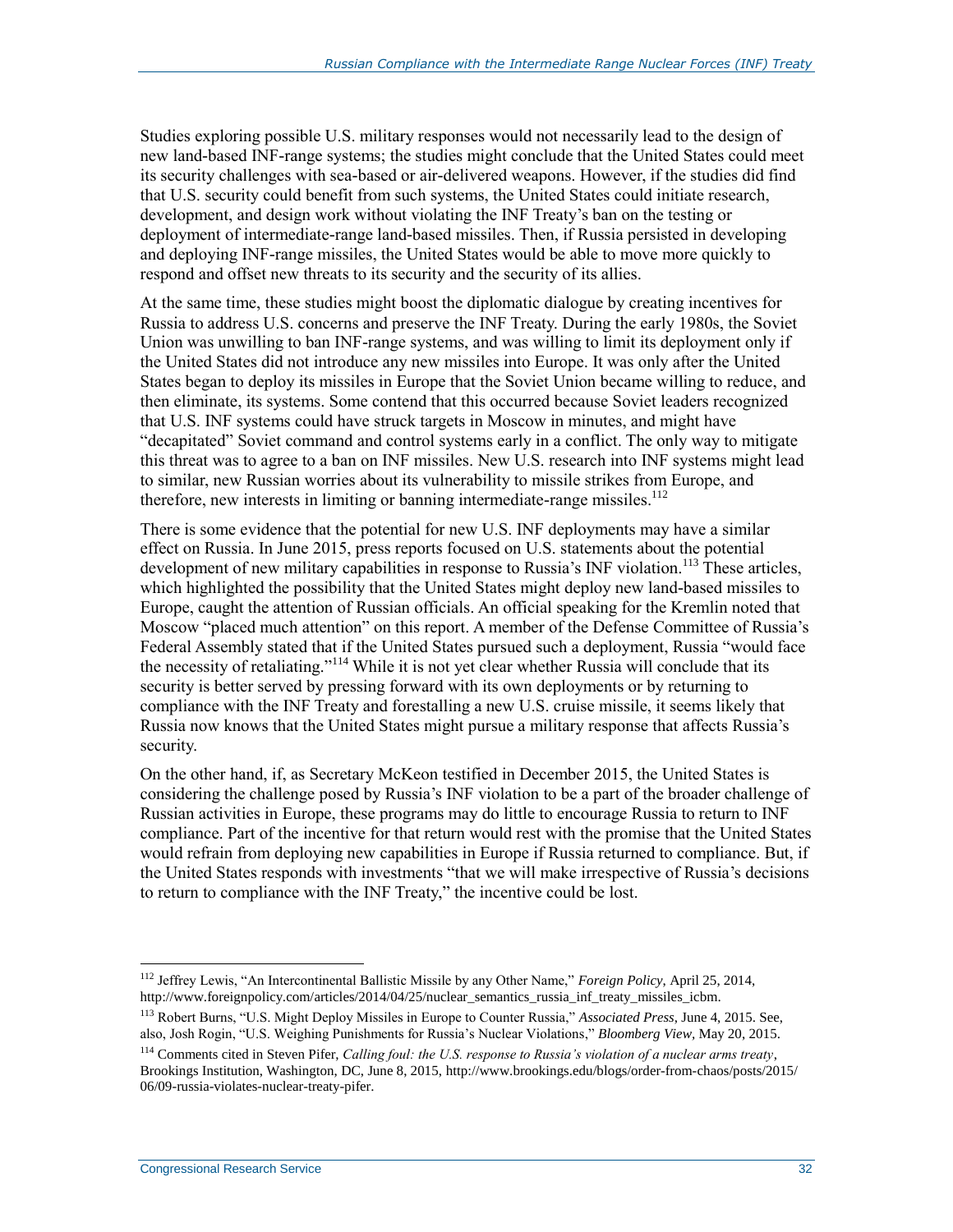#### **Suspend or Withdraw from Arms Control Agreements**

Some analysts have suggested that the United States suspend its participation in arms control agreements with Russia, both to demonstrate the magnitude of its concerns with Russia's missile developments and to preserve U.S. options for responding to military threats that might emerge if Russia deploys new INF missiles. Moreover, by suspending its participation in these agreements, the United States could make it clear that Russia would benefit from treaty-mandated limits on U.S. military capabilities only if its military capabilities were similarly limited. As with the studies on new U.S. military capabilities, this might boost the diplomatic process by providing Russia with an incentive to acknowledge and suspend its noncompliant missile tests.

Several analysts have called on the United States to suspend its participation in the 2010 New Strategic Arms Reduction Treaty (New START).<sup>115</sup> This treaty, which entered into force in February 2011, limits the United States and Russia to 1,550 deployed warheads on 700 deployed delivery vehicles for long-range, strategic nuclear warheads. Both parties are currently reducing their forces, and have until February 2018 to meet the limits. As a result, some analysts have argued that the United States could suspend its participation now, without withdrawing from the treaty, then resume reductions prior to the deadline if Russia returned to compliance with the INF Treaty.<sup>116</sup> This step would "underscore to Moscow that the advantageous deal they achieved in the New START Treaty ... is being put in jeopardy."<sup>117</sup>

The House supported this approach in its version of the FY2015 National Defense Authorization Bill (H.R. 4435, §1230a). It included a provision that would have withheld funding for the implementation of New START until the Secretary of State and Secretary of Defense certified, among other things, that Russia was no longer taking actions that are inconsistent with the INF Treaty. The final version of the FY2015 National Defense Authorization Act (P.L. 113-291) does not include this provision, but it highlights, in Section 1247, that issues regarding Russia's compliance with the INF Treaty have raised concerns about the continuing value of the New START Treaty. The legislation requires that the Secretary of Defense and the Chairman of the Joint Chiefs of Staff submit a report to Congress that states why the continued implementation of New START remains in the national security interests of the United States.

Others have argued that the U.S. suspension of New START could undermine U.S. national security interests. They note that Russia could also suspend its reductions under New START and, possibly, increase its nuclear forces above the limits. Russia could also respond by suspending the data exchanges and on-site inspections mandated by New START, denying the United States access to data and information that is important not only to the treaty verification process, but also to the U.S. intelligence community.<sup>118</sup> Moreover, this step might not have the desired effect of inducing Russian compliance with INF if Russia decided its security was better served with the deployment of new INF-range missiles than with reductions in U.S. strategic forces. As a result, the temporary suspension could evolve into a permanent loss of the treaty's limits on Russian strategic forces and inspection procedures.

<sup>115</sup> For details on the key provisions of this treaty, see CRS Report R41219, *The New START Treaty: Central Limits and Key Provisions*, by Amy F. Woolf.

<sup>116</sup> Rebeccah Heinrichs, "Obama administration pursues arms control at great loss to US," *The Hill*, August 27, 2014, http://thehill.com/blogs/congress-blog/homeland-security/215701-obama-administration-pursues-arms-control-at-greatloss.

<sup>117</sup> Stephen Rademaker, "On Ukraine, President Obama should be more like Jimmy Carter," *Washington Post*, October 8, 2014.

<sup>118</sup> Blake Narendra, "Obama administration pursues arms control at great gain to US," *The Hill*, September 11, 2014.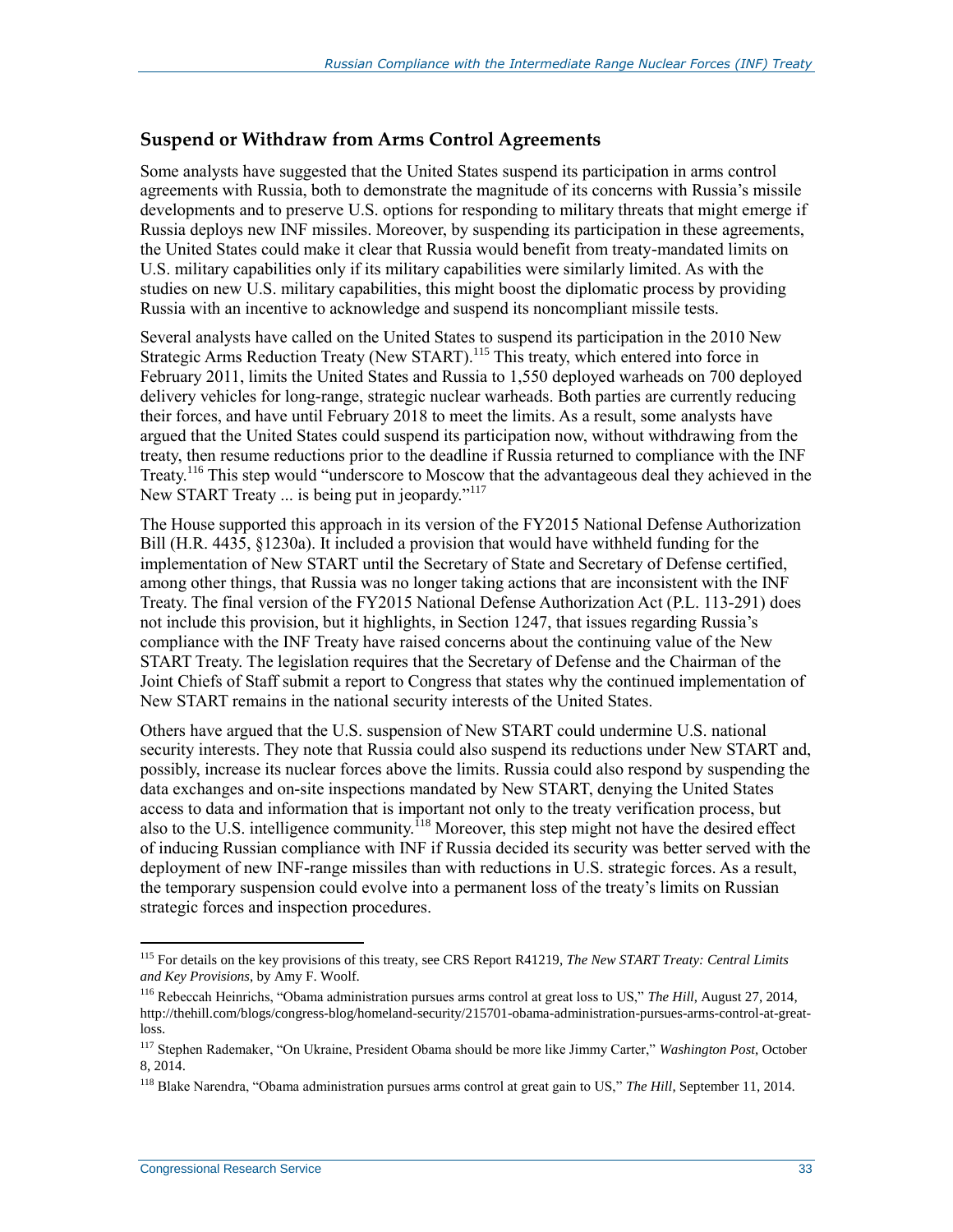Some have suggested that the United States withdraw from the INF Treaty, both to protest Russia's noncompliance and to allow the United States to pursue the development and deployment of its own land-based INF-range missiles.<sup>119</sup> However, some argue that U.S. withdrawal could do more harm than good to U.S. and allied security interests because the United States has not yet determined whether it would want to deploy land-based INF missiles itself, and has not yet identified or funded a program to develop such missiles. As a result, U.S. withdrawal would leave Russia as the only party able to benefit from the elimination of the treaty limits and might allow Russia to move quickly from testing to deployment. Moreover, as Stephen Rademaker noted during testimony before the House Armed Services Committee, Russia might "welcome a U.S. decision to terminate the treaty," and it would "be a mistake to react in ways that will be seen by them as a reward rather than as a punishment."<sup>120</sup> He added that "since Russia so clearly wants out, we should make sure that they alone pay the political and diplomatic price of terminating the treaty."

### **Options for Addressing Deployment of New INF Missiles**

In an interview published in November 2014, Under Secretary of State Rose Gottemoeller, who led the U.S. discussions with Russia on the INF Treaty, stated that she believed there was a debate in Moscow about whether the INF Treaty continued to serve Russia's national security interests. She believed the issue was not settled and that "recent comments by Russian officials and by the Russian government overall about the viability and importance of the treaty for the time being give us time and space to negotiate."<sup>121</sup> It is also possible, however, that the debate in Russia is less about whether to stay within the treaty and more about when and how to move beyond its limits. Some would argue that Russia's willingness to participate in discussions with the United States provided Russia with time and space to pursue its missile programs, before openly withdrawing from the treaty and prompting a U.S. response. Others have argued that Russia may be unwilling to withdraw from the treaty now, with the hope that the United States might eventually agree to a joint withdrawal or that the United States might withdraw itself and free Russia from its obligations.

With the future of the treaty uncertain, the United States could consider a range of options for how it might address U.S. and allied security concerns now that Russia has begun to deploy the new INF-range cruise missile. These options include military responses—such as the development and deployment of new nuclear-armed cruise missiles or new conventional military capabilities—along with diplomatic and consultative steps taken with U.S. allies.

#### **Land-Based INF-Range Missiles**

As noted above, legislation proposed in July 2014 called on the President to conduct a study both on the need for new missiles and on locations overseas where the United States might deploy such systems. Others have been more direct in their support of new U.S. INF-range systems.

<sup>119</sup> John Bolton and John Yoo, "An Obsolete Nuclear Treaty Even Before Russia Cheated," *Wall Street Journal*, September 9, 2014, http://online.wsj.com/articles/john-bolton-and-john-yoo-an-obsolete-nuclear-treaty-even-beforerussia-cheated-1410304847.

<sup>120</sup> U.S. Congress, House Committee on Armed Services, Subcommittee on Strategic Forces, *Russian Violations of the Intermediate-Range Nuclear Forces Treaty*, Hearing, 113<sup>th</sup> Cong., 2<sup>nd</sup> sess., July 17, 2014. Prepared Statement of Stephen G. Rademaker, p. 2.

<sup>&</sup>lt;sup>121</sup> Daniel Horner and Daryl G. Kimball, "Arms Control in the Near Term: An Interview with Undersecretary of State Rose Gottemoeller," *Arms Control Today*, November 2014.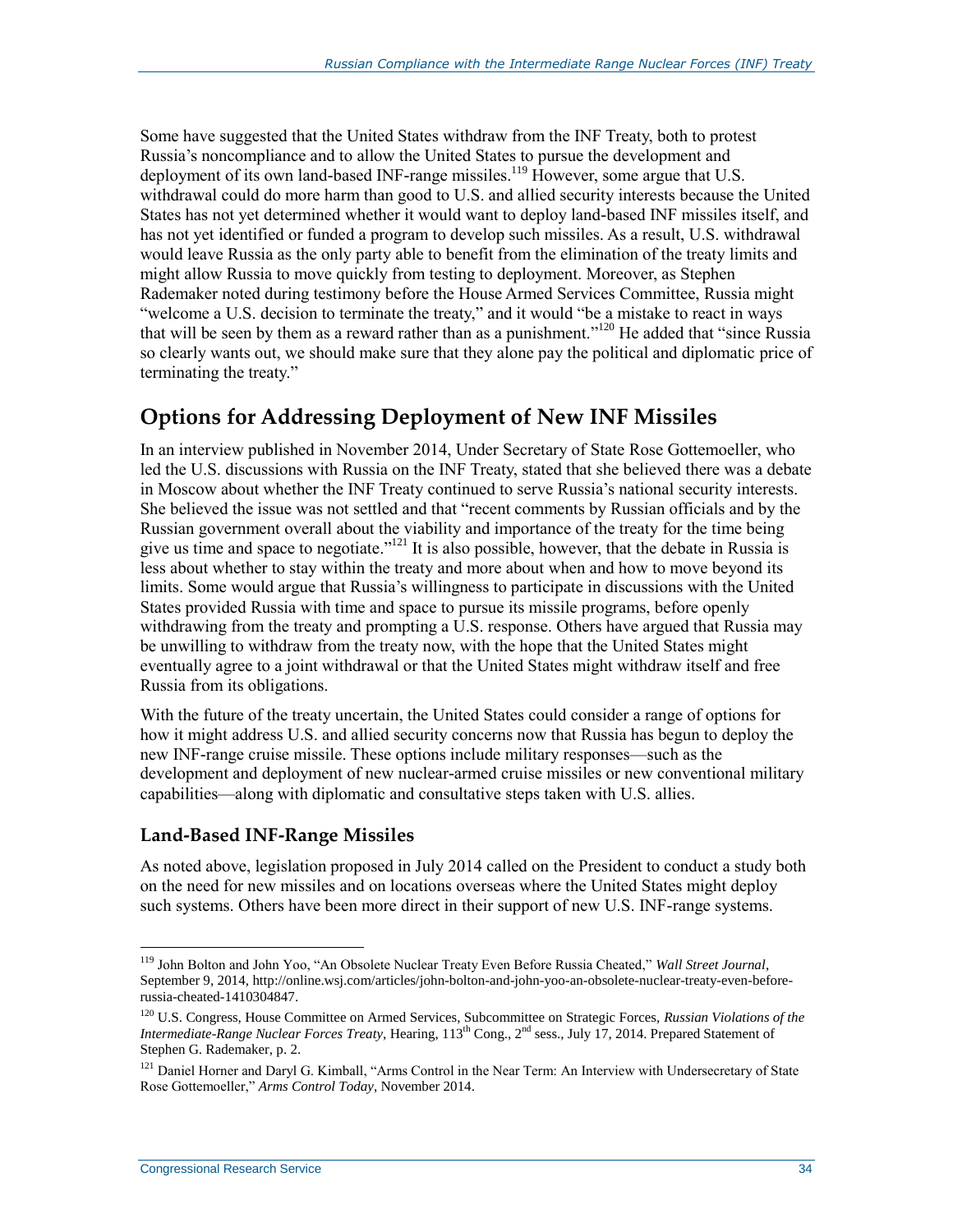Former Under Secretary of State John Bolton has argued that the INF Treaty interferes with the United States' ability "to preserve global security" and that other countries, like China, North Korea, and Iran, face no limits on their intermediate-range missiles. He believes the United States "should see Moscow's breach as an opportunity to withdraw" from the treaty so that it can "have access to the full spectrum of conventional and nuclear options."<sup>122</sup> As noted above, Congress has mandated that the Pentagon begin a program of record on a new ground-launched intermediaterange cruise missile, and the Pentagon has begun to conduct research into such a system.

Those who support programs to develop and deploy new U.S. INF-range missiles do not say, specifically, that these missiles should carry nuclear warheads or be based in Europe, although they also do not rule this out. Other analysts, however, argue that such an approach is unnecessary and would possibly do more to disrupt than support U.S. alliances overseas. They note that the United States should not need to deploy new nuclear weapons because U.S. conventional weapons are more than capable of responding to emerging threats and ensuring U.S. and allied security.<sup>123</sup> They note that Russia also views U.S. conventional capabilities as a threat to Russian security, pointing out that Russian officials have repeatedly raised concerns about U.S. advanced conventional weapons and have suggested that Russia would be unwilling to reduce its nuclear forces any further unless the United States were willing to limit these capabilities in an arms control treaty.<sup>124</sup>

Moreover, even if the United States decided that it needed to counter Russia's new capabilities with nuclear-armed missiles, it could be very difficult to find an allied country in Europe or Asia that was willing to house those missiles.<sup>125</sup> As noted above, even after NATO reached consensus on the need to deploy INF missiles in 1979, several allied governments nearly refused to accept the missiles on their territories and many faced widespread public protests against the deployment of new nuclear weapons. There would likely be even less support for new nuclear weapons among many of the U.S. allies in Europe now, with several recently calling for the removal of the nearly 200 U.S. nuclear weapons that remain in Europe.<sup>126</sup> As a result, it is possible that U.S. efforts to deploy new nuclear-armed INF-range missiles in Europe could "exacerbate political divisions in Europe" and undermine the unity NATO would need to respond to Russian attempts at coercion.<sup>127</sup> There is also likely to be little support for new U.S. land-based nuclear weapons in Asia, as the United States removed these weapons in the early 1990s and maintains long-range bombers with the capability to support extended deterrence in Asia.<sup>128</sup>

<sup>122</sup> John Bolton and John Yoo, "An Obsolete Nuclear Treaty Even Before Russia Cheated," *Wall Street Journal*, September 9, 2014, http://online.wsj.com/articles/john-bolton-and-john-yoo-an-obsolete-nuclear-treaty-even-beforerussia-cheated-1410304847.

<sup>123</sup> Jeffrey Lewis, "An Intercontinental Ballistic Missile by any Other Name," *Foreign Policy*, April 25, 2014, http://www.foreignpolicy.com/articles/2014/04/25/nuclear\_semantics\_russia\_inf\_treaty\_missiles\_icbm.

<sup>124</sup> Elaine M. Grossman, "Russian Experts Question Role of Conventional 'Prompt Global Strike' Weapons," Global Security Newswire, April 7, 2009.

<sup>125</sup> Joseph Cirincione, "Why John Bolton's Dangerous Call to Nuclear Arms Makes No Sense," *Defense One*, September 15, 2014, http://www.defenseone.com/ideas/2014/09/why-john-boltons-dangerous-call-nuclear-armsmakes-no-sense/94166/?oref=search\_cirincione.

<sup>&</sup>lt;sup>126</sup> Kent Harris, "NATO Allies Want U.S. Nuclear Weapons out of Europe," Stars and Stripes, European Edition, March 3, 2010. See also, "Allied Bid for Obama to Remove U.S. European Nuclear Stockpile," AFP, February 20, 2010.

<sup>127</sup> Jeffrey Lewis, "An Intercontinental Ballistic Missile by any Other Name," *Foreign Policy*, April 25, 2014, http://www.foreignpolicy.com/articles/2014/04/25/nuclear\_semantics\_russia\_inf\_treaty\_missiles\_icbm.

<sup>&</sup>lt;sup>128</sup> Some analysts and politicians in South Korea have called for the United States to return nuclear weapons to the peninsula. However, this is not the view of South Korean government. Moreover, the United States would not need to (continued...)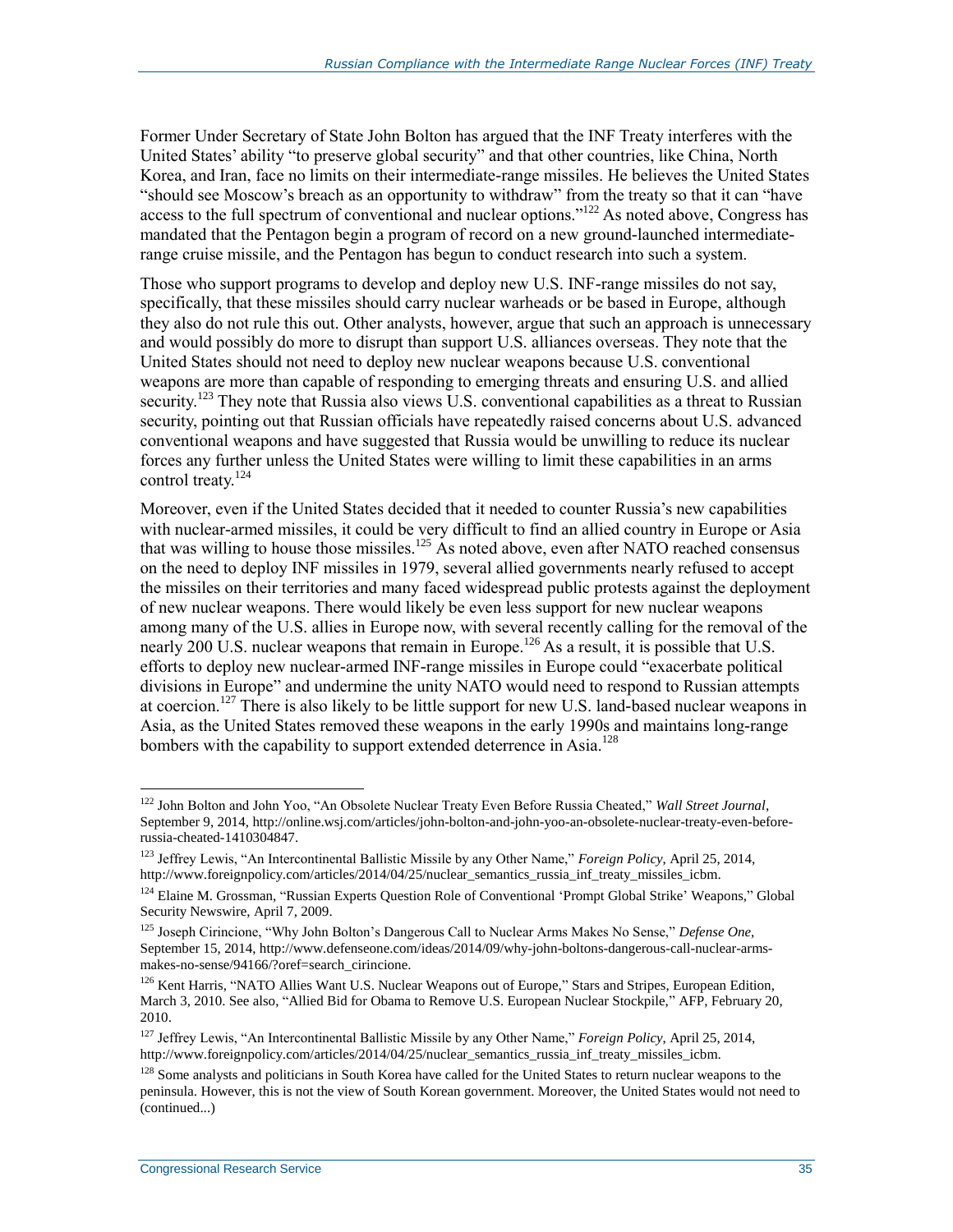#### **Other Military Capabilities**

If Russia deploys new intermediate-range ballistic missiles and cruise missiles and seeks to use those capabilities to coerce or intimidate the United States or its allies, then the United States might deploy other military capabilities in response. These could include new air-delivered or sea-based cruise missiles that would be consistent with the terms of the INF Treaty and would not require basing on allied territories. The United States could also seek to expand the range of existing shorter-range systems, so that it could meet potential new military requirements without bearing the cost of developing new intermediate-range missile systems. For example, in testimony before the House Armed Services Committee, Jim Thomas, the Vice President of the Center for Strategic and Budgetary Assessments, suggested that the Department of Defense (DOD) assess the feasibility and cost to extend the range of the Army's tactical missile system (MGM-164 ATACMS), which currently has a range of about 80 miles. He also suggested that DOD consider developing a "road-mobile, land-based variant" of the Navy's MK-41 vertical launch system so that it could launch offensive missiles from land, if needed.<sup>129</sup> Frank Rose and Robert Scher, former officials from the Obama Administration, made similar suggestions in a joint HASC/HFAC hearing in late March 2017. They both identified air-delivered and sea-based military capabilities as a means to not only offset threats to NATO nations but also remind Russia of the threats it could face if the INF Treaty were to collapse.<sup>130</sup>

The United States could also expand its missile defense capabilities in Europe and Asia in response to the deployment of new Russian missiles. At the present time, the United States and NATO are pursuing the European Phased Adaptive Approach, with missile defense interceptors deployed at sea and, eventually, on land in Poland and Romania. The interceptors and radars in this system are designed to defend against shorter- and intermediate-range missiles launched from Iran, with, eventually, some capability against longer-range Iranian missiles. The United States is deploying similar sea-based capabilities in Asia, in cooperation with allies there, in response to North Korea's missile program. The United States has insisted, repeatedly, that this system will have no capability against the larger numbers of far more capable Russian long-range missiles.<sup>131</sup> However, several analysts in both the United States and Europe have suggested that NATO might reorient this system to defend against Russian intermediate-range missiles, if necessary.<sup>132</sup> Others have argued that the United States and NATO should focus specifically on the development and deployment of cruise missile defenses "to protect key alliance assets in the event of a conflict with Russia."<sup>133</sup>

l

<sup>(...</sup>continued)

deploy intermediate-range missiles to reach North Korea from South Korea. See Philip Iglauer, "Nuclear Weapons for South Korea," *The Diplomat*, August 14, 2014.

<sup>129</sup> U.S. Congress, House Committee on Armed Services, Subcommittee on Strategic Forces, *Russian Violations of the Intermediate-Range Nuclear Forces Treaty*, Hearing, 113th Cong., 2nd sess., July 17, 2014. Prepared statement of Jim Thomas, p. 6.

<sup>130</sup> U.S. Congress, House Committee on Armed Services, Subcommittee on Strategic Forces, *Consequences and Context for Russia's Violation of the INF Treaty*, Hearing, 115<sup>th</sup> Cong., 1<sup>st</sup> sess., March 30, 2017,

https://armedservices.house.gov/legislation/hearings/consequences-and-context-russias-violations-inf-treaty.

<sup>&</sup>lt;sup>131</sup> See, for example, Rose Gottemoeller, Under Secretary of State for Arms Control and International Security, *America's Commitment to Ballistic Missile Defense and the European Phased Adaptive Approach*, U.S. Department of State, Remarks, Bucharest, Romania, November 18, 2014, http://www.state.gov/t/us/2014/234157.htm.

<sup>132</sup> Jaroslaw Adamowski, "Poland, Romania Eye Intensified Cooperation With United States," *Defense News*, November 18, 2014, http://www.defensenews.com/article/20141118/DEFREG01/311180047/Poland-Romania-Eye-Intensified-Cooperation-United-States.

<sup>133</sup> Alexander Vershbow and Frank A. Rose, "Russia violated our nuclear arms treaty. Here's how we respond.," *The*  (continued...)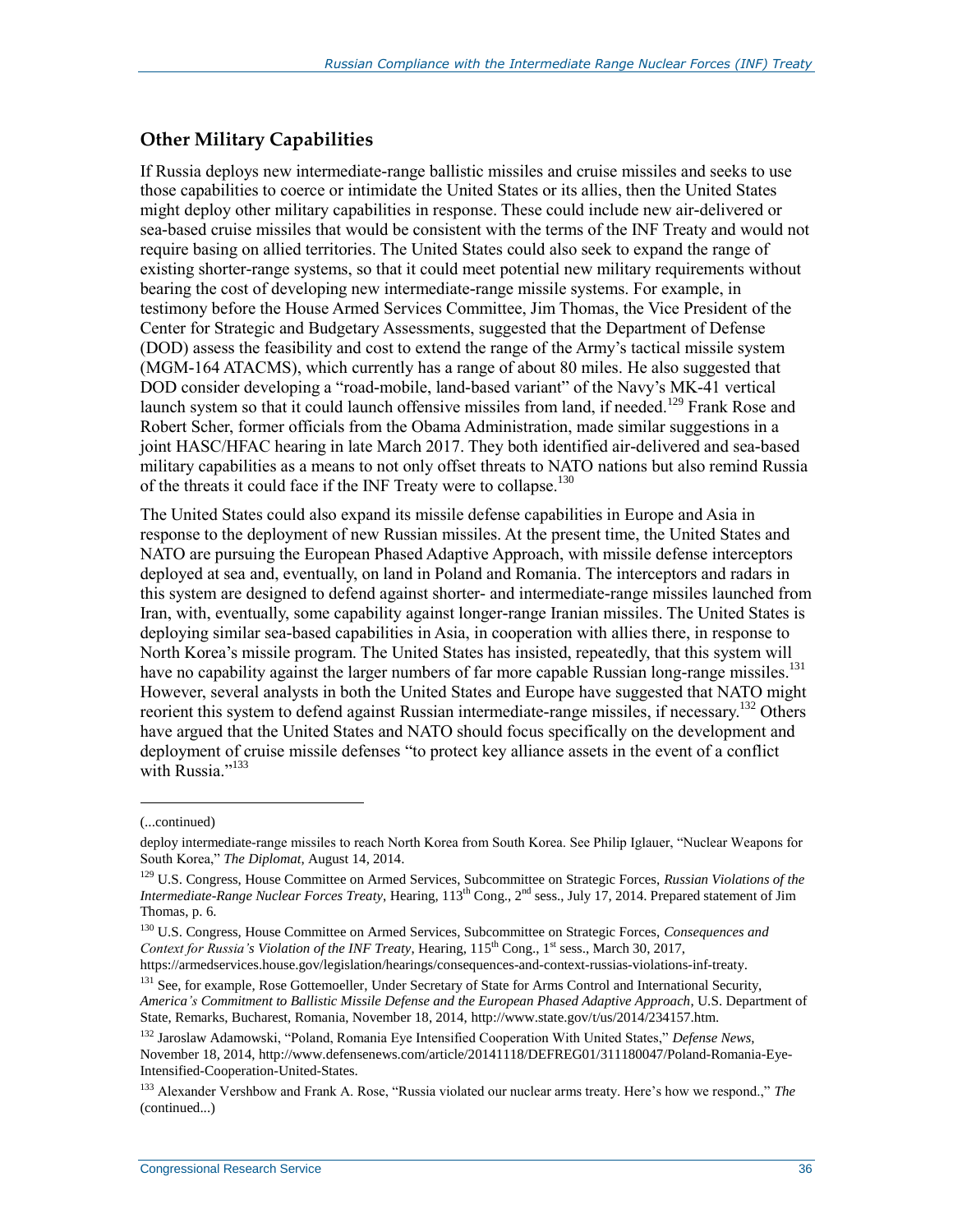#### **Consultation and Cooperation with Allies**

New intermediate-range missiles deployed in or near Russia would not have the range needed to reach targets in the continental United States. They would, however, be able to threaten U.S. allies in Europe, Asia, and the Middle East. As noted above, some have suggested that the United States provide its allies with information about the new Russian missiles and include them in discussions with Russia about their apparent noncompliance with the INF Treaty. Similarly, the United States could engage with its allies when determining how to respond if Russia deploys new INF-range missiles.<sup>134</sup> U.S. allies' views on the nature of the threat from the missiles could inform the U.S. approach to responding to that threat. Some may favor continuing efforts to engage Russia through diplomatic channels, while others may prefer that the United States develop and deploy new capabilities to defend against any emerging Russian threat.

The United States could also consider several steps to reassure its allies of its commitment to their defense. Some analysts believe that this has become increasingly important in recent months, following Russia's annexation of Crimea and aggression against Ukraine. For example, NATO could develop new plans and procedures for engaging with Russia in a crisis in which these missiles might come into play. NATO might also expand its ongoing joint training missions and exercises, both to reassure the allies of the U.S. commitment and to strengthen its ability to provide reinforcements if a conflict were to occur.<sup>135</sup> Beyond NATO, the United States could also meet with allies in Asia and the Middle East to discuss possible military or diplomatic responses if they felt threatened by Russia's missiles, either generally or in response to specific scenarios.

Although some analysts have suggested that the United States focus its response to Russia's noncompliance with the INF Treaty on military measures, and the development of new missile capabilities, others have argued for a more nuanced approach. They note that the United States may be able to defend its allies and respond to Russian aggression with conventional weapons and existing capabilities. But they also note that the full range of U.S. capabilities will do little to assuage the concerns of U.S. allies unless they are confident that the United States will come to their defense if they are threatened. In the absence of that confidence, some allies may feel more exposed than others and may be more vulnerable to Russian efforts at coercion.

As a result, although the current crisis over the INF Treaty began with concerns about the development of new Russian missiles, the United States may need to respond with measures directed more at the political concerns of its allies than at the military capabilities of Russia. For example, some European allies, particularly in Central and Eastern Europe, have expressed concern about the United States' reduced conventional force posture in Europe, and particularly the withdrawal over the past two years of two of the Army's four brigade combat teams in Europe. Although the United States has augmented its military presence in Central and Eastern Europe in the wake of Russia's annexation of Crimea, many allies have asked for a more robust U.S. response. NATO addressed these concerns during the September 2014 summit in Wales and announced a number of collective defense measures that were designed to deter further Russian

<sup>(...</sup>continued)

*Hill*, April 21, 2017. http://thehill.com/blogs/pundits-blog/foreign-policy/329943-russia-violated-our-nuclear-armstreaty-heres-how-we.

<sup>134</sup> Jeffrey Lewis, "An Intercontinental Ballistic Missile by any Other Name," *Foreign Policy*, April 25, 2014, http://www.foreignpolicy.com/articles/2014/04/25/nuclear\_semantics\_russia\_inf\_treaty\_missiles\_icbm.

<sup>&</sup>lt;sup>135</sup> Jacek Durkalec, *Russia's Violation of the INF Treaty: Consequences for NATO*, The Polish Institute of International Affairs, Bulletin, Warsaw, August 13, 2014.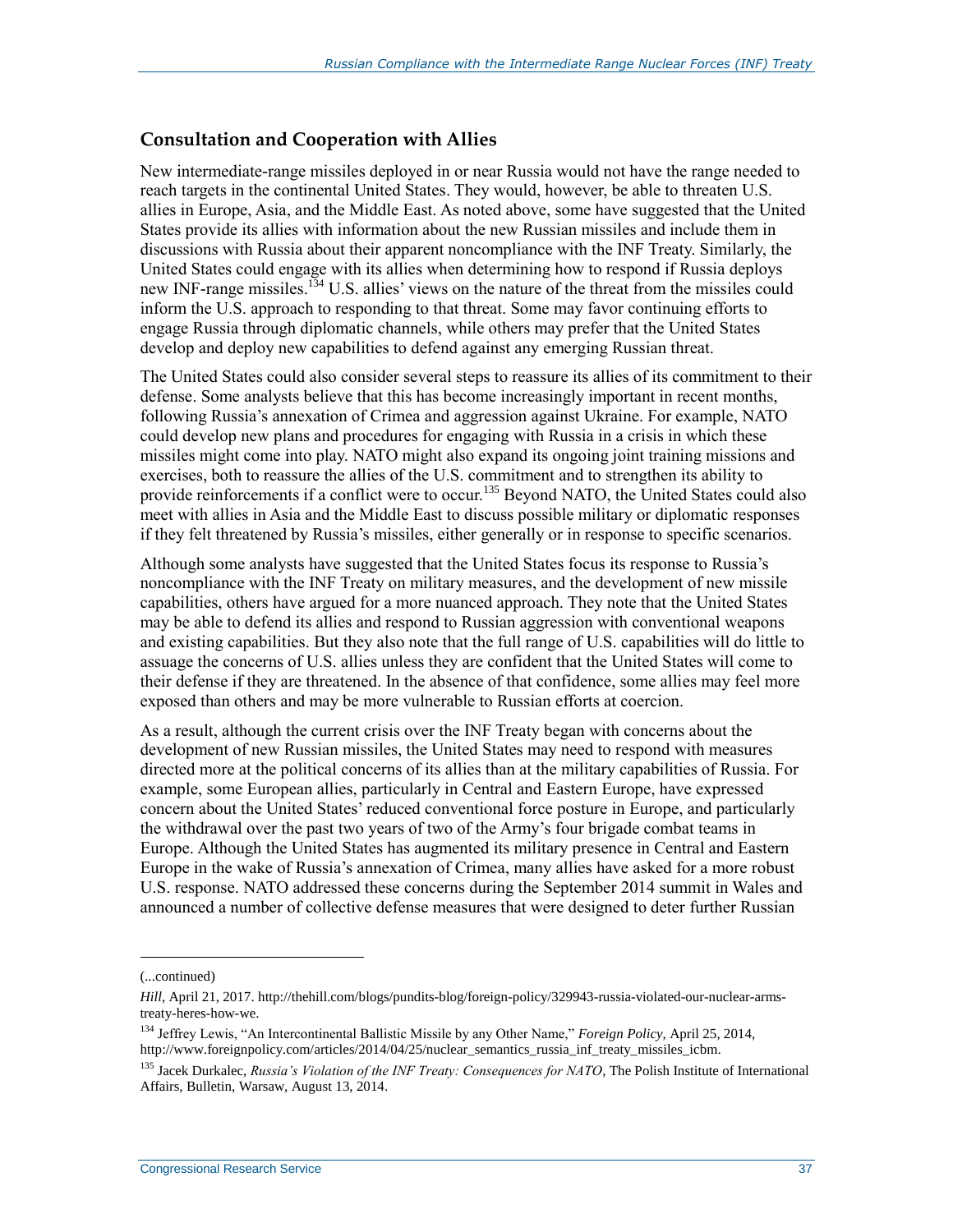aggression.<sup>136</sup> Although not directly connected to Russia's noncompliance with the INF Treaty, these measures may also serve to assuage security concerns that arise if Russia continues to develop new intermediate-range ballistic and cruise missiles.

## **Congressional Oversight**

Both the House and Senate pressed the Obama Administration for information about Russia's arms control compliance record and options for the U.S. response during the 114<sup>th</sup> Congress. The House Armed Services and Foreign Affairs Committees have held three hearings on this issue, to date, and both the House and Senate Armed Services Committees have raised the issues during other, related hearings. The National Defense Authorization Act for FY2015 (H.R. 3979) mandates that the President submit a report to Congress that includes an assessment of the effect of Russian noncompliance on the national security interests of the United States and its allies, and a description of the President's plan to resolve the compliance issues. The legislation also calls for periodic briefings to Congress on the status of efforts to resolve the U.S. compliance concerns.

The FY2016 NDAA (H.R. 1735, §1243) also addressed Russia's compliance with the INF Treaty and possible U.S. military responses. This legislation stated the sense of Congress that the development and deployment of a nuclear ground-launched cruise missile by Russia is a violation of the INF Treaty, that Russia should return to compliance with the INF Treaty, that efforts to compel Russia to return to compliance "cannot be open-ended," and that there are several U.S. military requirements that would be addressed by the development and deployment of systems currently prohibited by the INF Treaty. The legislation went on to require that the President notify Congress both about the status of Russia's compliance with the INF Treaty and the status and content of updates that the United States provides to its allies in NATO and East Asia about Russia's testing, operating capability, and deployment of INF-range ground-launched ballistic missiles or ground-launched cruise missiles. As was noted above, the legislation also mandated that the Secretary of Defense submit a plan to Congress for the development of counterforce capabilities to prevent intermediate-range ground-launched ballistic missile and cruise missile attacks, countervailing strike capabilities to enhance the forces of the United States or allies of the United States, and active defenses to defend against intermediate-range ground-launched cruise missile attacks.

The FY2017 NDAA (P.L. 114-328 §1231 and §1238) also addressed congressional concerns with Russia's compliance with the INF Treaty. In Section 1231, Congress withheld \$10 million in funding for the Executive Office of the President until the Secretary of Defense completed "meaningful development" of military capabilities that would allow the United States to respond to risks created by Russia's deployment of a new ground-based cruise missile. Section 1238 mandated that the Chairman of the Joint Chiefs of Staff submit a report containing, among other things, an assessment "of whether and why the Treaty remains in the national security interest of the United States, including how any ongoing violations bear on the assessment if such a violation is not resolved in the near-term."

As is noted above, both the House and Senate versions of the FY2018 NDAA (H.R. 2810) also mandate that the United States take steps to develop a military response to Russia's INF-range missile. The conference report (H.Rept. 115-404) mandates that the Secretary of Defense "establish a program of record to develop a conventional road-mobile ground-launched cruise missile system with a range of between 500 to 5,500 kilometers" and authorizes \$58 million in

<sup>136</sup> For details on the issues addressed during the summit in Wales, see CRS Report R43698, *NATO's Wales Summit: Outcomes and Key Challenges*, by Paul Belkin.